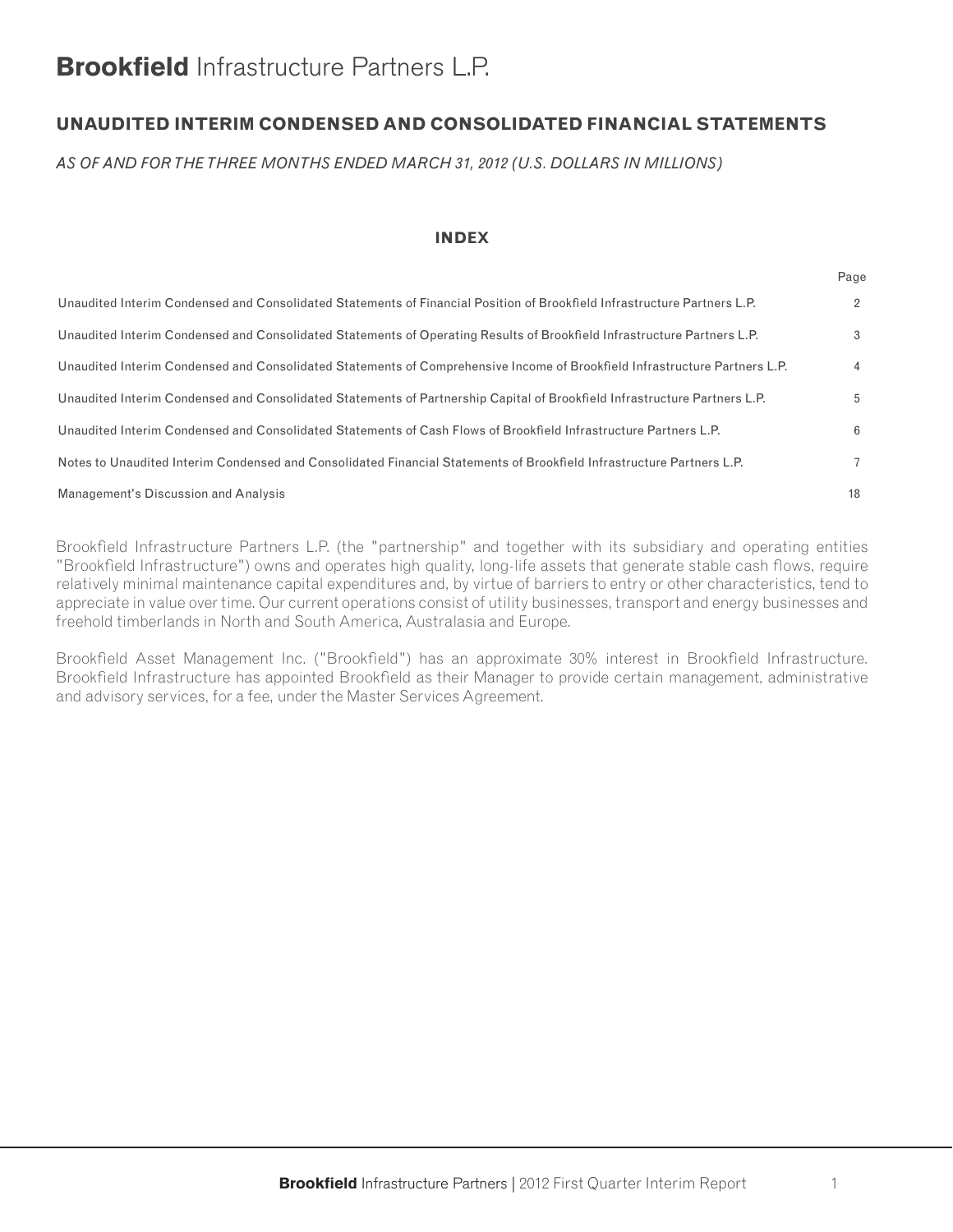## **UNAUDITED INTERIM CONDENSED AND CONSOLIDATED STATEMENTS OF FINANCIAL POSITION**

|                                           |              | As of        |              |
|-------------------------------------------|--------------|--------------|--------------|
|                                           |              | March 31,    | December 31, |
| US\$ MILLIONS, UNAUDITED                  | <b>Notes</b> | 2012         | 2011         |
| <b>Assets</b>                             |              |              |              |
| Cash and cash equivalents                 |              | \$<br>119    | \$<br>153    |
| Accounts receivable and other             |              | 252          | 215          |
| Inventory                                 |              | 82           | 87           |
| <b>Financial assets</b>                   |              | 25           | 23           |
| <b>Current assets</b>                     |              | 478          | 478          |
|                                           |              |              |              |
| Property, plant and equipment             | 4            | 4,891        | 4,073        |
| Intangible assets                         | 5            | 2,965        | 2,924        |
| Standing timber                           | 6            | 2,885        | 2,890        |
| Investments in associates                 | 7            | 1,421        | 1,400        |
| Goodwill                                  |              | 604          | 591          |
| Investment properties                     |              | 197          | 194          |
| Financial assets (non-current)            |              | 102          | 114          |
| Other assets (non-current)                |              | 241          | 200          |
| Deferred income tax assets                |              | 420          | 405          |
| Total assets                              |              | \$<br>14,204 | \$<br>13,269 |
|                                           |              |              |              |
| Liabilities and partnership capital       |              |              |              |
| Accounts payable and other                |              | \$<br>401    | \$<br>370    |
| Non-recourse borrowings                   |              | 681          | 145          |
| <b>Financial liabilities</b>              |              | 15           | 11           |
| <b>Current liabilities</b>                |              | 1,097        | 526          |
|                                           |              |              |              |
| Corporate borrowings                      |              | 32           |              |
| Non-recourse borrowings (non-current)     |              | 4,536        | 4,740        |
| Financial liabilities (non-current)       |              | 214          | 234          |
| Other liabilities (non-current)           |              | 446          | 300          |
| Deferred income tax liabilities           |              | 1,697        | 1,560        |
| <b>Preferred shares</b>                   |              | 20           | 20           |
| <b>Total liabilities</b>                  |              | 8,042        | 7,380        |
| <b>Partnership capital</b>                |              |              |              |
| Non-controlling interest                  |              | 1,947        | 1,683        |
| Limited partners' capital                 | 9            | 3,540        | 3,539        |
| General partner capital                   | 9            | 19           | 19           |
| Retained earnings                         |              | 201          | 260          |
| <b>Reserves</b>                           |              | 455          | 388          |
| Total partnership capital                 |              | 6,162        | 5,889        |
| Total liabilities and partnership capital |              | \$<br>14,204 | \$<br>13,269 |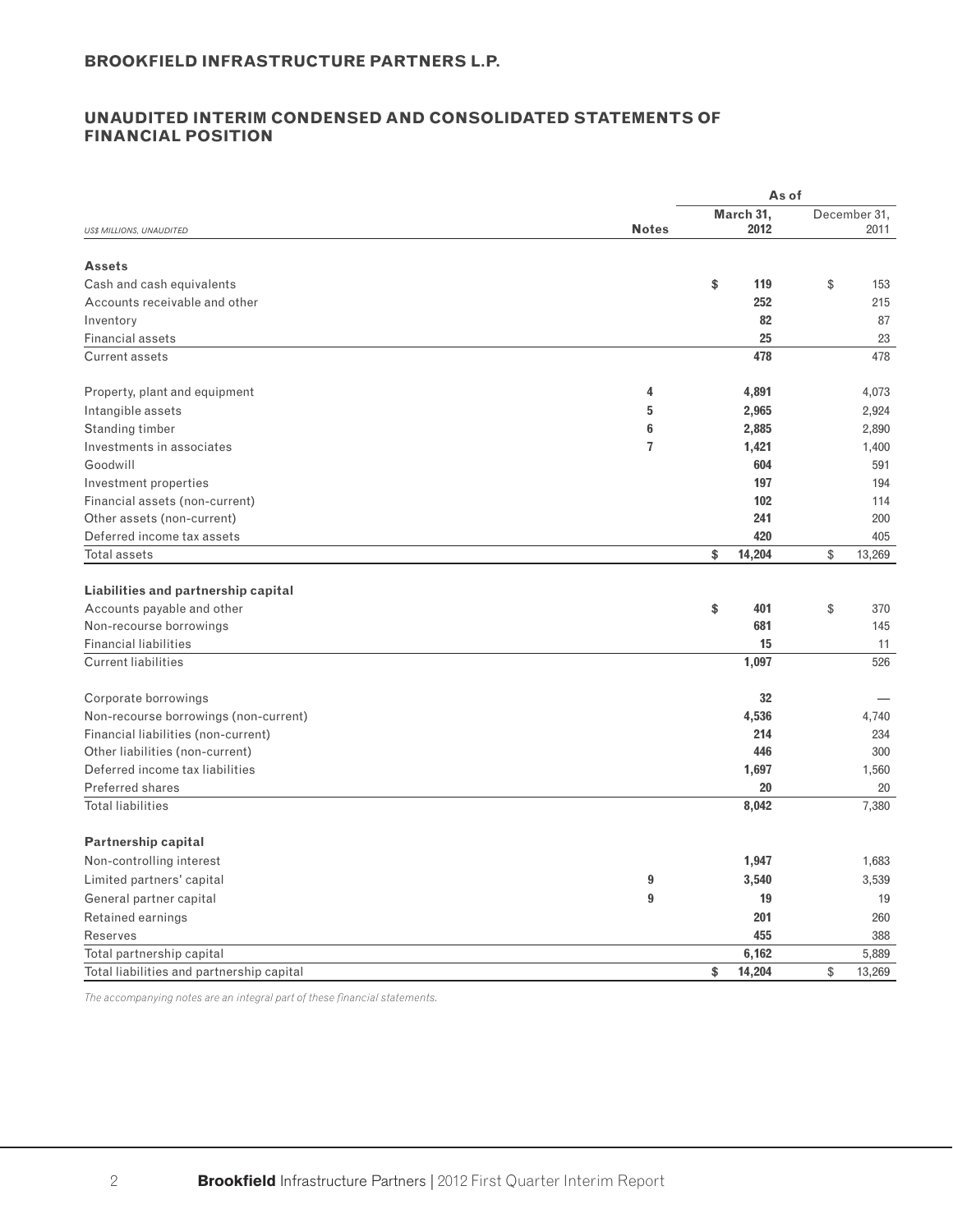## **UNAUDITED INTERIM CONDENSED AND CONSOLIDATED STATEMENTS OF OPERATING RESULTS**

|                                                                                                                                                                                                                                 |              | For the three month period ended March 31 |                |
|---------------------------------------------------------------------------------------------------------------------------------------------------------------------------------------------------------------------------------|--------------|-------------------------------------------|----------------|
| <b>US\$ MILLIONS, UNAUDITED</b>                                                                                                                                                                                                 | <b>Notes</b> | 2012                                      | 2011           |
| Revenues                                                                                                                                                                                                                        |              | \$<br>451                                 | \$<br>390      |
| Direct operating costs                                                                                                                                                                                                          |              | (240)                                     | (202)          |
| General and administrative expenses                                                                                                                                                                                             |              | (20)                                      | (14)           |
| Depreciation and amortization expense                                                                                                                                                                                           |              | (49)                                      | (25)           |
|                                                                                                                                                                                                                                 |              | 142                                       | 149            |
| Interest expense                                                                                                                                                                                                                |              | (95)                                      | (83)           |
| Share of earnings from investments in associates                                                                                                                                                                                | 7            | 1                                         | 12             |
| Fair value adjustments                                                                                                                                                                                                          |              | (6)                                       | (5)            |
| Other expense                                                                                                                                                                                                                   |              | (22)                                      | (4)            |
| Income before income tax                                                                                                                                                                                                        |              | 20                                        | 69             |
| Income tax recovery                                                                                                                                                                                                             |              | 3                                         | $\overline{2}$ |
| Net income                                                                                                                                                                                                                      |              | 23                                        | 71             |
| Less: Net income attributable to non-controlling interests                                                                                                                                                                      |              | (9)                                       | (26)           |
| Net income attributable to partnership                                                                                                                                                                                          |              | \$<br>14                                  | \$<br>45       |
| Net income per partnership unit                                                                                                                                                                                                 |              | \$<br>0.08                                | \$<br>0.29     |
| Calculation of Limited partners' interest in net income attributable to partnership:                                                                                                                                            |              |                                           |                |
| Net income attributable to partnership                                                                                                                                                                                          |              | \$<br>14                                  | \$<br>45       |
| Less: General partner interest                                                                                                                                                                                                  |              | (4)                                       |                |
| Limited partners' interest in net income                                                                                                                                                                                        |              | 10                                        | 45             |
| <b>Earnings per unit:</b>                                                                                                                                                                                                       |              |                                           |                |
| Basic and diluted earnings per unit attributable to:                                                                                                                                                                            |              |                                           |                |
| Limited partners                                                                                                                                                                                                                |              | \$<br>0.05                                | \$<br>0.29     |
| $\tau$ . The set of the set of the set of the set of the set of the set of the set of the set of the set of the set of the set of the set of the set of the set of the set of the set of the set of the set of the set of the s |              |                                           |                |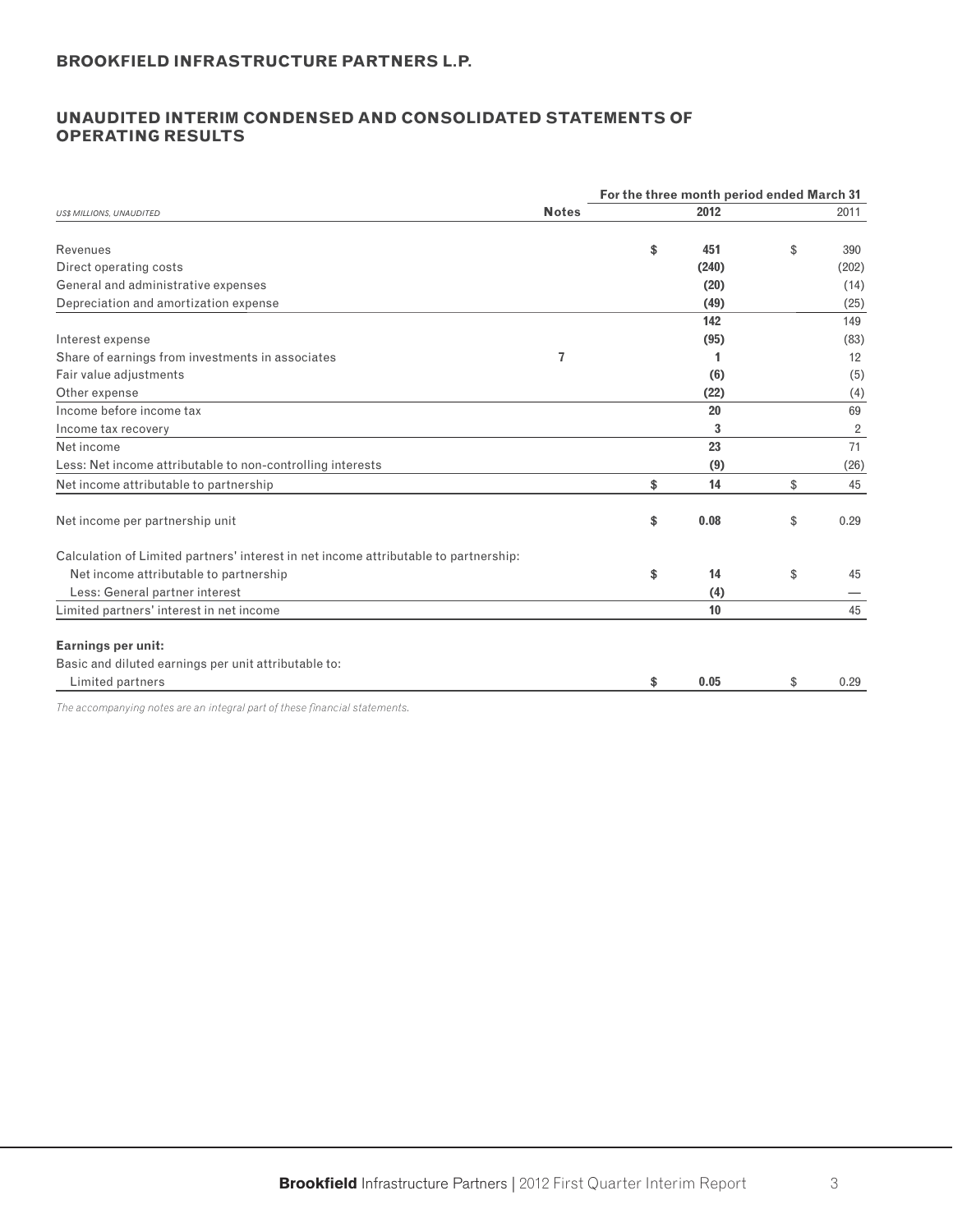## **UNAUDITED INTERIM CONDENSED AND CONSOLIDATED STATEMENTS OF COMPREHENSIVE INCOME**

|                                              | For the three month period ended March 31 |      |    |      |  |  |  |  |  |  |
|----------------------------------------------|-------------------------------------------|------|----|------|--|--|--|--|--|--|
| <b>US\$ MILLIONS, UNAUDITED</b>              |                                           | 2012 |    | 2011 |  |  |  |  |  |  |
| Net income for the period                    | \$                                        | 23   | \$ | 71   |  |  |  |  |  |  |
| Other comprehensive income:                  |                                           |      |    |      |  |  |  |  |  |  |
| Revaluation of property, plant and equipment |                                           | 5    |    |      |  |  |  |  |  |  |
| Foreign currency translation                 |                                           | 88   |    | 44   |  |  |  |  |  |  |
| Cash flow hedges                             |                                           | 16   |    | (18) |  |  |  |  |  |  |
| Net investment hedges                        |                                           | (8)  |    | (14) |  |  |  |  |  |  |
| Other <sup>1</sup>                           |                                           | (1)  |    |      |  |  |  |  |  |  |
| Taxes on the above items                     |                                           | (2)  |    |      |  |  |  |  |  |  |
| Investments in associates                    |                                           | (15) |    | 3    |  |  |  |  |  |  |
|                                              |                                           | 83   |    | 15   |  |  |  |  |  |  |
| Comprehensive income                         | \$                                        | 106  | \$ | 86   |  |  |  |  |  |  |
| Attributable to:                             |                                           |      |    |      |  |  |  |  |  |  |
| Non-controlling interest                     | \$                                        | 25   | \$ | 32   |  |  |  |  |  |  |
| General partner                              |                                           | Δ    |    |      |  |  |  |  |  |  |
| Limited partners                             |                                           | 77   |    | 54   |  |  |  |  |  |  |

*1. Other reserves relate to unrealized actuarial losses.*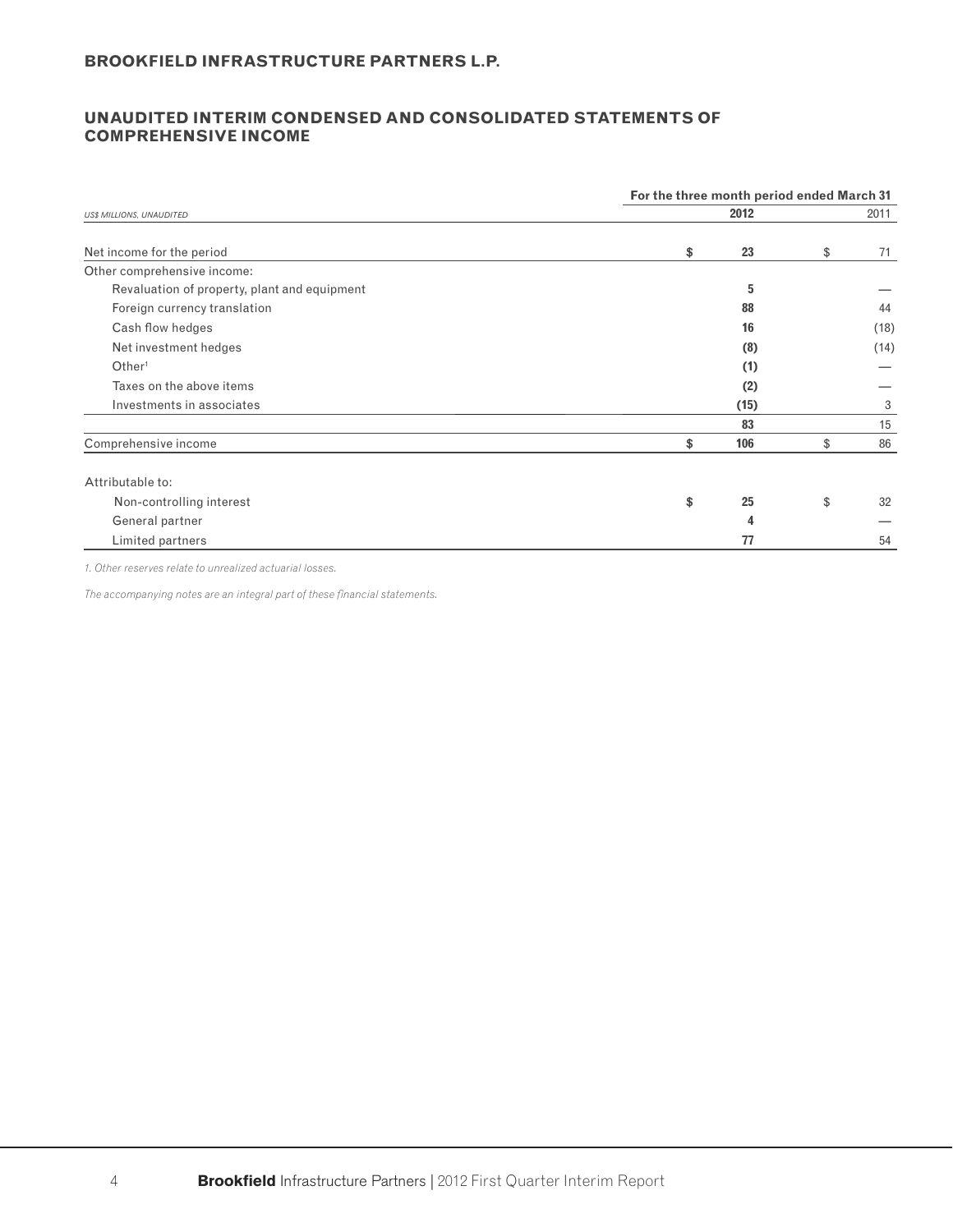# **UNAUDITED INTERIM CONDENSED AND CONSOLIDATED STATEMENTS OF PARTNERSHIP CAPITAL**

|                                                                      |                                 |                               |            |                                             |           | <b>Limited Partners'</b>             |                     |    |                   |                              |                             | <b>General Partner</b> |   |                |                  |                                             |
|----------------------------------------------------------------------|---------------------------------|-------------------------------|------------|---------------------------------------------|-----------|--------------------------------------|---------------------|----|-------------------|------------------------------|-----------------------------|------------------------|---|----------------|------------------|---------------------------------------------|
|                                                                      |                                 |                               |            |                                             |           | Reserves                             |                     |    |                   | Investments in<br>Associates |                             |                        |   |                |                  |                                             |
| <b>US\$ MILLIONS, UNAUDITED</b><br>THREE MONTHS ENDED March 31, 2012 | Limited<br>partners'<br>capital | General<br>partner<br>capital | earnings   | Retained Revaluation<br>surplus translation | Foreign   | Net<br>currency investment<br>hedges | Cash flow<br>hedges |    | Other<br>reserves | Revaluation<br>surplus       | Hedges<br>(losses)<br>gains | Retained<br>earnings   |   | OCI            | Non-<br>interest | Total<br>controlling partnership<br>capital |
| Balance as of December 31, 2011                                      | \$3,539                         | 19                            | 257<br>\$. | 228                                         | \$<br>120 | (72)                                 | (53)                | £. | 10                | 155<br>s.                    | \$<br>(2)                   | 3                      | S | $\mathcal{P}$  | \$1,683          | \$5,889                                     |
| Net income                                                           |                                 |                               | 10         |                                             |           |                                      |                     |    |                   |                              |                             |                        |   |                | 9                | 23                                          |
| Other comprehensive income (loss)                                    |                                 |                               |            | $\overline{2}$                              | 79        | (8)                                  | 9                   |    |                   |                              | (22)                        |                        |   |                | 16               | 83                                          |
| Comprehensive income                                                 |                                 |                               | 10         | $\overline{2}$                              | 79        | (8)                                  | 9                   |    |                   |                              | (22)                        |                        |   |                | 25               | 106                                         |
| Distributions to unitholders                                         |                                 |                               | (69)       |                                             |           |                                      |                     |    |                   |                              |                             | (4)                    |   | _              |                  | (73)                                        |
| Issuance of partnership units                                        |                                 |                               |            |                                             |           |                                      |                     |    |                   |                              |                             |                        |   |                |                  |                                             |
| Acquisition of interests                                             |                                 |                               |            |                                             |           |                                      |                     |    |                   |                              |                             |                        |   |                | 261              | 261                                         |
| Subsidiary distributions to non-controlling interest                 |                                 |                               |            |                                             |           |                                      |                     |    |                   |                              |                             |                        |   |                | (22)             | (22)                                        |
| Balance as of March 31, 2012                                         | \$3,540                         | 19                            | 198        | 230                                         | 199       | (80)                                 | 44.                 | S  | 10                | 162                          | (24)                        | З                      |   | $\overline{2}$ | \$1,947          | \$6,162                                     |

*1. Other reserves relate to unrealized actuarial gains.*

|                                                      |                      |                    | <b>Limited Partners'</b> |             |                     |                                      |      |                 |                              | <b>General Partner</b> |          |     |          |                                  |
|------------------------------------------------------|----------------------|--------------------|--------------------------|-------------|---------------------|--------------------------------------|------|-----------------|------------------------------|------------------------|----------|-----|----------|----------------------------------|
|                                                      |                      |                    |                          |             |                     | Reserves                             |      |                 | Investments in<br>Associates |                        |          |     |          |                                  |
| <b>US\$ MILLIONS, UNAUDITED</b>                      | Limited<br>partners' | General<br>partner | Retained                 | Revaluation | Foreign             | Net<br>currency investment Cash flow |      | Other           | Revaluation                  | Hedges                 | Retained |     | Non-     | Total<br>controlling partnership |
| THREE MONTHS ENDED March 31, 2011                    | capital              | capital            | earnings                 |             | surplus translation | hedges                               |      | hedges reserves | surplus                      | gains                  | earnings | OCI | interest | capital                          |
| Balance as of December 31, 2010                      | \$2,881              | 19<br>s            | 302<br>s                 |             | 155<br>\$           | (42)<br>S                            |      | 11              | 32<br>£.                     | S                      | S        | -   | \$1,605  | \$4,985                          |
| Net income                                           |                      |                    | 45                       |             |                     |                                      |      |                 |                              |                        |          |     | 26       | 71                               |
| Other comprehensive income (loss)                    |                      |                    |                          | –           | 33                  | (14)                                 | (13) |                 |                              | 3                      |          |     | 6        | 15                               |
| Comprehensive income                                 |                      |                    | 45                       |             | 33                  | (14)                                 | (13) |                 |                              | 3                      |          |     | 32       | 86                               |
| Distributions to unitholders                         |                      |                    | (48)                     |             |                     |                                      |      |                 |                              |                        | (1)      |     |          | (49)                             |
| Subsidiary distributions to non-controlling interest |                      |                    |                          |             |                     |                                      |      |                 |                              |                        |          |     | (15)     | (15)                             |
| Balance as of March 31, 2011                         | \$2,881              | 19                 | 299<br>S.                |             | 88                  | (56)                                 | (2)  | 11              | 32                           |                        | 3        |     | \$1,622  | \$5,007                          |

*1. Other reserves relate to unrealized actuarial gains.*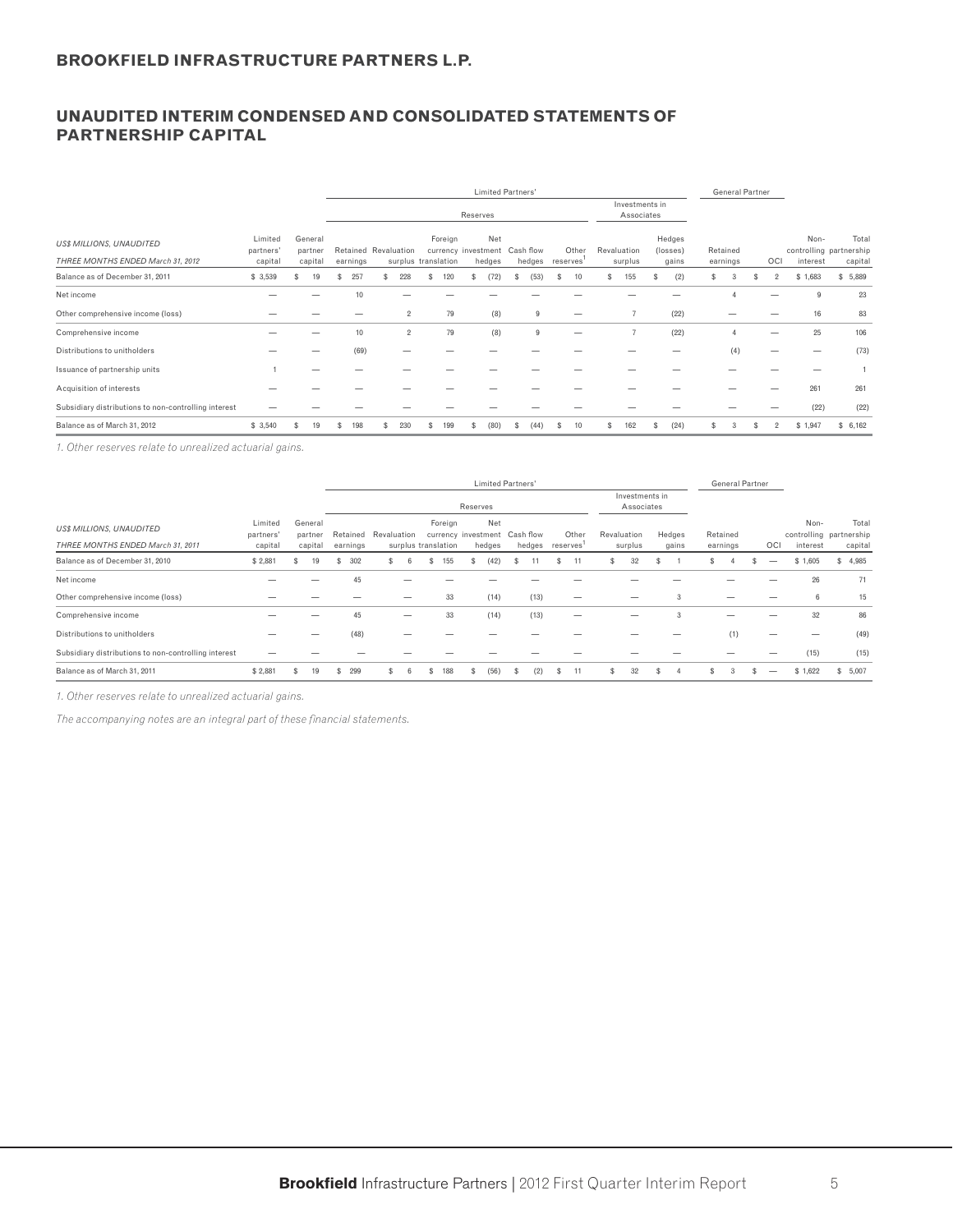## **UNAUDITED INTERIM CONDENSED AND CONSOLIDATED STATEMENTS OF CASH FLOWS**

| 2012<br>2011<br><b>Operating Activities</b><br>Net income<br>\$<br>23<br>\$<br>71<br>Adjusted for the following items:<br>Earnings from investments in associates, net of distributions received<br>6<br>(12)<br>Depreciation and amortization expense<br>49<br>25<br>Fair value adjustments<br>6<br>5<br>Provisions and other items<br>21<br>5<br>Deferred tax recovery<br>(4)<br>(3)<br>Change in non-cash working capital, net<br>27<br>24<br>128<br>115<br>Acquisition of subsidiary, net of cash acquired<br>(55)<br>Investment in associates<br>(2)<br>Additions to long lived assets, net of disposals<br>(164)<br>Settlement of foreign exchange contracts, net<br>9<br>(6)<br>(212)<br>Cash used by investing activities<br>(81)<br>Distribution to unitholders<br>(73)<br>32<br>Corporate borrowings<br>85<br>Subsidiary borrowings<br>112<br>45<br>Subsidiary distributions to non-controlling interest<br>(22)<br>49<br>Cash from financing activities<br>66<br><b>Cash and cash equivalents</b><br>Change during the period<br>(35)<br>100<br>Impact of foreign exchange on cash<br>1<br>5<br>Balance, beginning of period<br>153<br>154<br>Balance, end of period<br>\$<br>119<br>\$<br>259 |                                 | For the three month period ended March 31 |  |      |
|-----------------------------------------------------------------------------------------------------------------------------------------------------------------------------------------------------------------------------------------------------------------------------------------------------------------------------------------------------------------------------------------------------------------------------------------------------------------------------------------------------------------------------------------------------------------------------------------------------------------------------------------------------------------------------------------------------------------------------------------------------------------------------------------------------------------------------------------------------------------------------------------------------------------------------------------------------------------------------------------------------------------------------------------------------------------------------------------------------------------------------------------------------------------------------------------------------------|---------------------------------|-------------------------------------------|--|------|
|                                                                                                                                                                                                                                                                                                                                                                                                                                                                                                                                                                                                                                                                                                                                                                                                                                                                                                                                                                                                                                                                                                                                                                                                           | <b>US\$ MILLIONS, UNAUDITED</b> |                                           |  |      |
|                                                                                                                                                                                                                                                                                                                                                                                                                                                                                                                                                                                                                                                                                                                                                                                                                                                                                                                                                                                                                                                                                                                                                                                                           |                                 |                                           |  |      |
|                                                                                                                                                                                                                                                                                                                                                                                                                                                                                                                                                                                                                                                                                                                                                                                                                                                                                                                                                                                                                                                                                                                                                                                                           |                                 |                                           |  |      |
|                                                                                                                                                                                                                                                                                                                                                                                                                                                                                                                                                                                                                                                                                                                                                                                                                                                                                                                                                                                                                                                                                                                                                                                                           |                                 |                                           |  |      |
|                                                                                                                                                                                                                                                                                                                                                                                                                                                                                                                                                                                                                                                                                                                                                                                                                                                                                                                                                                                                                                                                                                                                                                                                           |                                 |                                           |  |      |
|                                                                                                                                                                                                                                                                                                                                                                                                                                                                                                                                                                                                                                                                                                                                                                                                                                                                                                                                                                                                                                                                                                                                                                                                           |                                 |                                           |  |      |
|                                                                                                                                                                                                                                                                                                                                                                                                                                                                                                                                                                                                                                                                                                                                                                                                                                                                                                                                                                                                                                                                                                                                                                                                           |                                 |                                           |  |      |
|                                                                                                                                                                                                                                                                                                                                                                                                                                                                                                                                                                                                                                                                                                                                                                                                                                                                                                                                                                                                                                                                                                                                                                                                           |                                 |                                           |  |      |
|                                                                                                                                                                                                                                                                                                                                                                                                                                                                                                                                                                                                                                                                                                                                                                                                                                                                                                                                                                                                                                                                                                                                                                                                           |                                 |                                           |  |      |
|                                                                                                                                                                                                                                                                                                                                                                                                                                                                                                                                                                                                                                                                                                                                                                                                                                                                                                                                                                                                                                                                                                                                                                                                           |                                 |                                           |  |      |
|                                                                                                                                                                                                                                                                                                                                                                                                                                                                                                                                                                                                                                                                                                                                                                                                                                                                                                                                                                                                                                                                                                                                                                                                           | Cash from operating activities  |                                           |  |      |
|                                                                                                                                                                                                                                                                                                                                                                                                                                                                                                                                                                                                                                                                                                                                                                                                                                                                                                                                                                                                                                                                                                                                                                                                           |                                 |                                           |  |      |
|                                                                                                                                                                                                                                                                                                                                                                                                                                                                                                                                                                                                                                                                                                                                                                                                                                                                                                                                                                                                                                                                                                                                                                                                           | <b>Investing Activities</b>     |                                           |  |      |
|                                                                                                                                                                                                                                                                                                                                                                                                                                                                                                                                                                                                                                                                                                                                                                                                                                                                                                                                                                                                                                                                                                                                                                                                           |                                 |                                           |  |      |
|                                                                                                                                                                                                                                                                                                                                                                                                                                                                                                                                                                                                                                                                                                                                                                                                                                                                                                                                                                                                                                                                                                                                                                                                           |                                 |                                           |  | (3)  |
|                                                                                                                                                                                                                                                                                                                                                                                                                                                                                                                                                                                                                                                                                                                                                                                                                                                                                                                                                                                                                                                                                                                                                                                                           |                                 |                                           |  | (72) |
|                                                                                                                                                                                                                                                                                                                                                                                                                                                                                                                                                                                                                                                                                                                                                                                                                                                                                                                                                                                                                                                                                                                                                                                                           |                                 |                                           |  |      |
|                                                                                                                                                                                                                                                                                                                                                                                                                                                                                                                                                                                                                                                                                                                                                                                                                                                                                                                                                                                                                                                                                                                                                                                                           |                                 |                                           |  |      |
|                                                                                                                                                                                                                                                                                                                                                                                                                                                                                                                                                                                                                                                                                                                                                                                                                                                                                                                                                                                                                                                                                                                                                                                                           | <b>Financing Activities</b>     |                                           |  |      |
|                                                                                                                                                                                                                                                                                                                                                                                                                                                                                                                                                                                                                                                                                                                                                                                                                                                                                                                                                                                                                                                                                                                                                                                                           |                                 |                                           |  | (49) |
|                                                                                                                                                                                                                                                                                                                                                                                                                                                                                                                                                                                                                                                                                                                                                                                                                                                                                                                                                                                                                                                                                                                                                                                                           |                                 |                                           |  |      |
|                                                                                                                                                                                                                                                                                                                                                                                                                                                                                                                                                                                                                                                                                                                                                                                                                                                                                                                                                                                                                                                                                                                                                                                                           |                                 |                                           |  |      |
|                                                                                                                                                                                                                                                                                                                                                                                                                                                                                                                                                                                                                                                                                                                                                                                                                                                                                                                                                                                                                                                                                                                                                                                                           |                                 |                                           |  | (15) |
|                                                                                                                                                                                                                                                                                                                                                                                                                                                                                                                                                                                                                                                                                                                                                                                                                                                                                                                                                                                                                                                                                                                                                                                                           |                                 |                                           |  |      |
|                                                                                                                                                                                                                                                                                                                                                                                                                                                                                                                                                                                                                                                                                                                                                                                                                                                                                                                                                                                                                                                                                                                                                                                                           |                                 |                                           |  |      |
|                                                                                                                                                                                                                                                                                                                                                                                                                                                                                                                                                                                                                                                                                                                                                                                                                                                                                                                                                                                                                                                                                                                                                                                                           |                                 |                                           |  |      |
|                                                                                                                                                                                                                                                                                                                                                                                                                                                                                                                                                                                                                                                                                                                                                                                                                                                                                                                                                                                                                                                                                                                                                                                                           |                                 |                                           |  |      |
|                                                                                                                                                                                                                                                                                                                                                                                                                                                                                                                                                                                                                                                                                                                                                                                                                                                                                                                                                                                                                                                                                                                                                                                                           |                                 |                                           |  |      |
|                                                                                                                                                                                                                                                                                                                                                                                                                                                                                                                                                                                                                                                                                                                                                                                                                                                                                                                                                                                                                                                                                                                                                                                                           |                                 |                                           |  |      |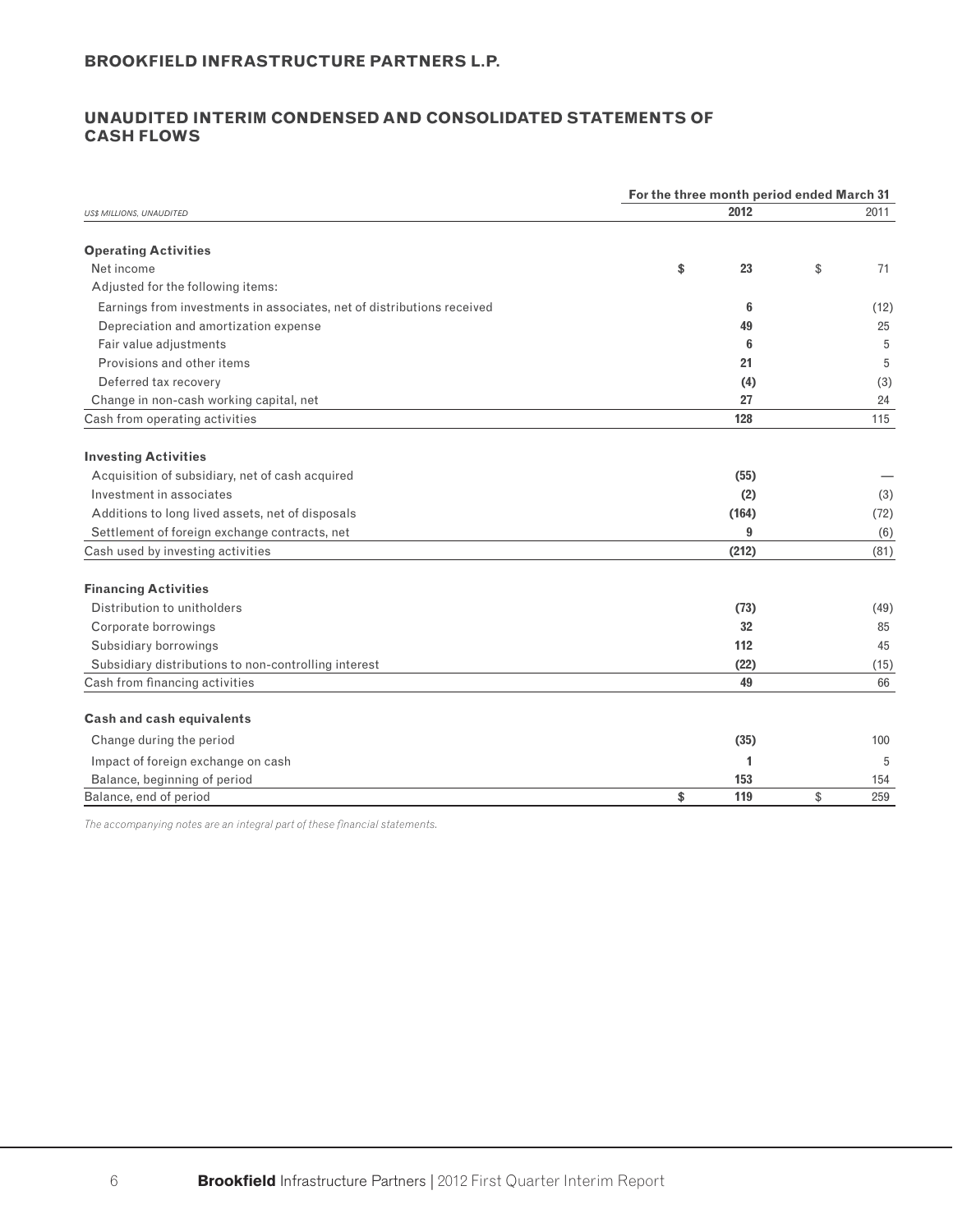# **NOTES TO UNAUDITED INTERIM CONDENSED AND CONSOLIDATED FINANCIAL STATEMENTS**

*FOR THE PERIOD OF JANUARY 1, 2012 TO MARCH 31, 2012*

# **1. ORGANIZATION AND DESCRIPTION OF THE BUSINESS**

Brookfield Infrastructure Partners L.P. (the "partnership") owns and operates utility businesses, transport and energy businesses and timber assets in North and South America, Australasia, and Europe. The partnership was formed as a limited partnership established under the laws of Bermuda, pursuant to a limited partnership agreement dated May 17, 2007, as amended and restated. The partnership's limited partnership units are listed on the New York Stock Exchange and the Toronto Stock Exchange under the symbols "BIP" and "BIP.UN", respectively. The registered office is 73 Front Street, Hamilton, Bermuda.

# **2. SUMMARY OF ACCOUNTING POLICIES**

## *a) Statement of Compliance*

These interim condensed and consolidated financial statements of the partnership and its consolidated subsidiaries (together "Brookfield Infrastructure") have been prepared in accordance with International Accounting Standard 34 *Interim Financial Reporting* ("IAS 34") as issued by the International Accounting Standards Board ("IASB") and using the accounting policies Brookfield Infrastructure adopted in its consolidated and combined financial statements as of and for the year ended December 31, 2011. The accounting policies the partnership adopted in its financial statements as of and for the year ended December 31, 2011 are disclosed in Note 3 of Brookfield Infrastructure's annual consolidated and combined financial statements as of and for the year ended December 31, 2011, with which reference should be made to in reading these interim condensed and consolidated financial statements.

These interim condensed and consolidated financial statements were authorized for issuance by the Board of Directors of the partnership on May 17, 2012.

#### *b) Future Changes in Accounting Policies*

#### *i) Consolidated Financial Statements, Joint Ventures and Disclosures*

In May 2011, the IASB issued three standards: IFRS 10, Consolidated Financial Statements ("IFRS 10"), IFRS 11, Joint Ventures ("IFRS 11"), IFRS 12, Disclosures of Involvement with Other Entities ("IFRS 12"), and amended two standards: IAS 27, Separate Financial Statements ("IAS 27"), and IAS 28, Investments in Associates and Joint Ventures ("IAS 28"). Each of the new and amended standards has an effective date for annual periods beginning on or after January 1, 2013, with earlier application permitted if all the respective standards are also early applied.

IFRS 10 replaces IAS 27 and SIC-12, Consolidation of Special Purpose Entities ("SIC-12"). The consolidation requirements previously included in IAS 27 have been included in IFRS 10, whereas the amended IAS 27 sets standards to be applied in accounting for investments in subsidiaries, joint ventures, and associates when an entity elects, or is required by local requlations, to present separate (non-consolidated) financial statements. IFRS 10 uses control as the single basis for consolidation, irrespective of the nature of the investee, eliminating the risks and rewards approach included in SIC-12. An investor must possess the following three elements to conclude it controls an investee: power over the investee, exposure or rights to variable returns from involvement with the investee, and the ability to use power over the investee to affect the amount of the investor's returns. IFRS 10 requires continuous reassessment of changes in an investor's power over the investee and changes in the investor's exposure or rights to variable returns. Brookfield Infrastructure is currently evaluating the impact of IFRS 10 and the amendments to IAS 27 on its condensed and consolidated financial statements.

IFRS 11 supersedes IAS 31, Interest in Joint Ventures ("IAS 31") and SIC-31, Joint Controlled Entities – Non- Monetary Contributions by Venturers. IFRS 11 is applicable to all parties that have an interest in a joint arrangement. IFRS 11 establishes two types of joint arrangements: joint operations and joint ventures. In a joint operation, the parties to the joint arrangement have rights to the assets and obligations for the liabilities of the arrangement, and recognize their share of the assets, liabilities, revenues and expenses in accordance with applicable IFRSs. In a joint venture, the parties to the arrangement have rights to the net assets of the arrangement and account for their interest using the equity method of accounting under IAS 28, Investments in Associates and Joint Venturers. IAS 28 prescribes the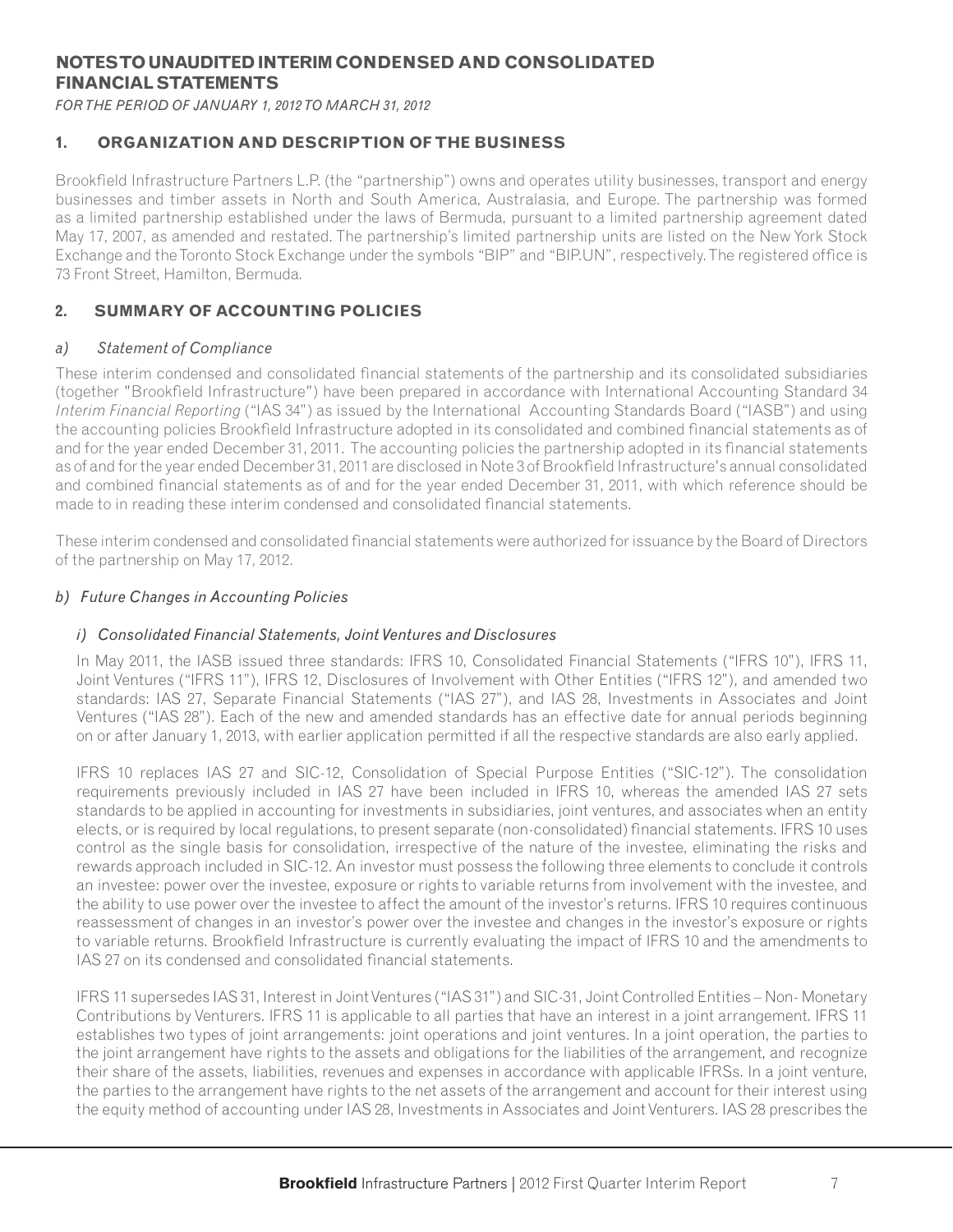accounting for investments in associates and sets out the requirements for the application of the equity method when accounting for investments in associates and joint ventures. Brookfield Infrastructure is currently evaluating the impact of IFRS 11 and the amendments to IAS 28 on its condensed and consolidated financial statements.

IFRS 12 integrates the disclosure requirements on interests in other entities and requires a parent company to disclose information about significant judgments and assumptions it has made in determining whether it has control, joint control, or significant influence over another entity and the type of joint arrangement when the arrangement has been structured through a separate vehicle. An entity should also provide these disclosures when changes in facts and circumstances affect the entity's conclusion during the reporting period. Entities are permitted to incorporate the disclosure requirements in IFRS 12 into their financial statements without early adopting IFRS 12. Brookfield Infrastructure is currently evaluating the impact of IFRS 12 on its condensed and consolidated financial statements.

# *ii) Fair Value Measurements*

IFRS 13, Fair Value Measurement ("IFRS 13") establishes a single source of guidance for fair value measurements and disclosures about fair value measurements. The Standard defines fair value, establishes a framework for measuring fair value, and requires disclosures about fair value measurements. The scope of IFRS 13 is broad; it applies to both financial instrument items and non-financial instrument items for which other IFRSs require or permit fair value measurements and disclosures about fair value measurements, except in specified circumstances. In general, the disclosure requirements in IFRS 13 are more extensive than those required in the current standards. For example, quantitative and qualitative disclosures based on the three-level fair value hierarchy currently required for financial instruments only under IFRS 7, Financial Instruments: Disclosures ("IFRS 7") will be extended by IFRS 13 to cover all assets and liabilities within its scope. IFRS 13 is effective for annual periods beginning on or after January 1, 2013, with earlier application permitted. Brookfield Infrastructure is currently evaluating the impact of IFRS 13 on its condensed and consolidated financial statements.

# *iii) Income taxes*

In December 2010, the IASB made amendments to IAS 12, Income Taxes ("IAS 12") that are applicable to the measurement of deferred tax liabilities and deferred tax assets where investment property is measured using the fair value model in IAS 40, Investment Property ("IAS 40"). The amendments introduce a rebuttable presumption that an investment property is recovered entirely through sale. This presumption is rebutted if the investment property is held within a business model whose objective is to consume substantially all of the economic benefits embodied in the investment property over time, rather than through sale. Similar amendments have been made to introduce a presumption that non-depreciable property measured using the revaluation model in IAS 16, Property Plant and Equipment ("IAS 16") is recovered through sale. These amendments to IAS 12 are effective for annual periods beginning on or after January 1, 2012. Brookfield Infrastructure is currently evaluating the impact of the amendments to IAS 12 on its condensed and consolidated financial statements.

# *iv) Presentation of Items of Other Comprehensive Income*

The amendments to IAS 1, Presentation of Financial Statements ("IAS 1") retain the option to present profit or loss and other comprehensive income in either a single statement or in two separate but consecutive statements. However, the amendments to lAS 1 require additional disclosures to be made in the other comprehensive income section such that items of other comprehensive income are grouped into two categories: (a) items that will not be reclassified subsequently to profit or loss; and (b) items that will be reclassified subsequently to profit or loss when specific conditions are met. Income tax on items of other comprehensive income is required to be allocated on the same basis. The amendments to IAS 1 are effective for annual periods beginning on or after July 1, 2012. Brookfield Infrastructure is currently evaluating the impact of amendments to IAS 1 on its condensed and consolidated financial statements.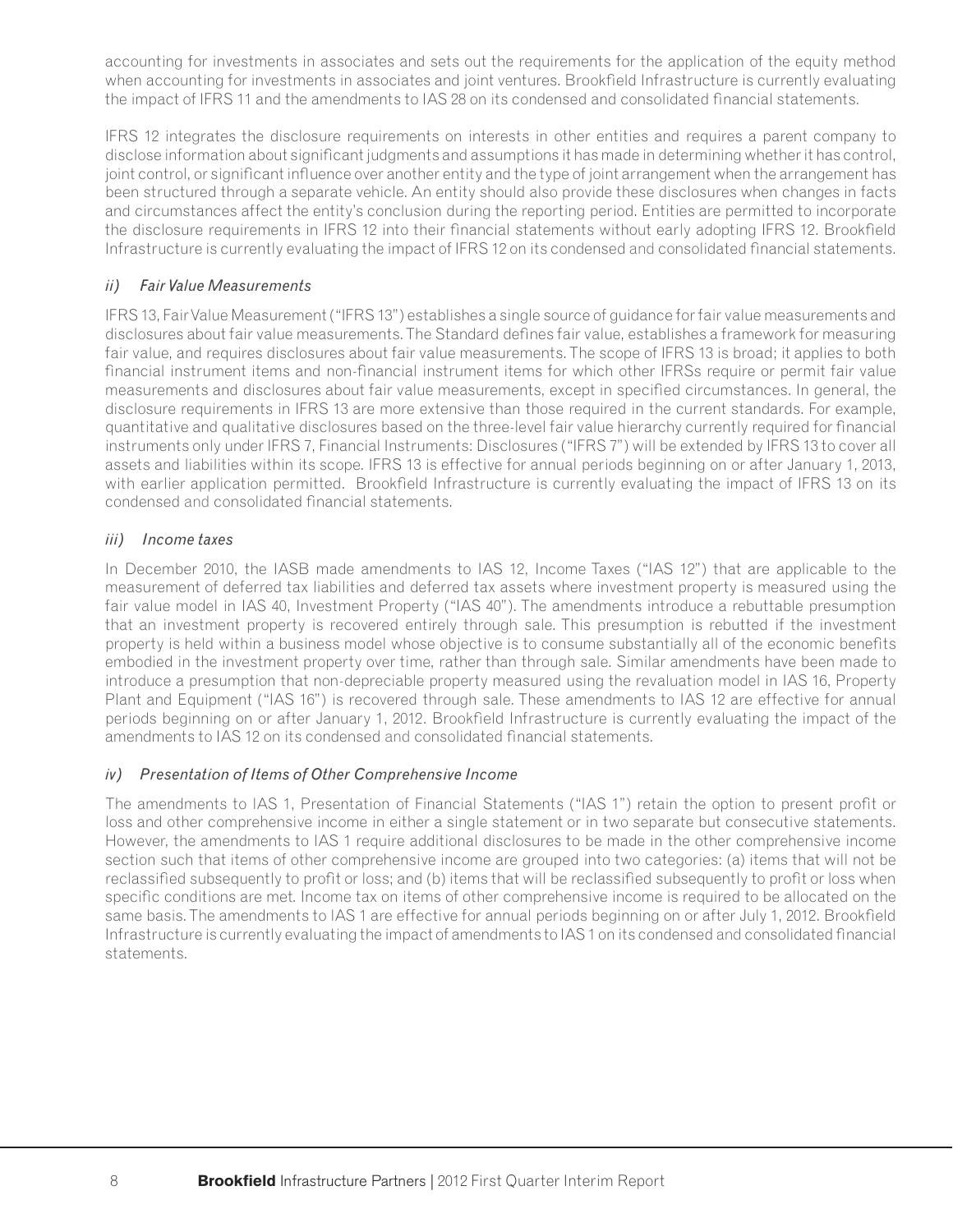#### *v) Financial Instruments*

IFRS 9, Financial Instruments ("IFRS 9") is a multi-phase project to replace IAS 39. IFRS 9 introduces new requirements for classifying and measuring financial assets. In October 2010 the IASB reissued IFRS 9, incorporating new requirements on accounting for financial liabilities and carrying over from IAS 39 the requirements for de-recognition of financial assets and financial liabilities. In December 2011, the IASB issued "Mandatory Effective Date of IFRS 9 and Transition Disclosures", which amended the effective date of IFRS 9 to annual periods beginning on or after January 1, 2015, and modified the relief from restating comparative periods and the associated disclosures in IFRS 7, Financial Instruments: Disclosures. Early adoption is permitted. The IASB intends to expand IFRS 9 to add new requirements for impairment of financial assets measured at amortized cost and hedge accounting. On completion of these various phases, IFRS 9 will be a complete replacement of IAS 39.

# **3. ACQUISITION OF BUSINESS**

On January 27, 2012, Brookfield Infrastructure acquired a 17% interest in Empresa de Energia de Boyacá S.A., its Colombian regulated distribution operation, for consideration of \$55 million through a Brookfield sponsored infrastructure fund, as a platform to build as broad based electricity business in Colombia. Concurrently, Brookfield Infrastructure entered into a voting arrangement with an affiliate of Brookfield, providing Brookfield Infrastructure with the right to elect the Boards of Directors of the entity thereby providing Brookfield Infrastructure with control. Accordingly, Brookfield Infrastructure consolidates the entity. Acquisition costs of \$7 million were expensed at the acquisition date.

The following summarizes the major classes of consideration transferred and the assets acquired and liabilities assumed at the acquisition date:

#### **Consideration transferred:**

*US\$ MILLIONS*

| UJI MILLIUNI         |                    |
|----------------------|--------------------|
| Cash                 | $- -$<br>hh<br>ັບປ |
| <b>Consideration</b> | $- -$<br>hh<br>ັບປ |

Fair value of assets and liabilities acquired as at January 27, 2012 (provisional)<sup>1</sup>:

| <b>US\$ MILLIONS</b>                                |           |
|-----------------------------------------------------|-----------|
| Accounts receivable and other <sup>2</sup>          | \$<br>137 |
| Financial assets                                    | 4         |
| Property, plant and equipment                       | 633       |
| Accounts payable and other                          | (147)     |
| Non-recourse borrowings                             | (172)     |
| Deferred income tax liability                       | (152)     |
| Net assets acquired before non-controlling interest | 303       |
| Non-controlling interest <sup>3</sup>               | (251)     |
| <b>Net assets acquired</b>                          | 52        |

*1. The fair values of the acquired assets, liabilities and goodwill for this operation has been determined on a provisional basis as these business were acquired in close*  proximity to the period end, pending finalization of the post-acquisition review of the fair value of the acquired net assets.

2. The gross contractual amount of the acquired identifiable accounts receivable and other is \$146 million. The estimated contractual cash flows not expected to be collected *at the acquisition date is \$9 million.*

3. Non-controlling interest represents the interest not acquired by Brookfield Infrastructure and was measured as the proportionate share of the fair value of assets and *liabilities at the acquisition date.*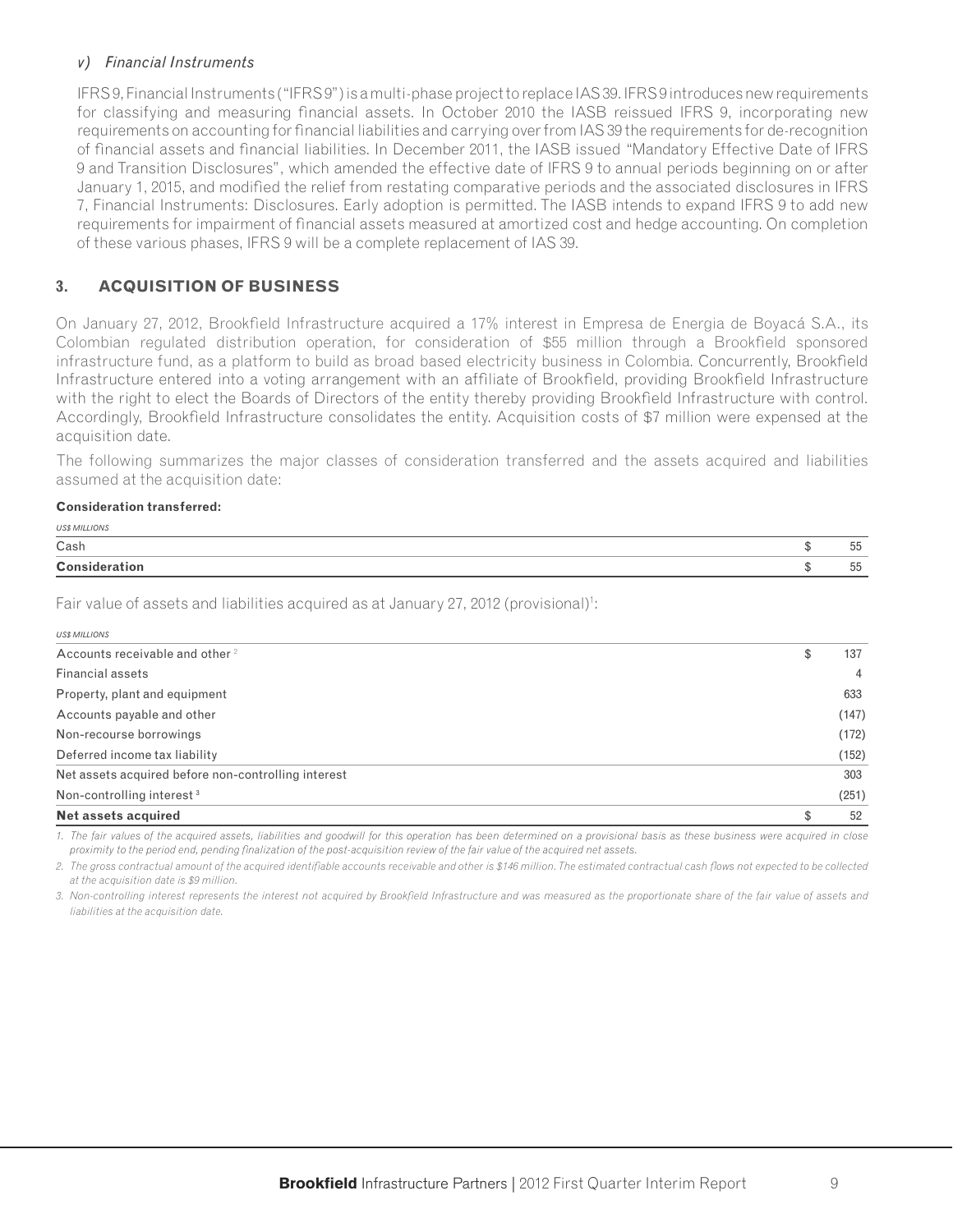The excess of the consideration transferred by Brookfield over its share of the net fair value of the Colombian regulated distribution operations' net assets was recognized on the Statement of Financial Position as follows:

| <b>USS MILLIONS</b>                                               |       |
|-------------------------------------------------------------------|-------|
| Consideration paid                                                | 55    |
| Consideration paid by non-controlling interest                    | 261   |
| Total consideration paid                                          | 316   |
| Fair value of net assets acquired before non-controlling interest | (303) |
| Goodwill arising on acquisition                                   | 13    |
| Goodwill, balance at December 31, 2011                            | 591   |
| Goodwill, balance at March 31, 2012                               | 604   |

The goodwill recorded on acquisition represents the expected growth arising from its position as an incumbent in a fragmented electricity distribution industry in a region with emerging coal, steel and cement industries. None of the goodwill recognized is expected to be deductible for income tax purposes.

Brookfield Infrastructure's results from operations for the three months ended March 31, 2012, include \$33 million of revenue and \$nil of net income from the Colombian regulated distribution operation.

Had the Colombian regulated distribution operation business combination been effective January 1, 2012, the revenue of Brookfield Infrastructure from continuing operations would have been \$467 million and the net income attributable to the partnership for the period would have been \$16 million. Brookfield Infrastructure considers these pro-forma numbers to represent an approximate measure of the performance of the combined group on an annualized basis and to provide a reference point for comparison in future periods. In determining the pro-forma revenue and net income attributable to the partnership, management has:

- Calculated depreciation of property, plant and equipment acquired on the basis of the fair values at the time of the business combination rather than the carrying amounts recognized in the pre-acquisition financial statements;
- Based borrowing costs on the funding levels, credit ratings and debt/equity position of Brookfield Infrastructure after the business combination; and
- Excluded transaction deal costs of the acquiree as a one-off pre-acquisition transaction.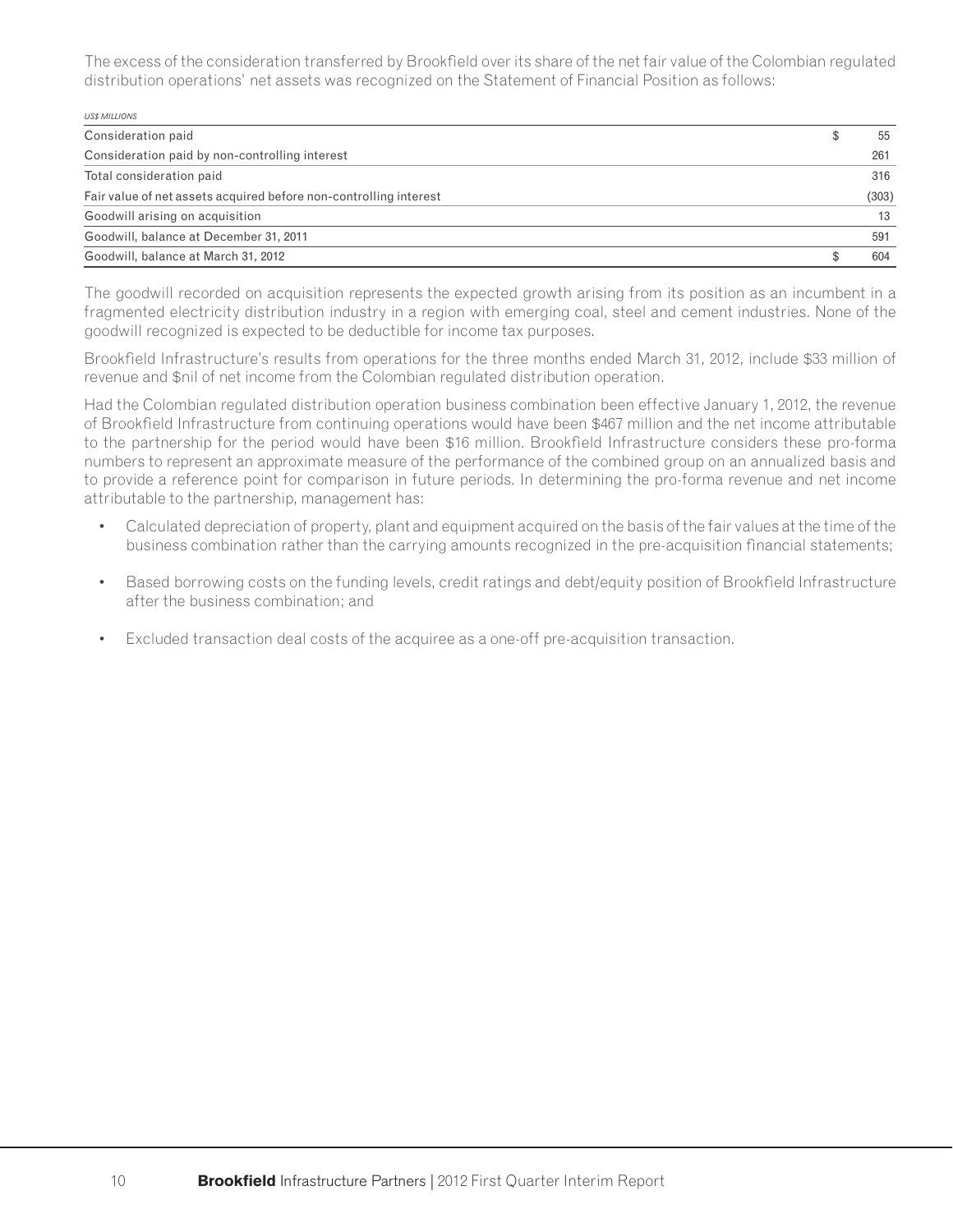# **4. PROPERTY, PLANT AND EQUIPMENT**

|                                                   |                       | Transport &          | <b>Timberland</b> |                     |
|---------------------------------------------------|-----------------------|----------------------|-------------------|---------------------|
| <b>US\$ MILLIONS</b>                              | <b>Utility Assets</b> | <b>Energy Assets</b> | <b>Assets</b>     | <b>Total Assets</b> |
| <b>Gross carrying amount:</b>                     |                       |                      |                   |                     |
| <b>Balance at January 1, 2011</b>                 | \$<br>765             | \$<br>1,860          | \$<br>560         | \$<br>3,185         |
| Additions (disposals)                             | 94                    | 455                  | (2)               | 547                 |
| Reclassified from held for sale                   | 151                   |                      |                   | 151                 |
| Revaluation adjustments                           | 13                    | 241                  | 19                | 273                 |
| Net foreign currency exchange differences         | (27)                  | $\mathbf{1}$         | (7)               | (33)                |
| <b>Balance at December 31, 2011</b>               | 996                   | 2,557                | 570               | 4,123               |
| Additions                                         | 21                    | 138                  |                   | 159                 |
| Acquisition through business combination (note 3) | 633                   |                      |                   | 633                 |
| <b>Revaluation adjustments</b>                    |                       |                      | 5                 | 5                   |
| Net foreign currency exchange differences         | 24                    | 38                   |                   | 62                  |
| <b>Balance at March 31, 2012</b>                  | \$<br>1,674           | \$<br>2,733          | \$<br>575         | \$<br>4,982         |
| <b>Accumulated depreciation:</b>                  |                       |                      |                   |                     |
| <b>Balance at January 1, 2011</b>                 | \$<br>(31)            | \$<br>(18)           | \$<br>(5)         | \$<br>(54)          |
| Depreciation expense                              | (27)                  | (63)                 | (2)               | (92)                |
| Revaluation adjustments                           | 35                    | 35                   |                   | 70                  |
| Net foreign currency exchange differences         | 21                    | 3                    | $\overline{2}$    | 26                  |
| <b>Balance at December 31, 2011</b>               | (2)                   | (43)                 | (5)               | (50)                |
| Depreciation expense                              | (14)                  | (26)                 |                   | (40)                |
| Net foreign currency exchange differences         | (1)                   |                      |                   | (1)                 |
| <b>Balance at March 31, 2012</b>                  | \$<br>(17)            | \$<br>(69)           | \$<br>(5)         | \$<br>(91)          |
| Net book value:                                   |                       |                      |                   |                     |
| December 31, 2011                                 | \$<br>994             | \$<br>2,514          | \$<br>565         | \$<br>4,073         |
| March 31, 2012                                    | \$<br>1,657           | \$<br>2,664          | \$<br>570         | \$<br>4,891         |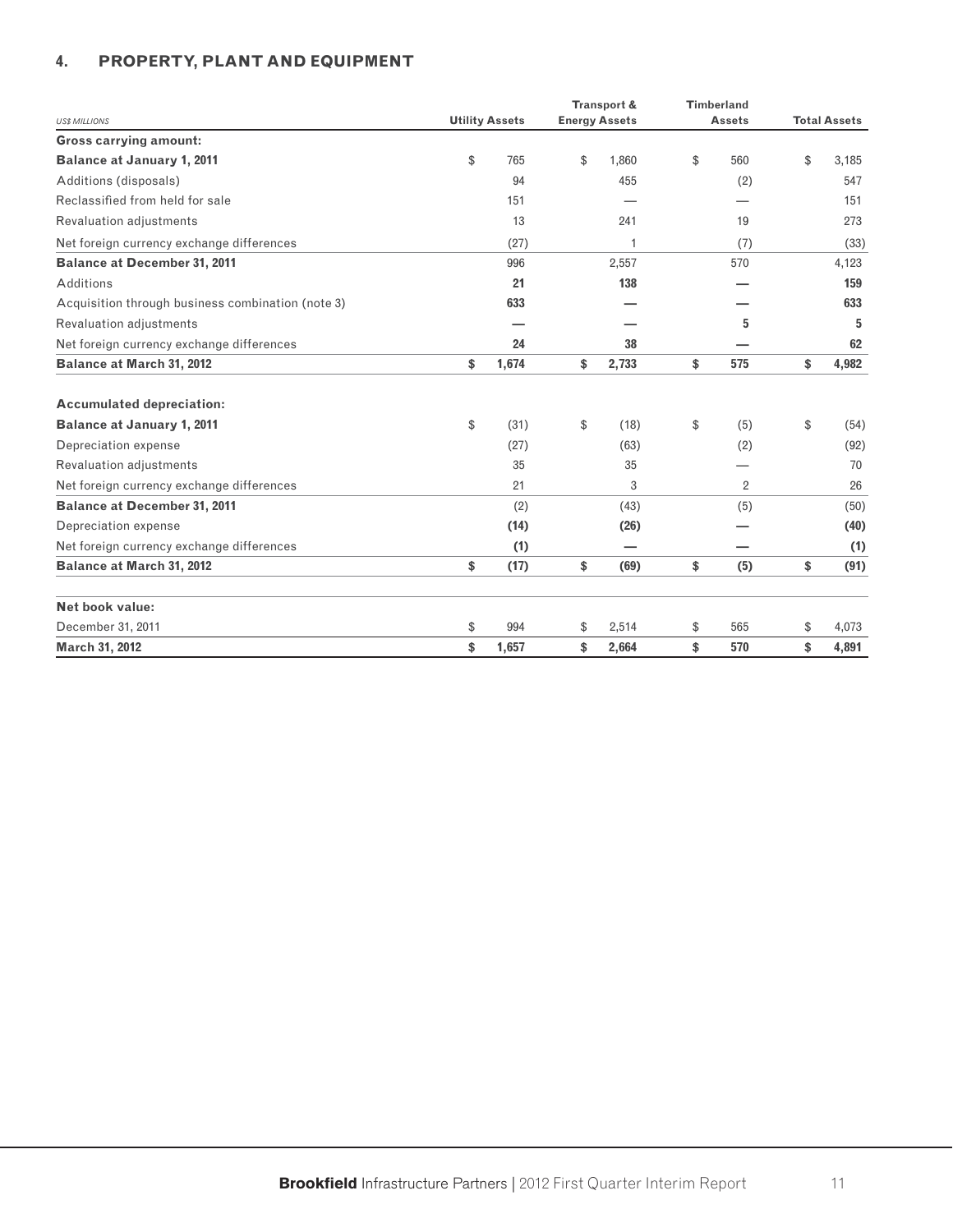#### **5. INTANGIBLE ASSETS**

| <b>US\$ MILLIONS</b>                | <b>Conservancy</b> | right <sup>1</sup> | <b>Concession</b><br>arrangements <sup>2</sup> |       | <b>Total</b> |
|-------------------------------------|--------------------|--------------------|------------------------------------------------|-------|--------------|
| <b>Gross carrying amount:</b>       |                    |                    |                                                |       |              |
| <b>Balance at January 1, 2011</b>   | \$                 | 332                | \$                                             | 2,575 | \$<br>2,907  |
| Additions                           |                    |                    |                                                | 20    | 20           |
| Reclassified from held for sale     |                    |                    |                                                | 37    | 37           |
| Net foreign exchange differences    |                    | (2)                |                                                | (7)   | (9)          |
| <b>Balance at December 31, 2011</b> |                    | 330                |                                                | 2,625 | 2,955        |
| Additions                           |                    |                    |                                                | 5     | 5            |
| Net foreign exchange differences    |                    | 10                 |                                                | 35    | 45           |
| <b>Balance at March 31, 2012</b>    | \$                 | 340                | \$                                             | 2,665 | \$<br>3,005  |
|                                     |                    |                    |                                                |       |              |
| <b>Accumulated amortization:</b>    |                    |                    |                                                |       |              |
| <b>Balance at January 1, 2011</b>   | \$                 |                    | \$                                             | (4)   | \$<br>(4)    |
| Amortization expense                |                    |                    |                                                | (28)  | (28)         |
| Net foreign exchange differences    |                    |                    |                                                |       |              |
| <b>Balance at December 31, 2011</b> |                    |                    |                                                | (31)  | (31)         |
| Amortization expense                |                    |                    |                                                | (9)   | (9)          |
| <b>Balance at March 31, 2012</b>    | \$                 | -                  | \$                                             | (40)  | \$<br>(40)   |
| Net book value:                     |                    |                    |                                                |       |              |
| December 31, 2011                   | \$                 | 330                | \$                                             | 2,594 | \$<br>2,924  |
| March 31, 2012                      | \$                 | 340                | \$                                             | 2,625 | \$<br>2,965  |

*1 The conservancy right was acquired as part of the acquisition of Brookfi eld Infrastructure's UK port operation in 2009 and was recorded at its fair value. The conservancy asset recognized is not amortized as it is a right in perpetuity with an indefi nite life, but is subject to an annual impairment review.*

*2 Concession arrangements primarily consist of the service concession arrangement at Brookfi eld Infrastructure's Australian coal terminal operation. The service concession*  is awarded by governmental authorities in that jurisdiction and it allows for the use and operation of the Australian coal terminal. The terms and conditions of access to the Australian coal terminal's services, including tariffs that can be charged to the users, are regulated by the Queensland Competition Authority. Brookfield Infrastructure's *Australian coal terminal operation has Standard Access Agreements with the users of the terminal which entails 100% take or pay contracts at a designated tariff rate based on the asset value, and therefore revenue is not impacted by actual throughput. The concession arrangement has an expiration date of 2051 and an option to extend the arrangement. The arrangement is being amortized over its useful life, with the expense recognized in the Statements of Operating Results.*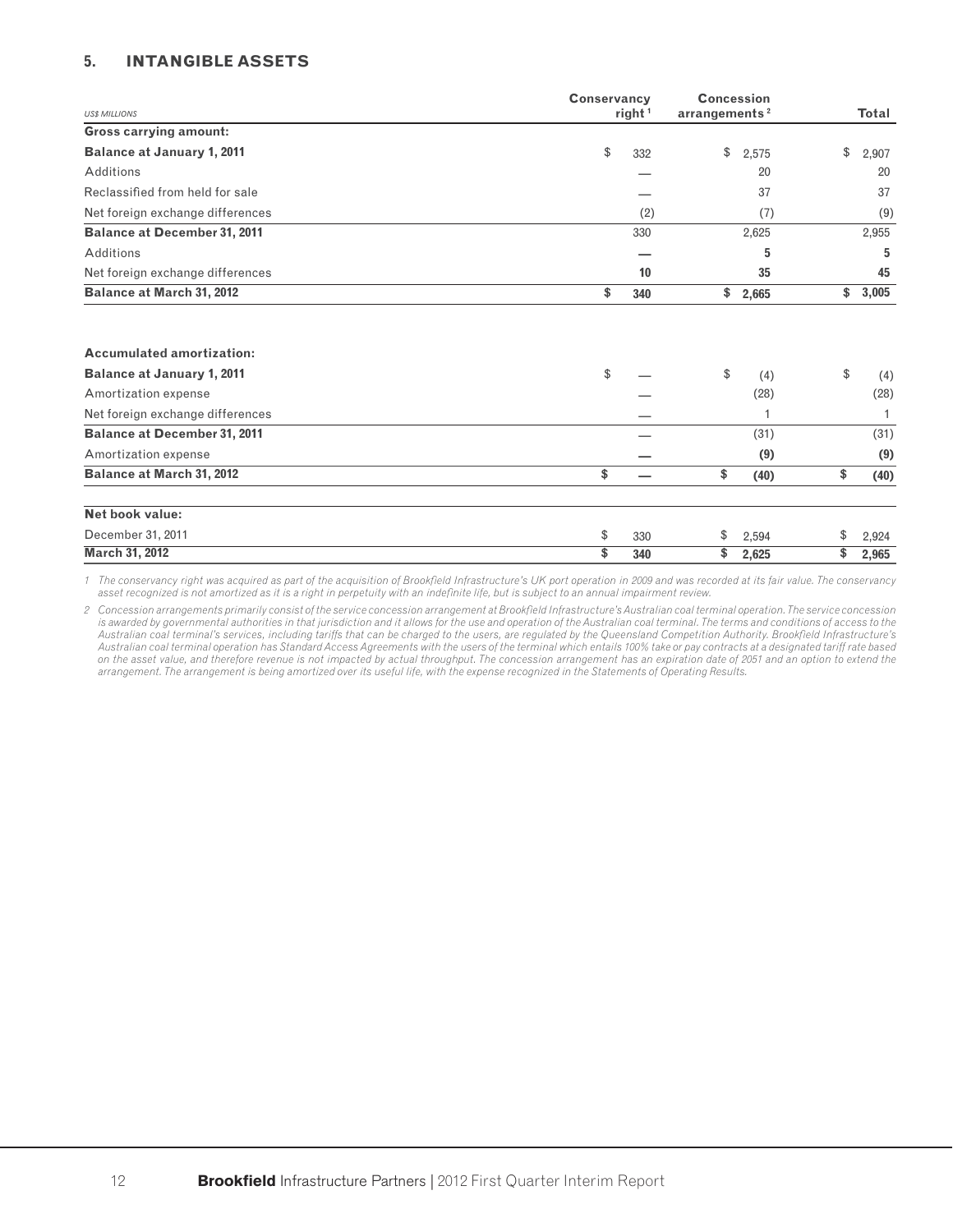# **6. STANDING TIMBER**

| <b>US\$ MILLIONS</b>                | <b>Total</b> |
|-------------------------------------|--------------|
| <b>Gross carrying amount:</b>       |              |
| <b>Balance at January 1, 2011</b>   | \$<br>2,578  |
| Gain arising from growth            | 186          |
| Decrease resulting from harvest     | (201)        |
| Fair value adjustment               | 324          |
| Other                               | 3            |
| <b>Balance at December 31, 2011</b> | 2,890        |
| Gain arising from growth            | 40           |
| Decrease resulting from harvest     | (44)         |
| Other                               | (1)          |
| <b>Balance at March 31, 2012</b>    | \$<br>2,885  |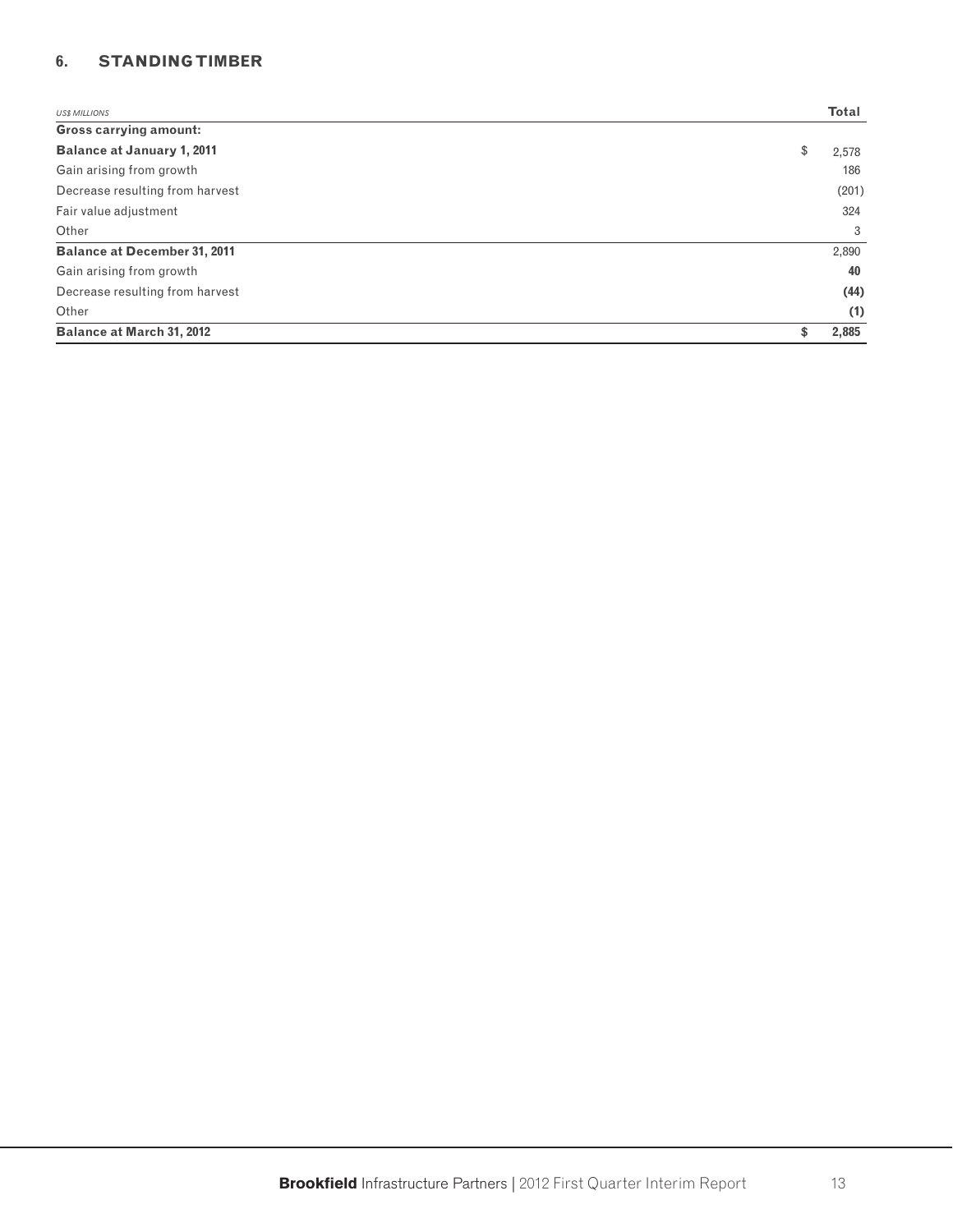#### **7. INVESTMENTS IN ASSOCIATES**

The following table represents the reconciliation of movement in the partnership's investments in associates:

|                                        |             | As of                            |
|----------------------------------------|-------------|----------------------------------|
| <b>US\$ MILLIONS</b>                   |             | March 31, 2012 December 31, 2011 |
| Non-current:                           |             |                                  |
| Investments in associates              | 1,421<br>\$ | 1,400<br>\$                      |
| Balance at January 1                   | \$<br>1,400 | 1,089<br>\$                      |
| Share of income for the period         |             | 76                               |
| Foreign currency translation           |             | 40<br>(50)                       |
| Share of other reserves for the period |             | (15)<br>120                      |
| Additions                              |             | 196<br>2                         |
| <b>Distributions</b>                   |             | (31)<br>(7)                      |
| <b>Ending balance</b>                  | \$<br>1,421 | 1,400                            |

The following table represents the carrying value of the partnership's investments in associates:

|                                            | As of          |       |                   |       |  |  |  |  |
|--------------------------------------------|----------------|-------|-------------------|-------|--|--|--|--|
| <b>USS MILLIONS</b>                        | March 31, 2012 |       | December 31, 2011 |       |  |  |  |  |
| North American gas transmission operation  | \$             | 394   |                   | 395   |  |  |  |  |
| South American transmission operation      |                | 393   |                   | 373   |  |  |  |  |
| Australasian energy distribution operation |                | 309   |                   | 296   |  |  |  |  |
| South American toll road operation         |                | 162   |                   | 159   |  |  |  |  |
| European port operation                    |                | 148   |                   | 142   |  |  |  |  |
| Other associates                           |                | 15    |                   | 35    |  |  |  |  |
|                                            |                | 1.421 |                   | 1.400 |  |  |  |  |

# **SUMMARISED FINANCIAL INFORMATION OF INVESTMENTS IN ASSOCIATES**

The following table summarizes the aggregate balances of investments in associates:

|                            |                                         | As of |           |  |  |  |  |  |  |
|----------------------------|-----------------------------------------|-------|-----------|--|--|--|--|--|--|
| <b>US\$ MILLIONS</b>       | <b>March 31, 2012</b> December 31, 2011 |       |           |  |  |  |  |  |  |
| <b>Financial position:</b> |                                         |       |           |  |  |  |  |  |  |
| Total assets               | 19.095                                  | S.    | 18,717    |  |  |  |  |  |  |
| Total liabilities          | (13, 808)                               |       | (13, 564) |  |  |  |  |  |  |
| Net assets                 | 5.287                                   |       | 5,153     |  |  |  |  |  |  |
|                            |                                         |       |           |  |  |  |  |  |  |

|                                                             | <b>Three months ended March 31</b> |  |      |  |  |  |  |
|-------------------------------------------------------------|------------------------------------|--|------|--|--|--|--|
| <b>US\$ MILLIONS</b>                                        | 2012                               |  | 2011 |  |  |  |  |
| <b>Financial performance:</b>                               |                                    |  |      |  |  |  |  |
| Total revenue                                               | 594                                |  | 547  |  |  |  |  |
| Total income for the period                                 | (3)                                |  | 53   |  |  |  |  |
| Brookfield Infrastructure's share of associates' net income |                                    |  | 12   |  |  |  |  |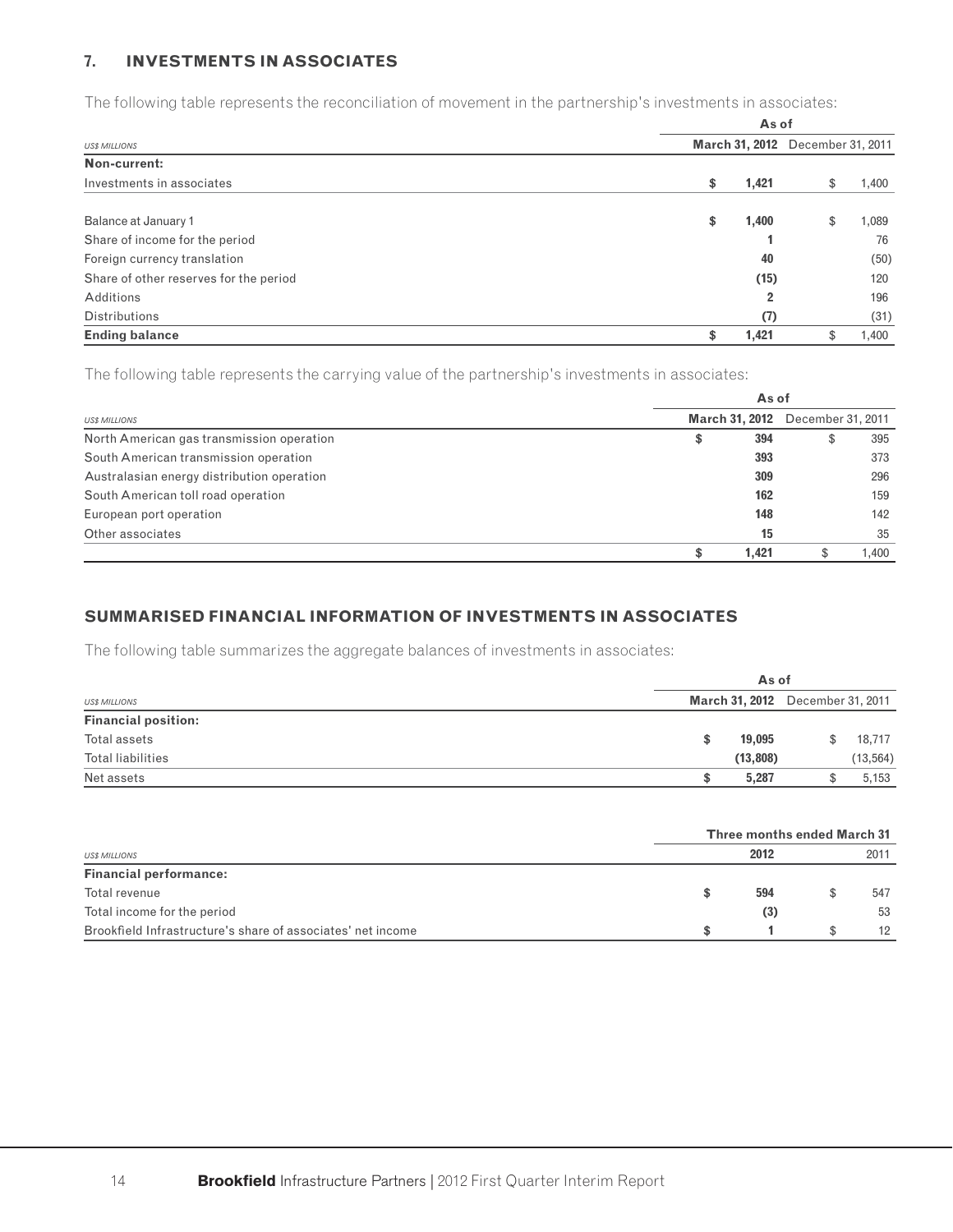#### **8. SEGMENTED INFORMATION**

IFRS 8, *Operating Segments*, requires operating segments to be determined based on internal reports that are regularly reviewed by the Executive Management and the Board of Directors for the purpose of allocating resources to the segment and to assessing its performance. Key measures used by the Chief Operating Decision Maker in assessing performance and in making resource allocation decisions are funds from operations ("FFO") and earnings before interest, tax, depreciation and amortization ("EBITDA"), measures not defined by IFRS, which enable the determination of cash return on the equity deployed. FFO is calculated as net income excluding the impact of depreciation and amortization, fair value adjustments, unrealized gains or losses on derivative instruments, deferred taxes, interest and other non-cash items. EBITDA is calculated as FFO excluding the impact of interest, taxes and other cash items.

|                                                                           | <b>Utilities</b> |                  |  |                            | <b>Transport and Energy</b> |                |                  |    | Timber                     |    |                |                  |                   |       |           |      |                    |      |
|---------------------------------------------------------------------------|------------------|------------------|--|----------------------------|-----------------------------|----------------|------------------|----|----------------------------|----|----------------|------------------|-------------------|-------|-----------|------|--------------------|------|
| FOR THE THREE MONTH PERIOD ENDED<br>MARCH 31, 2012<br><b>USS MILLIONS</b> | 100%             | Infrastructure's |  | <b>Brookfield</b><br>Share |                             | $100\%$        | Infrastructure's |    | <b>Brookfield</b><br>Share |    | 100%           | Infrastructure's | <b>Brookfield</b> | Share | Corporate |      | Total <sup>1</sup> |      |
| Revenues                                                                  | \$<br>361        | \$               |  | 167                        | \$                          | 503            |                  | \$ | 256                        | \$ | 119            |                  | \$                | 35    | \$        |      |                    |      |
| Costs attributed to revenues                                              | (132)            |                  |  | (63)                       |                             | (301)          |                  |    | (153)                      |    | (80)           |                  |                   | (23)  |           | (20) |                    |      |
| <b>EBITDA</b>                                                             | 229              |                  |  | 104                        |                             | 202            |                  |    | 103                        |    | 39             |                  |                   | 12    |           | (20) |                    |      |
| Other income (expense)                                                    |                  |                  |  | –                          |                             | 3              |                  |    | $\overline{2}$             |    | $\overline{2}$ |                  |                   |       |           |      |                    |      |
| Interest expense                                                          | (76)             |                  |  | (39)                       |                             | (97)           |                  |    | (42)                       |    | (21)           |                  |                   | (7)   |           | (5)  |                    |      |
| Cash taxes                                                                | (1)              |                  |  | —                          |                             | (2)            |                  |    | (1)                        |    | (1)            |                  |                   |       |           | (1)  |                    |      |
| <b>FFO</b>                                                                | 153              |                  |  | 65                         |                             | 106            |                  |    | 62                         |    | 19             |                  |                   | 6     |           | (25) |                    |      |
| Depreciation and amortization                                             | (86)             |                  |  | (32)                       |                             | (66)           |                  |    | (38)                       |    |                |                  |                   |       |           |      |                    |      |
| Fair value adjustments                                                    |                  |                  |  |                            |                             | (2)            |                  |    | (2)                        |    | (4)            |                  |                   | (1)   |           |      |                    |      |
| Unrealized gains (losses) on derivative instruments                       | 11               |                  |  | 5                          |                             | (1)            |                  |    |                            |    |                |                  |                   |       |           | (6)  |                    |      |
| Deferred taxes and other items                                            | (65)             |                  |  | (6)                        |                             | $\overline{2}$ |                  |    | 4                          |    | (17)           |                  |                   | (15)  |           | (3)  |                    |      |
| Net income (loss) attributable to partnership                             | \$<br>13         | \$               |  | 32                         | \$                          | 39             |                  | \$ | 26                         | S  | (2)            |                  | \$                | (10)  | \$        | (34) |                    | \$14 |

|                                                     |                | <b>Utilities</b>                      |          | <b>Transport and Energy</b> |                                       |       |           |                                |       |    |           |                    |
|-----------------------------------------------------|----------------|---------------------------------------|----------|-----------------------------|---------------------------------------|-------|-----------|--------------------------------|-------|----|-----------|--------------------|
| FOR THE THREE MONTH PERIOD ENDED<br>MARCH 31, 2011  |                | <b>Brookfield</b><br>Infrastructure's |          |                             | <b>Brookfield</b><br>Infrastructure's |       |           | Brookfield<br>Infrastructure's |       |    |           |                    |
| <b>US\$ MILLIONS</b>                                | 100%           |                                       | Share    | 100%                        |                                       | Share | 100%      |                                | Share |    | Corporate | Total <sup>1</sup> |
| \$<br>Revenues                                      | 280            | \$                                    | 140 \$   | 474                         | \$                                    | 247   | 109<br>\$ | \$                             | 36    | \$ |           |                    |
| Costs attributed to revenues                        | (81)           |                                       | (43)     | (306)                       |                                       | (163) | (56)      |                                | (19)  |    | (13)      |                    |
| <b>EBITDA</b>                                       | 199            |                                       | 97       | 168                         |                                       | 84    | 53        |                                | 17    |    | (13)      |                    |
| Other income                                        | $\overline{2}$ |                                       |          |                             |                                       |       |           |                                |       |    |           |                    |
| Interest expense                                    | (73)           |                                       | (38)     | (84)                        |                                       | (39)  | (21)      |                                | (7)   |    | (5)       |                    |
| Cash taxes                                          |                |                                       |          | (1)                         |                                       |       | (1)       |                                |       |    |           |                    |
| <b>FFO</b>                                          | 129            |                                       | 61       | 84                          |                                       | 45    | 32        |                                | 10    |    | (18)      |                    |
| Depreciation and amortization                       | (48)           |                                       | (20)     | (58)                        |                                       | (28)  |           |                                |       |    |           |                    |
| Fair value adjustments                              |                |                                       |          |                             |                                       |       | (5)       |                                | (2)   |    |           |                    |
| Unrealized (losses) gains on derivative instruments | (16)           |                                       | (3)      |                             |                                       |       |           |                                |       |    |           |                    |
| Deferred taxes and other items                      | (9)            |                                       | (8)      | 21                          |                                       | 13    | (7)       |                                | (2)   |    | (3)       |                    |
| Net income (loss) attributable to partnership<br>\$ | 56             | \$                                    | 30<br>\$ | 48                          | \$                                    | 30    | 20<br>\$  | \$                             | 6     | \$ | (21)      | 45<br>\$           |

1. The above tables present Brookfield Infrastructure's results from operations on a proportionate basis. As Brookfield Infrastructure has a number of investments that are accounted for using the equity method of accounting, a significant portion of Brookfield Infrastructure's operating results are presented in one line on the Statements of *Operating Results under Share of earnings from investments in associates. The above tables present the detailed components of net income for investments accounted*  for using the consolidation and equity methods in a more fulsome manner. Accordingly, with the exception of net income, the totals of each line item in the above table will *not agree to the Statements of Operating Results.*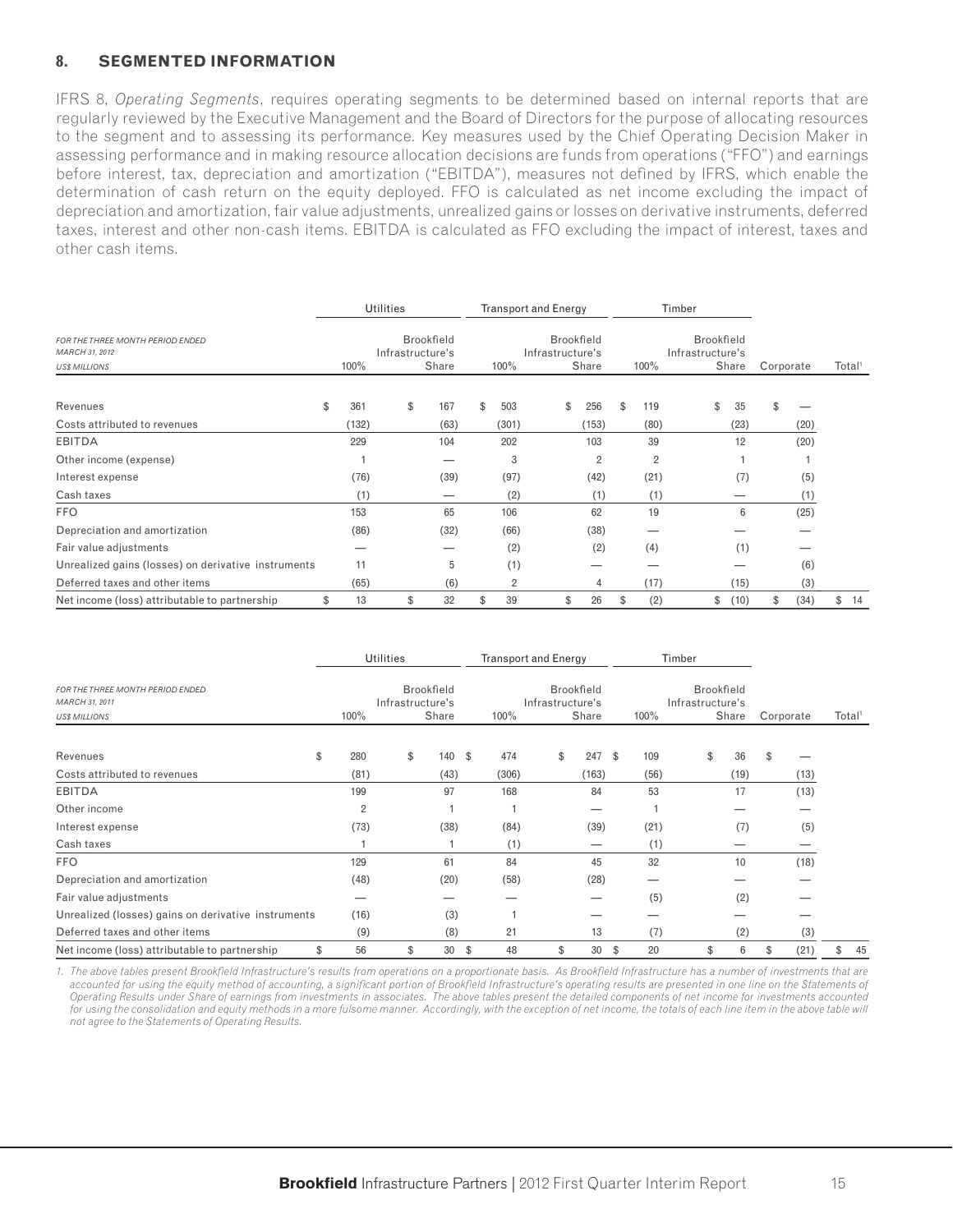#### **Segment assets**

For the purposes of monitoring segment performance and allocating resources between segments, Brookfield Infrastructure's Executive Management and Board of Directors monitor the assets, including investments accounted for using the equity method, attributable to each segment.

The following is an analysis of Brookfield Infrastructure's assets by reportable operating segment for the period under review:

| MARCH 31, 2012       | Transport & |         |         |           |          |  |  |  |
|----------------------|-------------|---------|---------|-----------|----------|--|--|--|
| <b>US\$ MILLIONS</b> | Utilities   | Energy  | Timber  | Corporate | Total    |  |  |  |
| Segment assets       | 5.642       | \$4,155 | \$4.220 | 187<br>S. | \$14.204 |  |  |  |

# **9. PARTNERSHIP CAPITAL**

|                            |           | <b>General Partnership units</b> | <b>Limited Partnership units</b> |                        | <b>Total</b> |                        |  |  |
|----------------------------|-----------|----------------------------------|----------------------------------|------------------------|--------------|------------------------|--|--|
|                            | As of     |                                  | As of                            |                        |              | As of                  |  |  |
|                            | March 31, | December 31,                     |                                  | March 31. December 31. |              | March 31, December 31, |  |  |
| <b>MILLIONS</b>            | 2012      | 2011                             | 2012                             | 2011                   | 2012         | 201                    |  |  |
| <b>Authorized to issue</b> |           |                                  |                                  |                        |              |                        |  |  |
| On issue at January 1      | 1.1       | 1.1                              | 184.0                            | 156.3                  | 185.1        | 157.4                  |  |  |
| Issued for cash            |           |                                  |                                  | 27.7                   |              | 27.7                   |  |  |
| <b>Ending balance</b>      |           |                                  | 184.0                            | 184.0                  | 185.1        | 185.1                  |  |  |

The weighted average number of general partnership units outstanding for the period ended March 31, 2012 was 1.1 million (March 31, 2011: 1.1 million). The weighted average number of limited partnership units outstanding for the period ended March 31, 2012 was 184.0 million (March 31, 2011: 156.3 million).

|                        | <b>General Partner</b> |              | <b>Limited Partners'</b> |              | Total   |                        |  |  |
|------------------------|------------------------|--------------|--------------------------|--------------|---------|------------------------|--|--|
|                        | As of                  |              | As of                    |              | As of   |                        |  |  |
|                        | March 31,              | December 31, | March 31,                | December 31, |         | March 31, December 31, |  |  |
| <b>USS MILLIONS</b>    | 2012                   | 2011         | 2012                     | 2011         | 2012    | 2011                   |  |  |
| <b>Opening balance</b> | 19                     | 19           | \$3,539                  | \$2.881      | \$3,558 | \$2,900                |  |  |
| Share issuance         |                        |              |                          | 658          |         | 658                    |  |  |
| <b>Ending balance</b>  | 19                     | 19           | \$3,540                  | \$3,539      | \$3,559 | \$3,558                |  |  |

In June 2010, we implemented a distribution reinvestment plan (the "Plan") that allows eligible holders of the partnership to purchase additional units by reinvesting their cash distributions. Under the Plan, units are acquired at a price per unit calculated by reference to the volume weighted average of the trading price for our units on the New York Stock Exchange for the five trading days immediately preceding the relevant distribution date. During the period, our partnership issued less than 0.1 million units for proceeds of \$1 million under the Plan.

# **10. DISTRIBUTIONS**

For the three months ended March 31, 2012 distributions to partnership unitholders were \$69 million or \$0.375 per partnership unit (2011: \$49 million or \$0.31 per unit).

Additionally, incentive distributions were made to the general partner of \$4 million (2011: \$nil).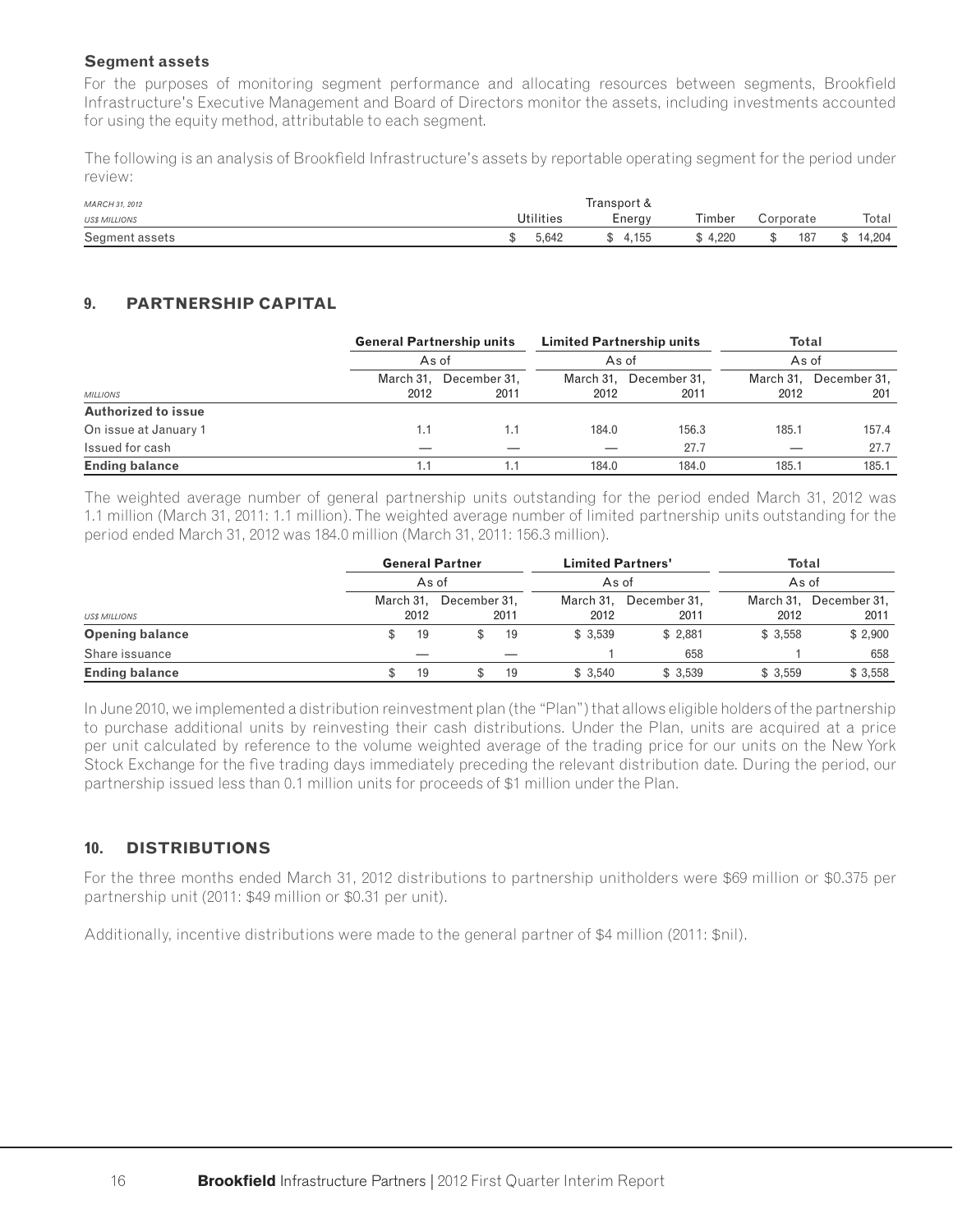# **11. RELATED PARTY TRANSACTIONS**

In the normal course of operations, Brookfield Infrastructure entered into the transactions below with related parties on market terms. These transactions have been measured at fair value and are recognized in the financial statements.

The immediate parent of Brookfield Infrastructure is the general partner of the partnership. The ultimate parent of Brookfield Infrastructure is Brookfield. Other related parties of Brookfield Infrastructure represent its subsidiaries and operating entities.

#### *a) Transactions with the immediate parent*

Throughout the period, the immediate parent company, in its capacity as the partnership's general partner, incurs director fees, a portion of which are charged at cost to the partnership in accordance with the limited partnership agreement. Less than \$1 million in director fees were incurred during the three months ended March 31, 2012 (2011: less than \$1 million).

#### *b) Transactions with other related parties*

Brookfield Infrastructure has a management agreement with its external managers, wholly owned subsidiaries of Brookfield.

Pursuant to the master services agreement, on a quarterly basis, Brookfield Infrastructure pays a base management fee to its external managers equal to 0.3125% per quarter of the market value of the partnership. The base management fee was \$18 million for the three months ended March 31, 2012 (2011: \$11 million).

During the three months ended March 31, 2012, \$2 million (2011: \$3 million) was reimbursed to a related party. These amounts represent third party costs that were paid for by Brookfield on behalf of Brookfield Infrastructure relating to general and administrative expenses, and acquisition related expenses of Brookfield Infrastructure. These expenses were charged to Brookfield Infrastructure at cost.

# **12. SUBSEQUENT EVENTS**

Subsequent to period end, Brookfield Infrastructure acquired a 25% stake in a Canadian natural gas storage facility through a Brookfield sponsored infrastructure fund for \$16 million. Concurrently, Brookfield Infrastructure entered into a voting arrangement with an affiliate of Brookfield, providing Brookfield Infrastructure with the right to elect the Boards of Directors of the entity, thereby providing Brookfield Infrastructure with control. Accordingly, Brookfield Infrastructure will consolidate this entity.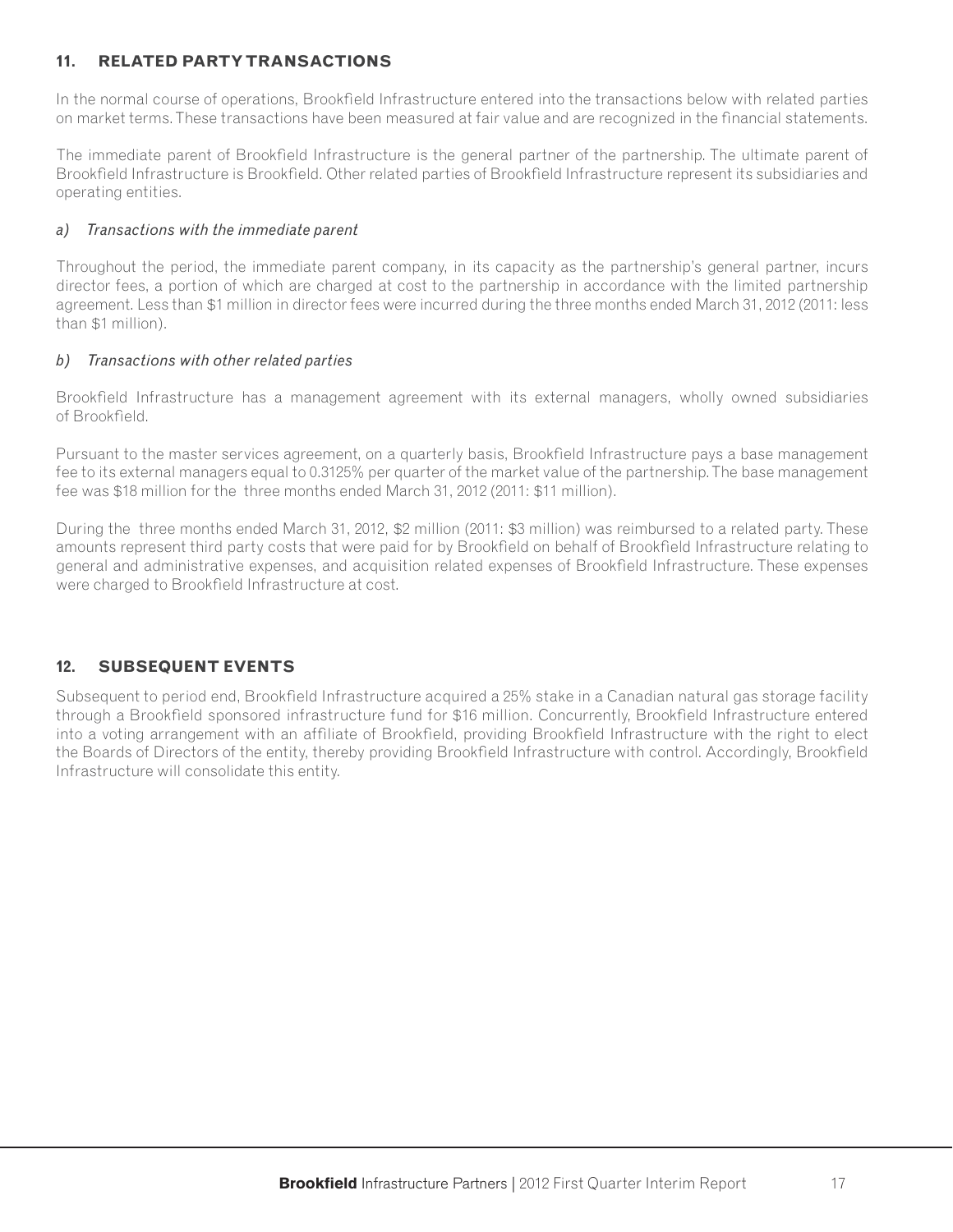# **MANAGEMENT'S DISCUSSION AND ANALYSIS**

*FOR THE QUARTER ENDED MARCH 31, 2012*

# **INTRODUCTION**

This Management's Discussion and Analysis (MD&A) should be read in conjunction with Brookfield Infrastructure Partners L.P.'s (the Partnership and together with its subsidiary and operating entities, Brookfield Infrastructure) most recently issued Form 20-F. Additional information, including Brookfield Infrastructure's Form 20-F, is available on its website at *www.brookfieldinfrastructure.com*, on SEDAR's website at *www.sedar.com* and on EDGAR's website at *www.sec.gov/edgar.shtml.*

#### **Business Overview**

Brookfield Infrastructure owns and operates high quality, long-life assets that generate stable cash flows, require relatively minimal maintenance capital expenditures and, by virtue of barriers to entry and other characteristics, tend to appreciate in value over time. Our current operations consist of utilitities businesses, transport and energy businesses and timber assets in North and South America, Australasia and Europe. Our vision is to be a leading owner and operator of high quality infrastructure assets that produce an attractive risk-adjusted total return for our unitholders. To accomplish this objective, we will seek to leverage Brookfield Asset Management Inc.'s (Brookfield) best-in-class operating platforms to acquire targeted assets and actively manage them to extract additional value following our initial investment. An integral part of our strategy is to participate with institutional investors in Brookfield-sponsored partnerships that target acquisitions that suit our profile. We will focus on partnerships in which Brookfield has sufficient influence or control to deploy an operations-oriented approach.

#### **Performance Targets and Key Measures**

We target a total return of 12% to 15% per annum on the infrastructure assets that we own, measured over the longterm. We intend to generate this return from the in-place cash flow of our operations plus growth through investments in upgrades and expansions of our asset base, as well as acquisitions. If we are successful in growing our FFO per unit, we will be able to increase distributions to unitholders. Additionally, the increase in our FFO per unit should result in capital appreciation. For our business as a whole, a key performance measure is AFFO yield, defined as FFO less maintenance capital expenditures divided by invested capital (see Reconciliation of Non-IFRS Financial Measures for more detail), which measures the sustainable return on capital that we have deployed. We also measure the growth of FFO per unit, which we believe is a proxy for our ability to increase distributions. See Operating Platforms for more detail.

# **Distribution Policy**

Our objective is to pay a distribution that is sustainable on a long-term basis while retaining within our operations sufficient liquidity to fund recurring growth capital expenditures and general corporate requirements. We currently believe that a payout of 60% to 70% of our FFO is appropriate.

In light of the per unit FFO growth that we foresee in our operations, we are targeting 3% to 7% annual distribution growth. On the strength of our financial performance, our quarterly distribution was increased by 7% to \$0.375 per unit in February 2012. This follows quarterly distribution increases of 13% in August 2011, 13% in February 2011, and 4% in February 2010.

#### **Basis of Presentation**

Our consolidated financial statements are prepared in accordance with International Financial Reporting Standards (IFRS), as issued by the International Accounting Standards Board (IASB). The consolidated interim financial statements include the accounts of Brookfield Infrastructure and the entities over which it has control. Brookfield Infrastructure accounts for investments over which it exercises significant influence, however does not control, using the equity method.

For each operating platform  $-$  utilities, transport and energy, and timber  $-$  this MD&A outlines Brookfield Infrastructure's proportionate share of results in order to demonstrate the impact of key value drivers of each of these operating platforms on the partnership's overall performance.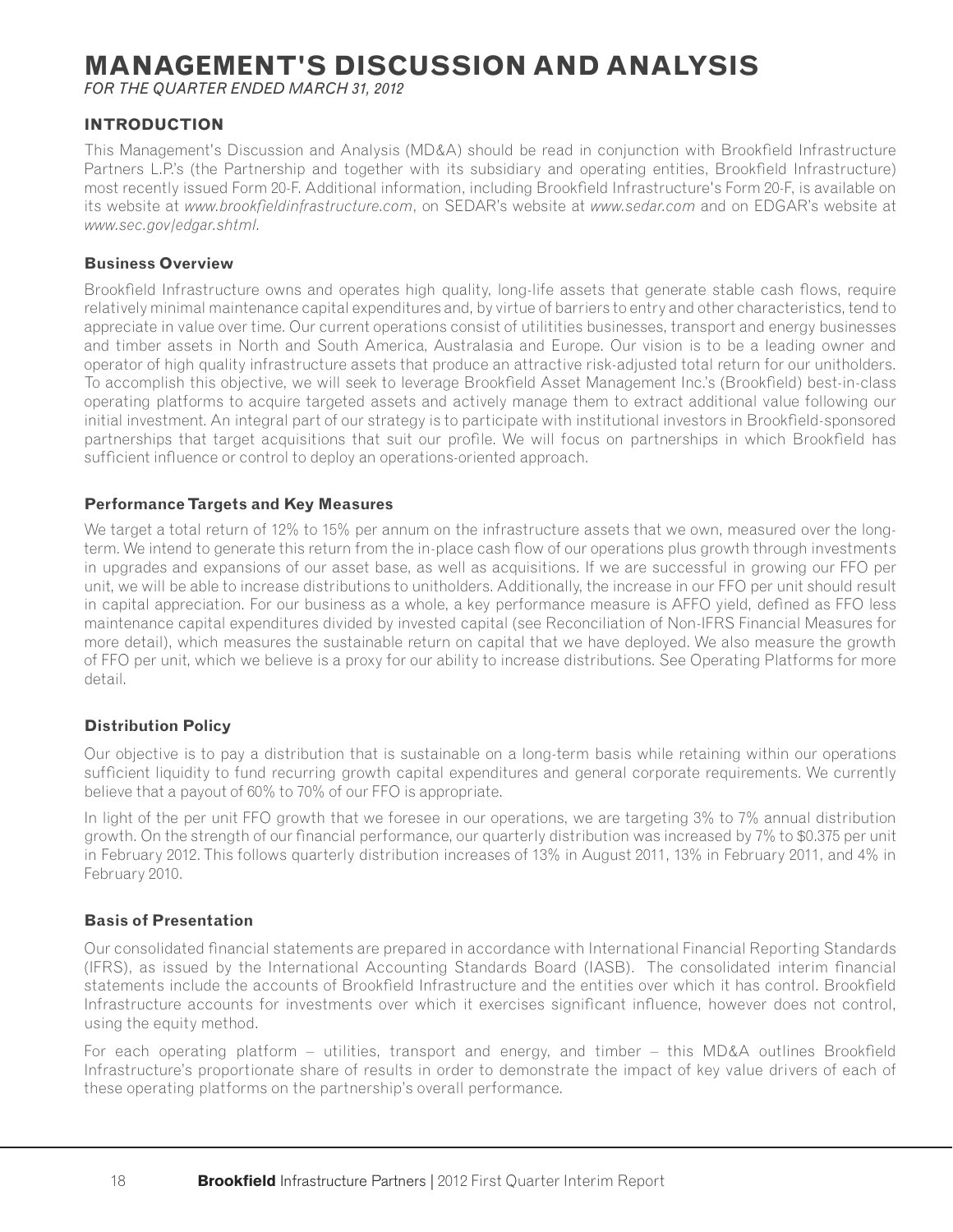# **OUR OPERATIONS**

Brookfield Infrastructure owns and operates high quality, long-life assets that generate stable cash flows that require relatively minimal maintenance capital expenditures and, by virtue of barriers to entry or other characteristics, tend to appreciate in value over time. We have a stable cash flow profile with approximately 80% of our Adjusted EBITDA supported by regulated or contractual revenues. As a result, we group our businesses into operating platforms based on similarities in their underlying economic drivers in order to assist our unitholders in evaluating our performance and assessing our value.

Our operating platforms are summarized below:

| <b>Operating Platform</b>                                                   | <b>Asset Type</b>                     | <b>Primary Location</b>                |  |
|-----------------------------------------------------------------------------|---------------------------------------|----------------------------------------|--|
| <b>Utilities</b>                                                            |                                       |                                        |  |
| Regulated or contractual businesses that earn a return                      | Regulated Terminal Operation          | Australasia                            |  |
| on their rate base                                                          | Electricity Transmission              | North & South America                  |  |
|                                                                             | Regulated Distribution                | Australasia, Europe &<br>South America |  |
| <b>Transport and Energy</b>                                                 |                                       |                                        |  |
| Provide transportation, storage and handling services for                   | Railroad Operations                   | Australasia                            |  |
| energy, freight, bulk commodities and passengers                            | Port Operations                       | Europe                                 |  |
|                                                                             | <b>Toll Road Operations</b>           | South America                          |  |
|                                                                             | Energy Transmission &<br>Distribution | North America & Europe                 |  |
| <b>Timber</b>                                                               |                                       |                                        |  |
| Provide essential products for the global economy on a<br>sustainable basis | Freehold Timberlands                  | North America                          |  |

Our utilities platform is comprised of regulated businesses, which earn a return on their asset base, as well as businesses with long-term contracts designed to generate a return on capital over the life of the contract. Our transport and energy platform is comprised of open access systems that provide transportation, storage and handling services for energy, freight, bulk commodities and passengers, for which we are paid an access fee. Profitability is based on the price and volume achieved for the provision of these services. Our timber platform is comprised of freehold timberlands that provide inputs for a number of essential products for the global economy on a sustainable basis including structural lumber.

# **OVERVIEW OF PERFORMANCE**

In this section we review our consolidated and combined performance and financial position for the three-month period ended March 31, 2012. Further details on the key drivers of our operations and financial position are contained within the review of Operating Platforms.

To measure performance, we focus on FFO and AFFO, among other measures. We also focus on Adjusted EBITDA and net income, taking into account items that we consider unusual or otherwise not reflective of the ongoing profitability of our operations. We define FFO as net income excluding the impact of depreciation and amortization, deferred taxes and other non-cash items and AFFO as FFO less maintenance capex, as detailed in the Reconciliation of Non-IFRS Financial Measures section of this MD&A. FFO is a measure of operating performance, and AFFO is a measure of the sustainable cash flow of our business. Since they are not calculated in accordance with, and do not have any standardized meanings prescribed by IFRS, FFO and AFFO are unlikely to be comparable to similar measures presented by other issuers, and FFO and AFFO have limitations as analytical tools. See the Reconciliation of Non-IFRS Financial Measures section for a more fulsome discussion, including a reconciliation to the most directly comparable IFRS measures.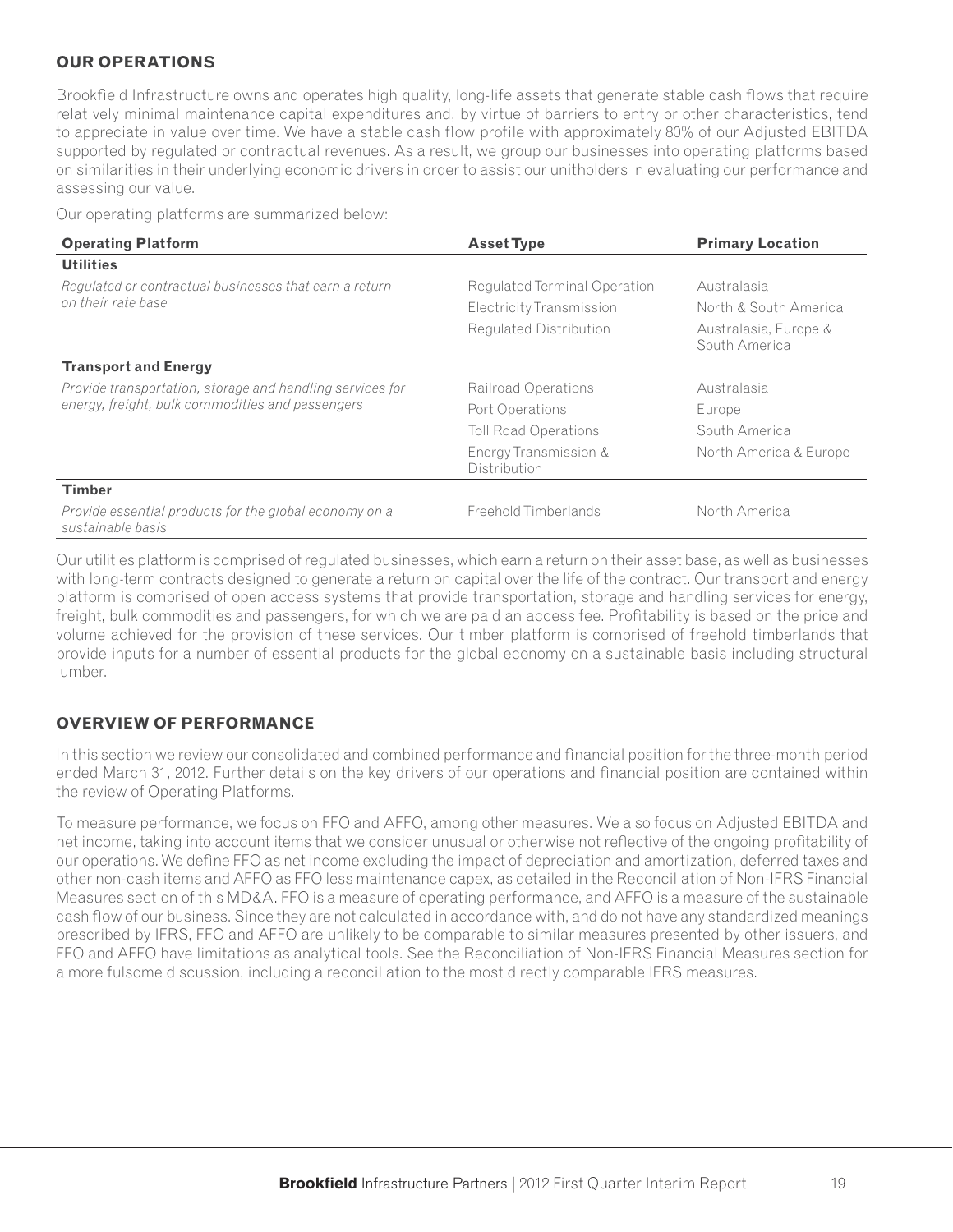#### **Results of Operations**

The following table summarizes the financial results of Brookfield Infrastructure.

| MILLIONS, EXCEPT PER UNIT INFORMATION, UNAUDITED   |    | <b>Three months ended March 31</b> |   |      |  |  |  |  |
|----------------------------------------------------|----|------------------------------------|---|------|--|--|--|--|
| <b>Key Metrics Net Income</b>                      |    | 2012                               |   | 2011 |  |  |  |  |
| Funds from operations (FFO)                        | \$ | 108                                | S | 98   |  |  |  |  |
| Per unit FFO <sup>1</sup>                          |    | 0.58                               |   | 0.62 |  |  |  |  |
| Per unit Net income                                |    | 0.08                               |   | 0.29 |  |  |  |  |
| <b>Distributions</b>                               |    | 0.38                               |   | 0.31 |  |  |  |  |
| Payout ratio <sup>2</sup>                          |    | 65%                                |   | 50%  |  |  |  |  |
| Growth of per unit FFO <sup>1</sup>                |    | (6%)                               |   | 48%  |  |  |  |  |
| Adjusted funds from operations (AFFO) <sup>3</sup> |    | 93                                 |   | 71   |  |  |  |  |
| AFFO yield <sup>4</sup>                            |    | 10%                                |   | 10%  |  |  |  |  |

*1. Average units outstanding during the period of 185.1 million (2011: 157.4 million).*

2. Payout ratio is defined as distributions to unitholders divided by FFO.

*3. AFFO is defi ned as FFO less maintenance capital expenditures.*

4. AFFO yield is defined as AFFO divided by average time weighted invested capital.

For the three-month period ended March 31, 2012, we posted results that were in-line with our expectations during a transitional period in which we are commissioning a number of projects that will meaningfully contribute to our business. Our FFO was \$108 million, or \$0.58 per unit, versus \$98 million, or \$0.62 per unit, in the comparable period last year. Per unit FFO was 6% lower than the prior year due to the impact of our \$660 million equity issuance in October of 2011, which primarily funded an investment in the expansion of our Australian railroad. Cash flow from this investment will ramp-up over the course of this year. We currently expect to be at a run rate of 90% of the incremental Adjusted EBITDA from this expansion program by the end of the first quarter of 2013. Our results also reflected strong performances from our transport and energy and utilities platforms, partially offset by below average returns in our timber business. For the quarter, our maintenance capital expenditures were \$15 million, which was below our average quarterly sustainable level of between \$22 million and \$26 million due primarily to timing of certain projects. On an invested capital base of \$3,649 million, we generated an AFFO yield of 10%. Following our distribution 7% increase in February 2012, our distribution was \$0.375 per unit, which implied a payout ratio of 65% of our FFO for the quarter, and was within the mid-point of our targeted range of 60% to 70%.

| MILLIONS, EXCEPT PER UNIT INFORMATION, UNAUDITED |          | <b>Three months ended March 31</b> |
|--------------------------------------------------|----------|------------------------------------|
| <b>Summary Statements of Operating Results</b>   | 2012     | 2011                               |
| Revenues                                         | 451<br>S | 390                                |
| Direct operating expenses                        | (240)    | (202)                              |
| General and administrative expenses              | (20)     | (14)                               |
| Interest expense – corporate borrowings          | (2)      | (2)                                |
| Interest expense – non-recourse borrowings       | (93)     | (81)                               |
| Earnings from investments in associates          |          | 12                                 |
| Net income                                       | 14       | 45                                 |
| Net income per unit                              | 0.08     | 0.29                               |

For the three months ended March 31, 2012, we earned net income of \$14 million, compared to \$45 million in the prior year. This decrease is primarily attributable to non cash mark-to-market losses on derivative contracts, releases of deferred tax provisions and an increase in depreciation expense a result of the significant increase in our property, plant and equipment due to the revaluation gains recorded at year end.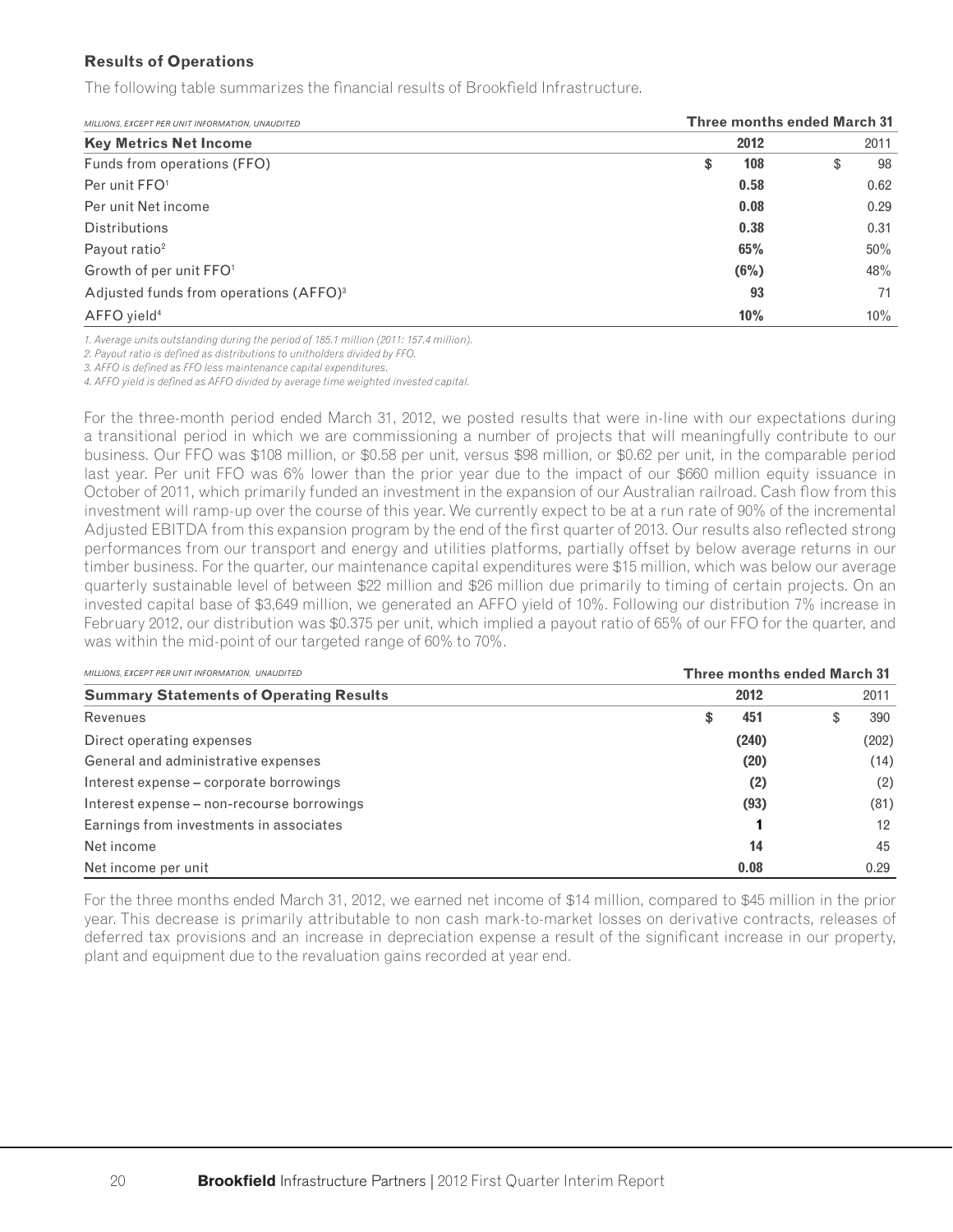| <b>MILLIONS, UNAUDITED</b>                      |           | As of                                   |  |  |  |  |  |
|-------------------------------------------------|-----------|-----------------------------------------|--|--|--|--|--|
| <b>Summary Statements of Financial Position</b> |           | <b>March 31, 2012</b> December 31, 2011 |  |  |  |  |  |
| Cash and cash equivalents                       | 119<br>\$ | 153                                     |  |  |  |  |  |
| Total assets                                    | 14,204    | 13,269                                  |  |  |  |  |  |
| Corporate borrowings                            | 32        |                                         |  |  |  |  |  |
| Non-recourse borrowings                         | 5.217     | 4,885                                   |  |  |  |  |  |
| Non-controlling interest                        | 1.947     | 1,683                                   |  |  |  |  |  |
| Partnership capital                             | 4,215     | 4,206                                   |  |  |  |  |  |

As of March 31, 2012, we had \$14,204 million in assets and \$4,215 million in partnership capital compared to \$13,269 million in assets and \$4,206 million in partnership capital, as of December 31, 2011, implying a book value per unit of \$22.77 as of March 31, 2012.

The increase in assets, compared to December 31, 2011, primarily reflects the acquisition of an interest in a Colombian regulated distribution utility, which we consolidate, in addition to the investment in our Australian railroad. The increase in partnership capital, compared to December 31, 2011, primarily reflects the impact of strengthening foreign exchange rates in a number of the countries in which we operate, which was partially offset by distributions to our unitholders.

Corporate borrowings increased to \$32 million at March 31, 2012 compared to \$nil as of December 31, 2011. Our Consolidated Statement of Financial Position as of March 31, 2012 reflects \$5,217 million of non-recourse borrowings compared to \$4,885 million as of December 31, 2011. The increase in our debt level is primarily attributable to the acquisition of the Colombian regulated distribution utility. As of March 31, 2012, our consolidated net debt-tocapitalization ratio was 45%, consistent with December 31, 2011.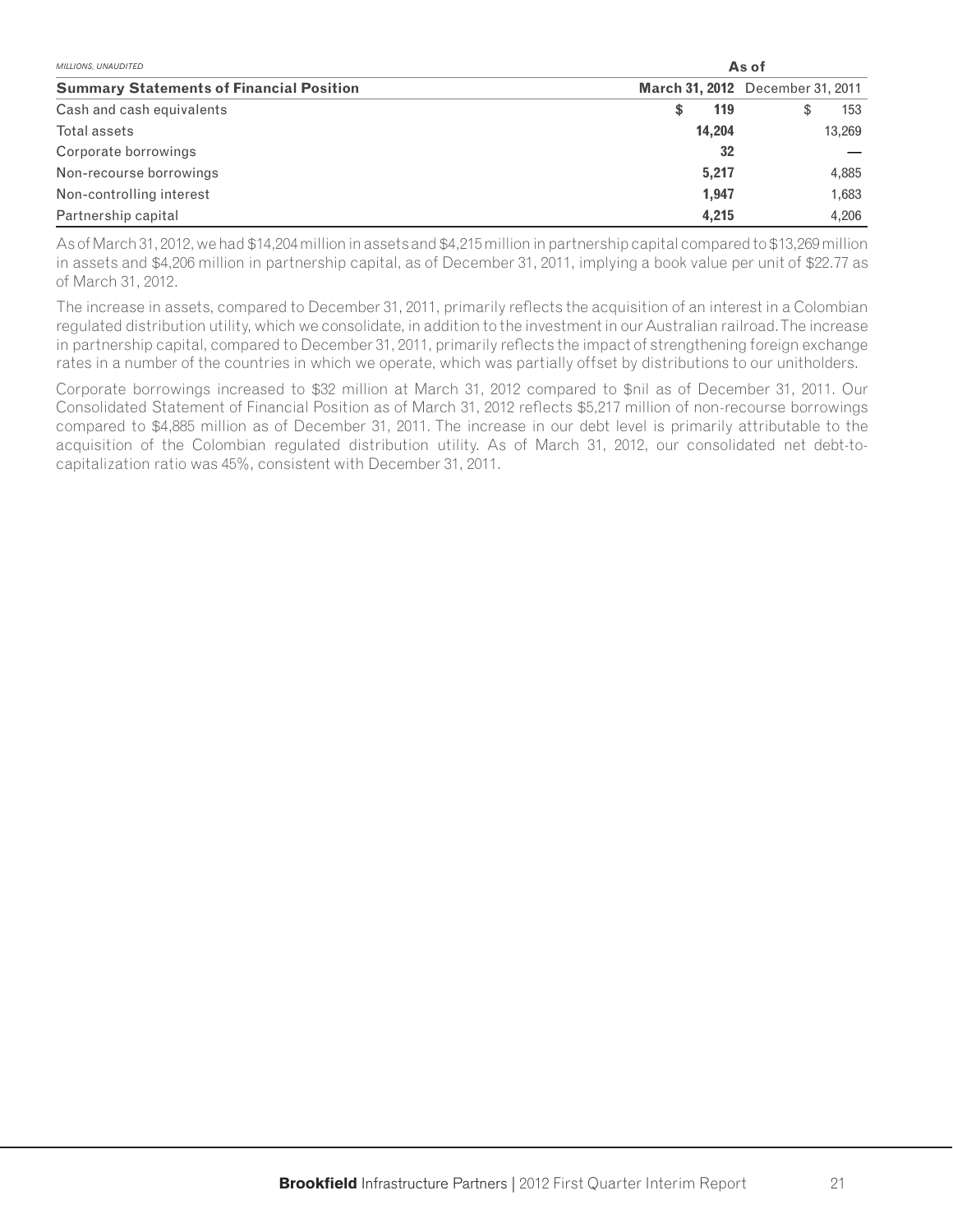# **SELECTED INCOME STATEMENT AND BALANCE SHEET INFORMATION**

The following tables present selected income statement and balance sheet information by operating platform on a proportionate basis:

| <b>Income Statement</b>     | <b>Three months ended March 31</b> |
|-----------------------------|------------------------------------|
| MILLIONS, UNAUDITED         | 2012<br>2011                       |
| Net income by segment       |                                    |
| <b>Utilities</b>            | 32<br>\$<br>\$<br>30               |
| Transport and energy        | 30<br>26                           |
| Timber                      | (10)<br>6                          |
| Corporate and other         | (34)<br>(21)                       |
| Net income                  | \$<br>14<br>\$<br>45               |
| Adjusted EBITDA by segment  |                                    |
| <b>Utilities</b>            | \$<br>104<br>\$<br>97              |
| Transport and energy        | 103<br>84                          |
| Timber                      | 12<br>17                           |
| Corporate and other         | (20)<br>(13)                       |
| <b>Adjusted EBITDA</b>      | 199<br>\$<br>\$<br>185             |
| FFO by segment              |                                    |
| <b>Utilities</b>            | \$<br>65<br>\$<br>61               |
| Transport and energy        | 45<br>62                           |
| Timber                      | 6<br>10                            |
| Corporate and other         | (25)<br>(18)                       |
| Funds from operations (FFO) | 108<br>\$<br>\$<br>98              |

# **Balance Sheet**

|                                | As of                            |       |  |  |  |
|--------------------------------|----------------------------------|-------|--|--|--|
| MILLIONS, UNAUDITED            | March 31, 2012 December 31, 2011 |       |  |  |  |
| Total assets by segment        |                                  |       |  |  |  |
| <b>Utilities</b>               | \$<br>\$<br>4,010                | 3,787 |  |  |  |
| Transport and energy           | 4,493                            | 4,349 |  |  |  |
| Timber                         | 1,101                            | 1,112 |  |  |  |
| Corporate and other            | 21                               | 55    |  |  |  |
| <b>Total assets</b>            | \$<br>9,625<br>\$                | 9,303 |  |  |  |
| Net debt by segment            |                                  |       |  |  |  |
| <b>Utilities</b>               | \$<br>2,575<br>\$                | 2,463 |  |  |  |
| Transport and energy           | 2,222                            | 2,135 |  |  |  |
| Timber                         | 466                              | 464   |  |  |  |
| Corporate and other            | 147                              | 35    |  |  |  |
| Total net debt                 | \$<br>5,410<br>\$                | 5,097 |  |  |  |
| Partnership capital by segment |                                  |       |  |  |  |
| <b>Utilities</b>               | \$<br>1,435<br>\$                | 1,324 |  |  |  |
| Transport and energy           | 2,271                            | 2,214 |  |  |  |
| Timber                         | 635                              | 648   |  |  |  |
| Corporate and other            | (126)                            | 20    |  |  |  |
| Total partnership capital      | \$<br>4,215<br>\$                | 4,206 |  |  |  |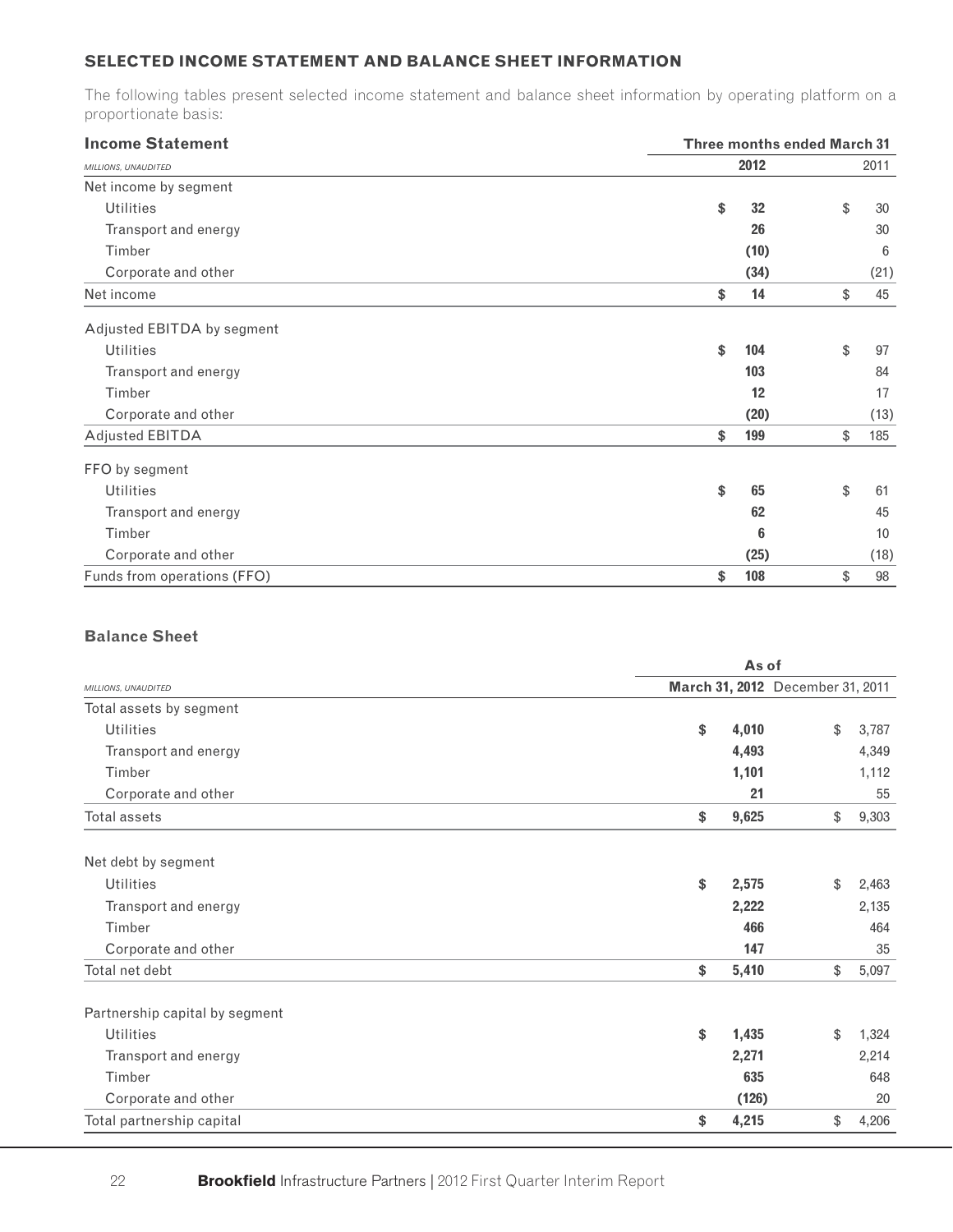### **OPERATING PLATFORMS**

In this section, we review the results of our principal operating platforms: utilities, transport and energy and timber.

#### **Utilities Operations**

Our utilities platform is comprised of regulated businesses, which earn a return on their asset base, as well as businesses with long-term contracts designed to generate a return on capital over the life of the contract. In all cases, we own and operate assets that earn a return on a regulated or notionally stipulated asset base, which we refer to as rate base. Our rate base increases in accordance with capital that we invest to upgrade and expand our systems. Depending on the jurisdiction, our rate base may also increase by inflation and maintenance capital expenditures and decrease by regulatory depreciation. The return that we earn is typically determined by a regulator or contracts for prescribed periods of time. Thereafter, it may be subject to customary reviews based upon established criteria. Due to the regulatory diversity we have within our utilities platform, we mitigate exposure to any single regulatory regime. In addition, due to the regulatory frameworks and economies of scale of our utilities businesses, we often have significant competitive advantages in competing for projects to expand our rate base. Accordingly, we expect this segment to produce stable revenue and margins that should increase with investment of additional capital and inflation. Virtually all of our utility platform's Adjusted EBITDA is supported by regulated or contractual revenues.

Our objectives for our utilities platform are to invest capital in the expansion of our rate base and to provide safe and reliable service for our customers on a cost efficient basis. If we do so, we will be in a position to earn an appropriate return on our rate base. Our performance can be measured by the growth in our rate base, the return on our rate base, as well as our AFFO yield.

Our utilities platform is comprised of the following:

#### *Regulated Terminal Operation*

• One of the world's largest coal export terminals in Australia, with 85 mtpa of coal handling capacity

## *Electricity Transmission*

• Approximately 8,800 kilometres of transmission lines in North and South America

## *Regulated Distribution*

• Almost 1.5 million electricity and natural gas connections

# *Results of Operations*

The following table presents the roll-forward of our rate base and selected key metrics:

|                                    |    | As of |                                         |       |  |  |  |  |
|------------------------------------|----|-------|-----------------------------------------|-------|--|--|--|--|
| MILLIONS, UNAUDITED                |    |       | <b>March 31, 2012</b> December 31, 2011 |       |  |  |  |  |
| Rate base, start of period         | \$ | 3,316 | S                                       | 3,182 |  |  |  |  |
| Impact of mergers and acquisitions |    | 82    |                                         | 42    |  |  |  |  |
| Capital expenditures commissioned  |    | 29    |                                         | 164   |  |  |  |  |
| Inflation and other indexation     |    | 80    |                                         | 120   |  |  |  |  |
| Regulatory depreciation            |    | (46)  |                                         | (116) |  |  |  |  |
| Foreign exchange                   |    | 72    |                                         | (76)  |  |  |  |  |
| Rate base, end of period           |    | 3,533 |                                         | 3,316 |  |  |  |  |

|                                       | <b>Three months ended March 31</b> |      |     |  |  |  |
|---------------------------------------|------------------------------------|------|-----|--|--|--|
| MILLIONS, UNAUDITED                   | 2012                               | 2011 |     |  |  |  |
| Funds from operations (FFO)           | \$<br>65                           |      | 61  |  |  |  |
| Maintenance capital                   | (6)                                |      | (6) |  |  |  |
| Adjusted funds from operations (AFFO) | 59                                 |      | 55  |  |  |  |
| Return on rate base <sup>1,3</sup>    | 11%                                |      | 10% |  |  |  |
| $AFFO$ yield <sup>2,3</sup>           | 14%                                |      | 13% |  |  |  |

*1 Return on rate base is Adjusted EBITDA divided by time weighted average rate base.*

*2 AFFO yield is AFFO divided by time weighted average invested capital.*

*3 Return on rate base and AFFO yield exclude impact of connections revenue at our UK regulated distribution business.*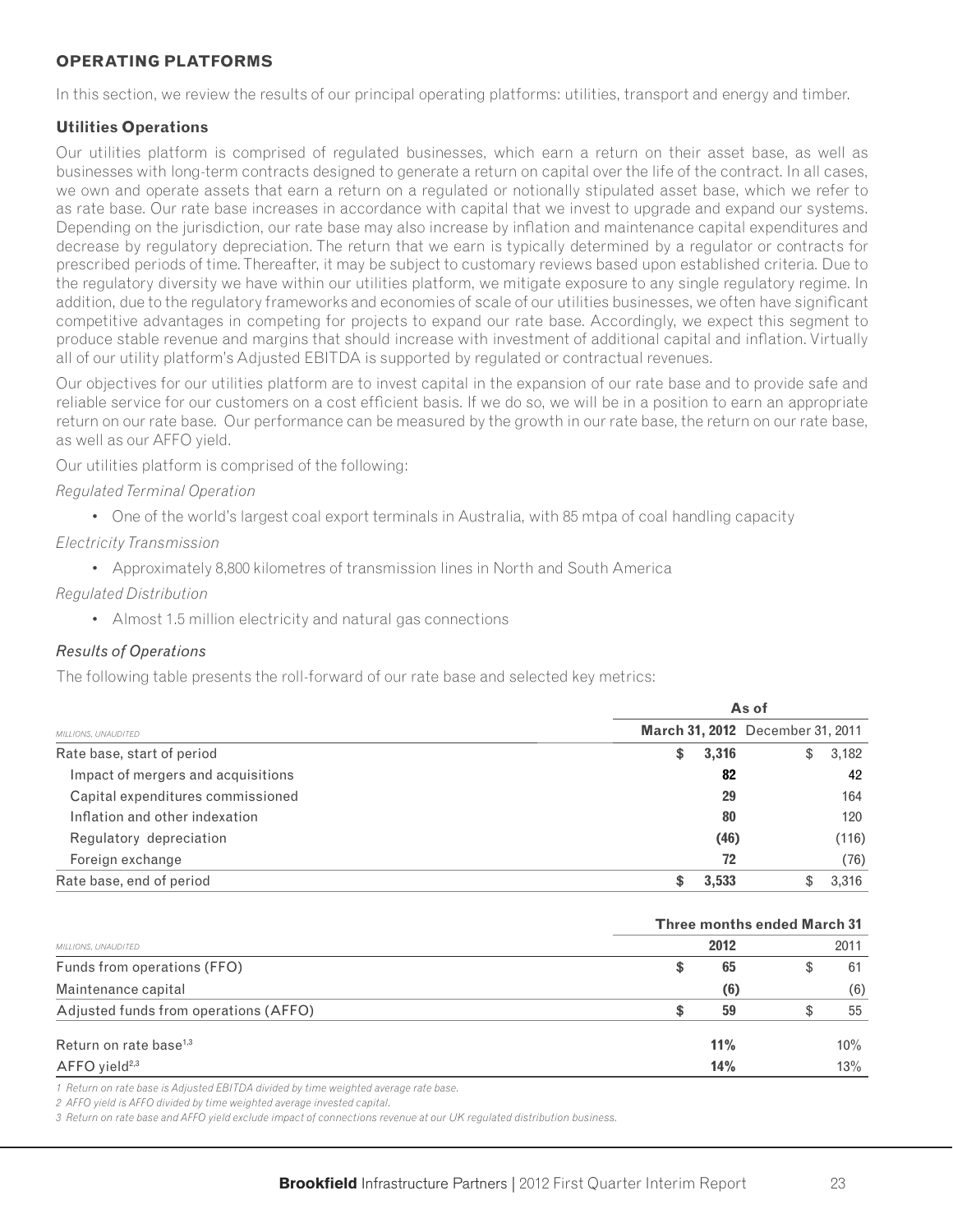For the three months ended March 31, 2012, our utilities platform generated Adjusted EBITDA and FFO of \$104 million and \$65 million, respectively, versus \$97 million and \$61 million, respectively, in the comparative period. The increase in FFO was primarily driven by greater contributions from our regulated terminal and electricity transmission operations as a result of additions to our rate base. This was partially offset by a reduction in contribution from our UK regulated distribution business, where we had lower connection revenues compared to an exceptionally strong prior year period. For the period, our maintenance capital expenditures were \$6 million, which is consistent with the prior year period and our average quarterly sustainable level. Our AFFO yield was 14% on an invested capital base of \$1,482 million, excluding the impact of connection revenues at our UK regulated distribution business.

The following table presents our utilities platform's proportionate share of financial results:

|                                | <b>Three months ended March 31</b> |
|--------------------------------|------------------------------------|
| MILLIONS, UNAUDITED            | 2012<br>2011                       |
| Revenue                        | 160<br>\$<br>126<br>\$             |
| Connection revenues            | 14                                 |
| Cost attributable to revenues  | (63)<br>(43)                       |
| Adjusted EBITDA                | 97<br>104                          |
| Other income                   | $\overline{2}$                     |
| Interest expense               | (39)<br>(38)                       |
| Funds from operations (FFO)    | 65<br>61                           |
| Depreciation and amortization  | (32)<br>(20)                       |
| Deferred taxes and other items | (11)<br>(1)                        |
| Net income                     | 32<br>\$<br>30<br>\$               |

The following table presents our proportionate Adjusted EBITDA and FFO for each business in this operating platform:

| MILLIONS, UNAUDITED                 |  | <b>Adjusted EBITDA</b> |   |      |   | <b>FFO</b> |  |      |  |
|-------------------------------------|--|------------------------|---|------|---|------------|--|------|--|
| For the quarter ended March 31      |  | 2012                   |   | 2011 |   | 2012       |  | 2011 |  |
| <b>Regulated Terminal Operation</b> |  | 46                     | S | 40   | S | 25         |  | 21   |  |
| Electricity Transmission            |  | 23                     |   | 20   |   |            |  | 15   |  |
| <b>Regulated Distribution</b>       |  | 35                     |   | 37   |   | 23         |  | 25   |  |
| Total                               |  | 104                    |   | 97   | S | 65         |  | 61   |  |

Our regulated terminal operation reported Adjusted EBITDA and FFO of \$46 million and \$25 million, respectively, for the three months ended March 31, 2012 versus \$40 million and \$21 million, respectively, in the comparative period. This increase in Adjusted EBITDA and FFO is primarily due to additions to our coal terminal's regulated asset base and favourable foreign exchange rates.

Our electricity transmission operations' Adjusted EBITDA and FFO were \$23 million and \$17 million, respectively, for the quarter versus \$20 million and \$15 million, respectively, in the comparative period. Adjusted EBITDA and FFO increased due to positive revenue indexation and the contribution from growth capital expenditures in our Chilean electricity transmission system.

Our regulated distribution operations earned Adjusted EBITDA and FFO of \$35 million and \$23 million, respectively, for the three months ended March 31, 2012, versus \$37 million and \$25 million, respectively, in the comparative period. In this period, contribution from our Colombian regulated distribution utility, which was acquired in January of this year, was more than offset by a reduction in the contribution from our UK regulated distribution business, where we had lower connection revenues compared with an exceptionally strong prior year period.

Non-cash expenses are primarily comprised of depreciation and amortization, non-cash inflation indexation on our Chilean peso denominated debt and unrealized mark-to-market losses on derivative contracts which are a part of our interest rate hedging program. Depreciation and amortization increased to \$32 million for the quarter compared to \$20 million in the prior year period, primarily due to additions to our regulated asset base and fair value adjustments at year end.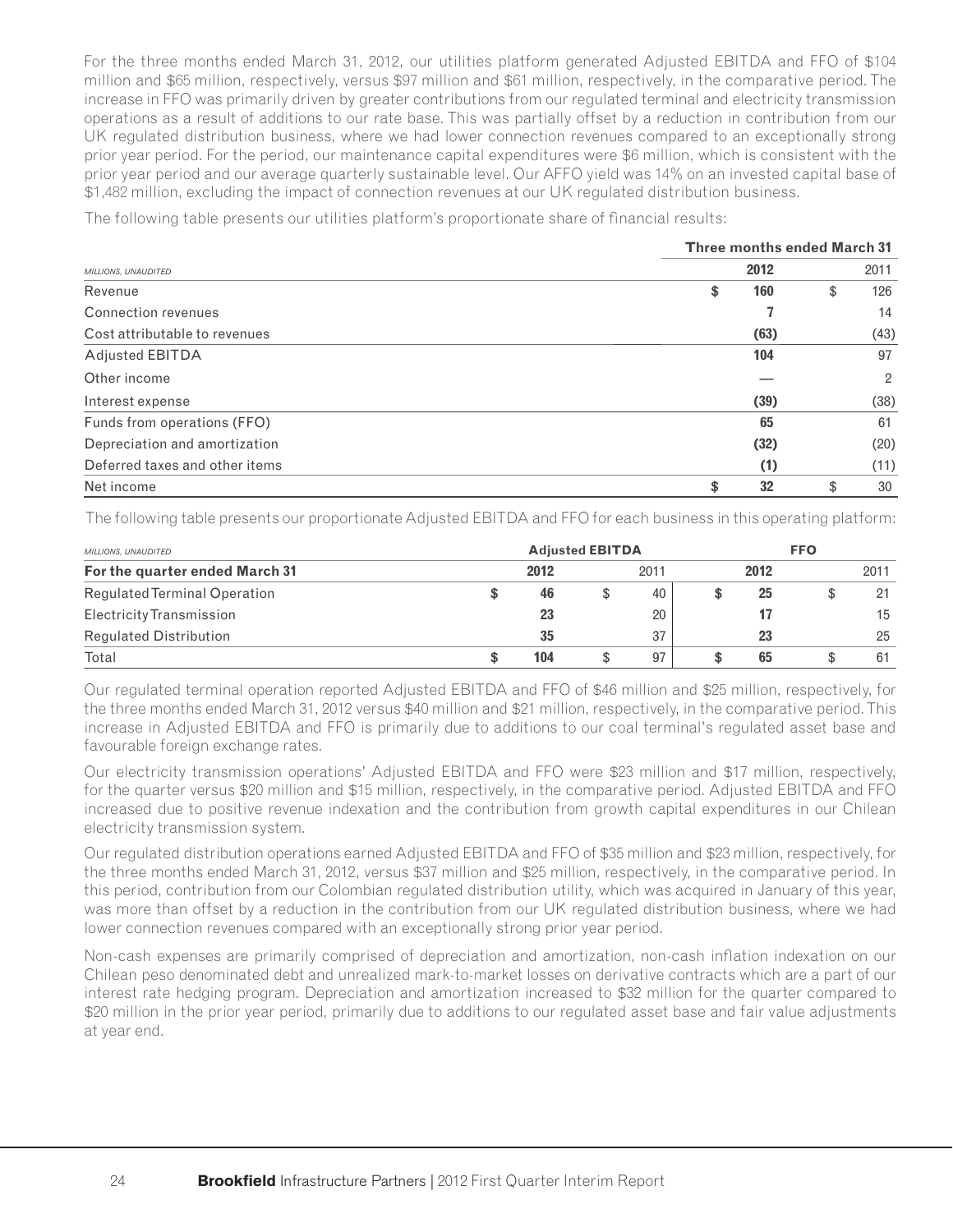### *Business Development and Outlook*

Within our utilities operations, we have numerous opportunities to upgrade and expand our rate base. While we are required to make certain capital expenditures to maintain safety and reliability, we will direct discretionary capital to those businesses that provide the highest risk-adjusted returns. In our utilities platform, we expect to earn a return on the equity that we invest, which is consistent with our existing AFFO yield.

Our capital backlog is comprised of investments that will increase our rate base. It is defined as projects that have been awarded to us, as well as projects that have been filed with the regulator with ancipated expenditures within the next two years, for which we have not yet invested capital.

The following table presents the roll-forward of our capital backlog at March 31, 2012:

| <b>MILLIONS, UNAUDITED</b>                      |   |      |
|-------------------------------------------------|---|------|
| Capital backlog, start of period                | S | 284  |
| Additional capital project mandates             |   | 23   |
| Less capital expenditures                       |   | (36) |
| Foreign exchange and other                      |   | 5    |
| Capital backlog, end of period                  |   | 276  |
| Construction work in progress                   |   | 75   |
| Total capital to be commissioned into rate base |   | 351  |

We finished the period with a capital backlog of \$276 million, a decrease of \$8 million compared to December 31, 2011. The decrease is attributable to capital expenditures, primarily in our Chilean and our Texas electricity transmission systems, that exceeded capital project mandates won during the period. As of quarter end, the biggest contributors to our capital backlog were our UK regulated distribution business, our Texas transmission system, our Australian regulated terminal and our Chilean electricity transmission system at \$119 million, \$58 million, \$40 million, and \$29 million, respectively. In addition, our construction work in progress was \$75 million at quarter end, a \$7 million increase from the prior period, primarily due to capital expenditures at our Texas transmission system. Construction work in progress represents capital that we have invested that will begin generating cash flow upon commencement of service, when these investments will be added to our rate base. In total, we finished the quarter with \$351 million of capital to be commissioned into our rate base.

During the quarter, we advanced the construction of our Texas transmission system, which is comprised of three lines and six substations in West Texas. At quarter end, we had secured 100% of the right of way easements for the first line, 98% for the second line and 67% for the third line. We have broken ground on the first two lines. We anticipate significant expenditures on this project over the next six months. The project remains on schedule, with an on-line date in the first half of 2013.

In January, we invested \$55 million in a Brookfield-led consortium that acquired a regulated distribution business in Colombia. Although our initial equity investment was modest, we are excited about this acquisition and the opportunity to invest alongside several notable Colombian pension funds. This utility is located approximately 150 kilometres north of Bogotá, serving a region with a population of 1.3 million people that is home to emerging coal, steel and cement industries. Colombia's regulatory framework is similar to Chile's, whereby utilities earn a real return on replacement cost. Furthermore, the electricity distribution industry in Colombia is quite fragmented, and we hope to use this company as a platform to build a broad based electric utility business within the country.

We continue to advance feasibility and planning work for the Dudgeon Point coal terminal. Over the past months, we have held substantive discussions with several large mining companies that are interested in a sizable capacity commitment. Additionally, we recently launched an open season process to determine demand from smaller mining companies. Although there is considerable work to progress this project to financial close we remain optimistic regarding the prospects of this investment opportunity.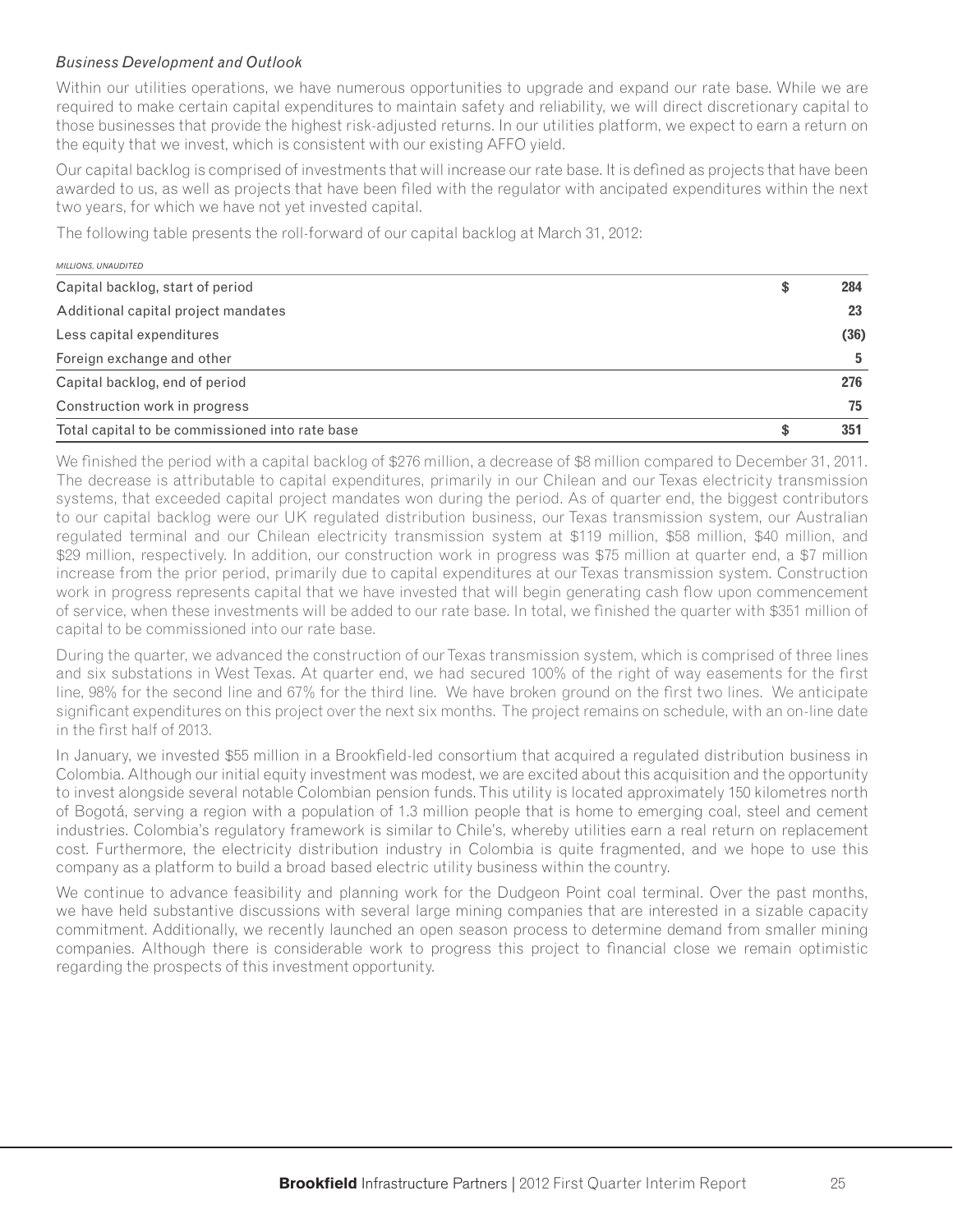# **Transport and Energy Operations**

Our transport and energy platform is comprised of open access systems that provide transportation, storage and handling services for energy, freight, bulk commodities and passengers, for which we are paid an access fee. Profitability is based on the price and volume achieved for the provision of these services. This operating platform is comprised of businesses with price ceilings as a result of regulation, such as our energy transmission, railroad and toll road operations, as well as unregulated businesses, such as our ports. Transport and energy businesses typically have high barriers to entry and in many instances have very few substitutes in their local markets. While these businesses have greater sensitivity to market prices and volume than our utilities platform, revenues are generally stable and, in many cases, are supported by long-term contracts or customer relationships. Our transport and energy platform is expected to benefit from increases in demand for commodities as well as increases in the global movement of goods. Furthermore, the diversification within our transport and energy platform mitigates the impact of fluctuations in demand from any particular sector, commodity or customer. Approximately 70% of our transport and energy platform's Adjusted EBITDA is supported by long-term contractual revenues.

Our objectives for our transport and energy platform are to provide safe and reliable services to our customers and to satisfy their growth requirements by increasing the utilization of our assets and expanding our capacity in a capital efficient manner. If we do so, we will be able to charge an appropriate price for our services, and we will be able to earn an attractive return on the capital that we have deployed as well as the capital that we will invest to increase the capacity of our operations. Our performance can be measured by our revenue growth, our Adjusted EBITDA margin, as well as our AFFO yield.

Our transport and energy platform is comprised of the following:

## *Railroad Operations*

• Sole provider of railroad service in Southwestern Western Australia, with approximately 5,100 kilometres of tracks

# *Energy Transmission and Distribution*

• 15,500 kilometres of natural gas transmission lines primarily in the U.S.

## *Port Operations*

- 30 port terminals primarily in the UK and across Europe
- *Toll Road Operation*
	- Key artery in Santiago Chile's urban roadway

# *Results of Operations*

The following table presents the key metrics of our transport and energy platform:

|                                       |    | <b>Three months ended March 31</b> |    |       |  |  |
|---------------------------------------|----|------------------------------------|----|-------|--|--|
| MILLIONS, UNAUDITED                   |    | 2012                               |    | 2011  |  |  |
| Growth capital expenditures           | \$ | 125                                | \$ | 51    |  |  |
| Adjusted EBITDA margin <sup>1</sup>   |    | 40%                                |    | 34%   |  |  |
| Funds from operations (FFO)           | \$ | 62                                 | \$ | 45    |  |  |
| Maintenance capital                   |    | (9)                                |    | (20)  |  |  |
| Adjusted funds from operations (AFFO) | S  | 53                                 | \$ | 25    |  |  |
| $AFFO$ yield <sup>2</sup>             |    | 12%                                |    | $8\%$ |  |  |

*1 Adjusted EBITDA margin is Adjusted EBITDA divided by revenues.*

*2 AFFO yield is AFFO divided by time weighted average invested capital.*

During the quarter, our transport and energy platform posted a sharp increase in cash flow with Adjusted EBITDA and FFO of \$103 million and \$62 million, respectively, compared with \$84 million and \$45 million, respectively, in the prior year. The improvement was driven by a doubling of FFO from our railroad, supported by consistent results from our energy transmission and distribution and ports businesses. After deducting maintenance capital expenditures, we generated an AFFO yield of 12% on an invested capital base of \$1,743 million, compared with 8% in the prior year. Maintenance capital expenditures were \$9 million, which is less than the average quarterly sustainable level of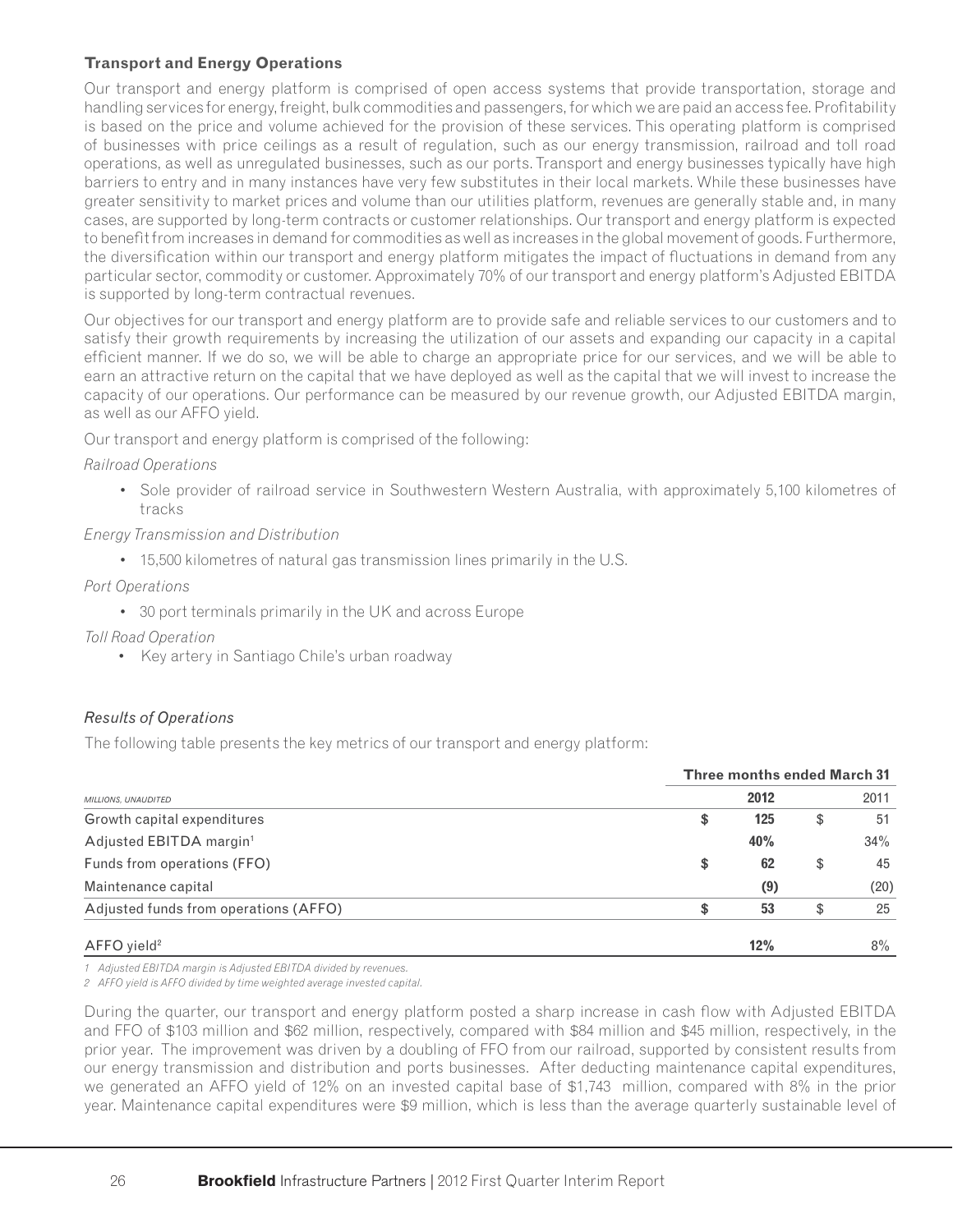approximately \$15 million to \$18 million, largely due to timing of projects at our Australian railroad and North American energy transmission operations. We expect the AFFO yield in this segment to increase to mid-teens once the expansion at our Australian railroad is fully commissioned.

The following table presents our transport and energy platform's proportionate share of financial results:

|                                | <b>Three months ended March 31</b> |
|--------------------------------|------------------------------------|
| MILLIONS, UNAUDITED            | 2012<br>2011                       |
| Revenues                       | 256<br>247<br>\$<br>\$             |
| Cost attributed to revenues    | (153)<br>(163)                     |
| Adjusted EBITDA                | 103<br>84                          |
| Interest expense               | (39)<br>(42)                       |
| Other income                   |                                    |
| Funds from operations (FFO)    | 62<br>45                           |
| Depreciation and amortization  | (28)<br>(38)                       |
| Deferred taxes and other items | 13<br>$\overline{2}$               |
| Net income                     | 26<br>30<br>\$<br>\$               |

The following table presents proportionate Adjusted EBITDA and FFO for each business in this operating platform:

| MILLIONS, UNAUDITED                  | <b>Adjusted EBITDA</b> |      |    | <b>FFO</b>               |   |      |    |                          |
|--------------------------------------|------------------------|------|----|--------------------------|---|------|----|--------------------------|
| For the quarter ended March 31       |                        | 2012 |    | 2011                     |   | 2012 |    | 2011                     |
| Railroad                             |                        | 37   | \$ | 24                       |   | 26   | \$ | 13                       |
| Energy Transmission and Distribution |                        | 42   |    | 42                       |   | 24   |    | 24                       |
| Ports                                |                        | 20   |    | 18                       |   |      |    | 8                        |
| <b>Toll Road</b>                     |                        |      |    | $\overline{\phantom{a}}$ |   |      |    | $\overline{\phantom{a}}$ |
| Total                                |                        | 103  | \$ | 84                       | œ | 62   | £. | 45                       |

For the quarter, our Australian railroad reported Adjusted EBITDA and FFO of \$37 million and \$26 million, respectively, versus \$24 million and \$13 million, respectively, in the comparative period. The sharp increase in profi tability was driven by revenue from three of our expansion projects, which have been commissioned, as well as increased grain volume due to a favourable harvest compared to the prior year. As a result of these expansion projects, we transported an incremental 1.4 million tonnes (Mt) of iron ore over our network during the quarter. By the end of the second quarter, we expect these customers to be fully ramped-up and shipping at a rate of approximately 2.4Mt per quarter.

For the three months ended March 31, 2012, our energy transmission and distribution operations reported Adjusted EBITDA and FFO of \$42 million and \$24 million, consistent with \$42 million and \$24 million of Adjusted EBITDA and FFO, respectively, in the comparative period. Current period results were impacted by lower transportation revenues in our North American gas transmission operations due to the phase-in of our rate settlement and weak fundamentals in the natural gas industry, which negatively impacted the average realized price for our capacity. This was offset by higher costs in the prior year. Overall, we believe this business will stabilize around current levels, subject to any further material changes in natural gas pricing that may occur. Due to our strong franchise position, we expect that this business' profitability will recover as conditions in the natural gas market improve over the next several years.

Our port operations reported Adjusted EBITDA and FFO of \$20 million and \$11 million, respectively, for the quarter versus \$18 million and \$8 million, respectively, in the comparative period. Current period results benefitted from a \$3 million, non-recurring gain on disposal of certain non-core properties at our UK Port. In mid-April, steel production resumed at the Teeside Cast Products plant. Once production fully ramps-up, we expect Adjusted EBITDA at our UK Port to increase by between \$6 million to \$8 million annually, which will offset the impact of economic weakness in Europe on bulk and container volumes.

Non-cash expenses are primarily comprised of depreciation, amortization and deferred taxes. Depreciation and amortization increased to \$38 million for the quarter compared to \$28 million in the prior year period, primarily due to the revaluation of property plant and equipment at year end.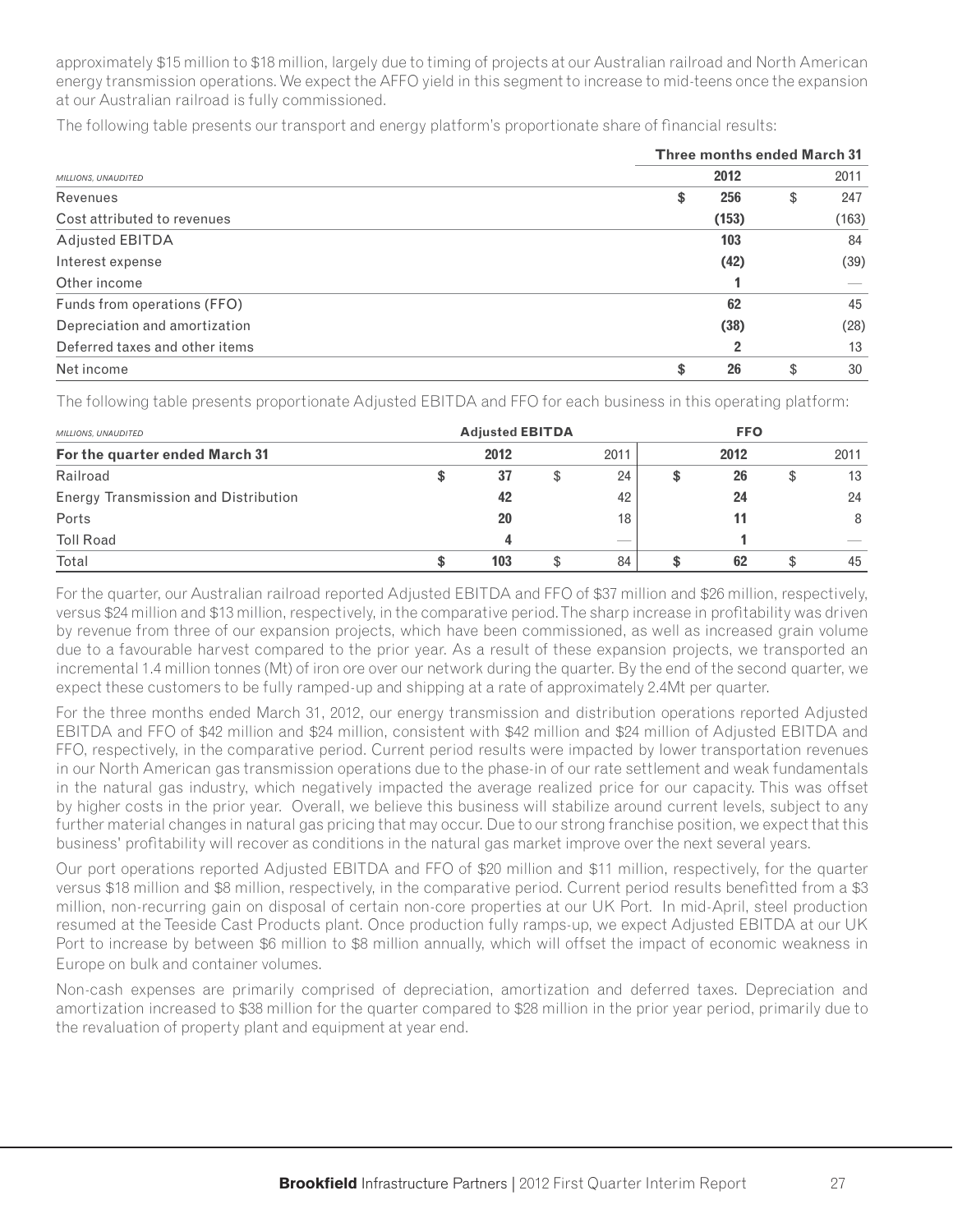#### *Business Development and Outlook*

In our transport and energy platform, we strive to increase the amount of goods that we can transport or handle in a capital efficient manner. Due to the economies of scale or strategic locations of our networks, we are often able to earn very attractive returns when we invest capital to expand our facilities to serve our customers' growth requirements.

The following table presents our proportionate share of growth capital expenditures that we anticipate investing during the next two years:

| <b>MILLIONS, UNAUDITED</b>       |     |
|----------------------------------|-----|
| Australian railroad              | 337 |
| Ports                            | 12  |
| Growth capital projects          | 349 |
| Construction work in progress    | 295 |
| Total capital to be commissioned | 644 |

Our railroad's expansion program is comprised of six customer initiated projects, which will increase our volume by approximately 24 million tonnes by early 2015. Approximately 91% of minimum volumes projected under these Commercial Track Access Agreements (CTAAs) will be subject to take-or-pay provisions, and revenues will be indexed to infl ation. In the next three years, as these projects enter commercial operations, minimum expected revenues will total approximately A\$65 million in 2012, increasing to approximately A\$160 million in 2013, and A\$170 million in 2015. Upon commissioning of all six expansion projects, we expect that the Adjusted EBITDA of our railroad will increase by approximately A\$150 million per annum, and our cash flow profile will be fundamentally transformed, with 60% of our railroad's revenues being under pinned by take-or-pay provisions. To the extent that volumes exceed minimum expected levels, we will generate incremental Adjusted EBITDA.

As of March 31, 2012, three of these projects had commenced commercial operations, and we remain on track to commission two further projects by the end of the year. By the end of the first quarter of next year, we expect that these five projects will be operating at their annualized run rate levels, accounting for over 90% of the expansion program's anticipated A\$150 million of incremental Adjusted EBITDA. The table below provides further detail on the expansion program's progress:

| Project                               | <b>Projected Volume</b> | <b>Start Date</b> |  |
|---------------------------------------|-------------------------|-------------------|--|
| Yilgarn iron ore project              | 4.4 mtpa                | On-line           |  |
| Extension Hill iron ore project       | 3.0 mtpa                | On-line           |  |
| Koolyanobbing iron ore mine expansion | 2.2 mtpa                | On-line           |  |
| Worsley alumina expansion             | 2.0 mtpa                | Q3 2012           |  |
| KML iron ore project                  | $10.0$ mtpa             | Q4 2012           |  |
| Collie urea project                   | 2.0 mtpa                | 2015              |  |

Over the past two years we have invested approximately A\$370 million of the A\$600 million expansion program, of which over A\$100 million has been commissioned. The majority of the remainder of this capex is associated with the upgrade of approximately 185 kilometres of track into the port of Geraldton. To date, we have procured 92% of the material and laid 72% of the track for this project. At its peak, construction on the mid-west segment employed 750 people. As we have finished the labour intensive earth works, we are in the process of demobilizing various work crews this month. Overall, the expansion is currently on budget and on schedule to meet our customer's shipping time frame.

In addition, we are investing in upgrades of our network. These network upgrades are not related to specific expansion tasks but will increase the capacity of our system and strategically position our railroad to capture incremental tonnage from mining projects that are in the pre-feasibility stage. We expect to generate very attractive returns on network upgrades, reflecting the significant historical investment that has been made in our system and our competitive position. We expect to invest A\$100 million over the next 24 months as part of this program.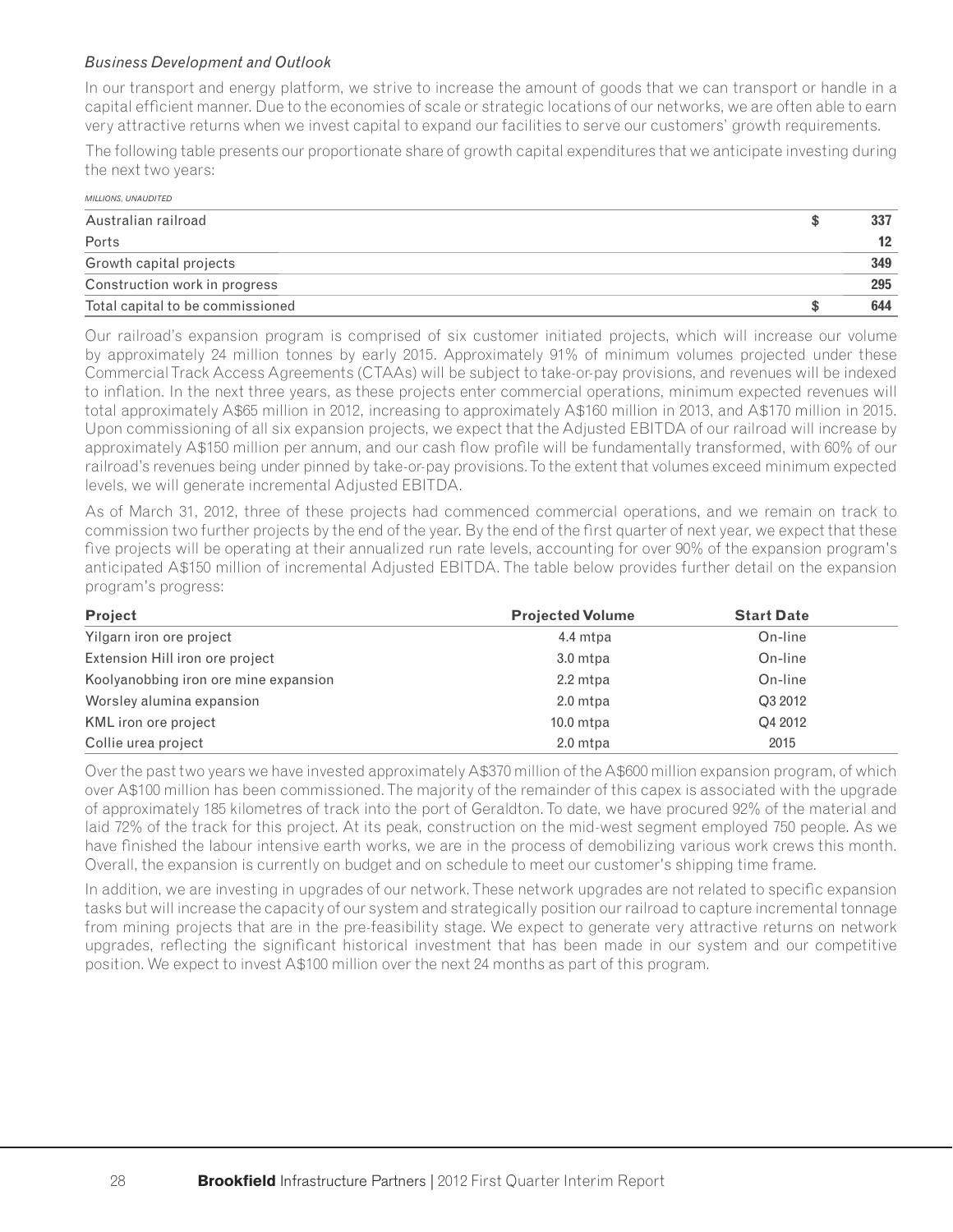## **Timber**

Our timber platform consists of 419,000 net acres of high-quality, freehold timberlands located in the coastal region of British Columbia, Canada and the Pacific Northwest region of the U.S. Our timberlands are predominantly comprised of premium Douglas-fir, hemlock and cedar species suitable for high-value structural and appearance applications in domestic and export markets. In addition, our land holdings include approximately 12,000 net acres of higher and better use (HBU) lands, which may have greater value for real estate development or conservation.

The following table presents our proportionate share of selected statistics of our timberlands as of March 31, 2012:

| <b>UNAUDITED</b>                                              |                  |
|---------------------------------------------------------------|------------------|
| Timberlands (000's acres)                                     | 419              |
| HBU lands (000's acres)                                       | 12 <sup>12</sup> |
| Long-run sustainable yield $(LRSY)$ (millions $m3$ per annum) | 1.6              |
| Deferred harvest volume (millions m <sup>3</sup> )            | 2.9              |

Our timberlands have an estimated deferred harvest volume of 2.9 million m<sup>3</sup>. This deferred harvest volume is in addition to harvest volumes that reflect annual timber growth as determined through our long-run sustainable yield (LRSY). As markets have improved from the 2009 and 2010 periods, we have been ramping-up our harvest levels to monetize this deferred harvest volume.

One of the key attributes of our timber platform is its operating flexibility which allows us to optimize our harvest mix and harvest levels as well as the markets to which we sell in order to maximize value. We plan our annual harvest to produce the products that offer the most attractive margins in the context of current market conditions and freight costs to access those markets. When log prices are attractive, we increase harvest levels to monetize the value of our inventory. When log prices are weak, we grow inventory on the stump to enhance value through capital appreciation. Our objective for our timber platform is to maximize the total return on the capital that we invest in this business. Our performance can be measured by our harvest levels, our Adjusted EBITDA margin as well our AFFO yield.

# *Results of Operations*

The following table summarizes our proportionate share of harvest, sales and realized price by species for our timber operations:

|                  |                                           | Three months ended March 31, 2012 |                                                                 |    |                                           | Three months ended March 31, 2011                   |     |     |                                 |    |  |    |  |
|------------------|-------------------------------------------|-----------------------------------|-----------------------------------------------------------------|----|-------------------------------------------|-----------------------------------------------------|-----|-----|---------------------------------|----|--|----|--|
| <b>UNAUDITED</b> | <b>Harvest</b><br>(000's m <sup>3</sup> ) | <b>Sales</b>                      | Revenue<br>$(000's m3)$ Revenue/m <sup>3</sup><br>(\$ millions) |    | <b>Harvest</b><br>(000's m <sup>3</sup> ) | <b>Sales</b><br>$(000's m3)$ Revenue/m <sup>3</sup> |     |     | <b>Revenue</b><br>(\$ millions) |    |  |    |  |
| Douglas-fir      | 244                                       | 231                               |                                                                 | 91 |                                           | 21                                                  | 261 | 247 |                                 | 97 |  | 24 |  |
| Whitewood        | 70                                        | 101                               |                                                                 | 79 |                                           |                                                     | 70  | 79  |                                 | 89 |  |    |  |
| Other species    | 80                                        | 86                                |                                                                 | 70 |                                           | 6                                                   | 65  | 68  |                                 | 74 |  | 5  |  |
| Total            | 394                                       | 418                               | S                                                               | 84 |                                           | 35                                                  | 396 | 394 |                                 | 91 |  | 36 |  |

During the quarter, indicative prices for both Douglas-fir and whitewood in the U.S. market were approximately 3% below prior year levels. The Japanese Douglas-fir market remained strong with large log pricing 5% above the previous year and small log pricing down a modest 2%. Prices for domestic-quality Douglas-fir and whitewood sold to China and Korea were weaker than in the first quarter of 2011, but still offered premiums of approximately 8% and 18%, respectively, over domestic prices.

In the first quarter, we harvested at levels that were comparable to the first quarter of 2011. Sales volumes of Douglas-fir decreased by 6%, while whitewood and other sales volumes increased by 28% and 26%, respectively, from the previous year, mainly due to sale of logs that were harvested during the fourth quarter of last year. During the quarter, 45% of our timber was exported to off-shore markets compared with 49% in the prior year.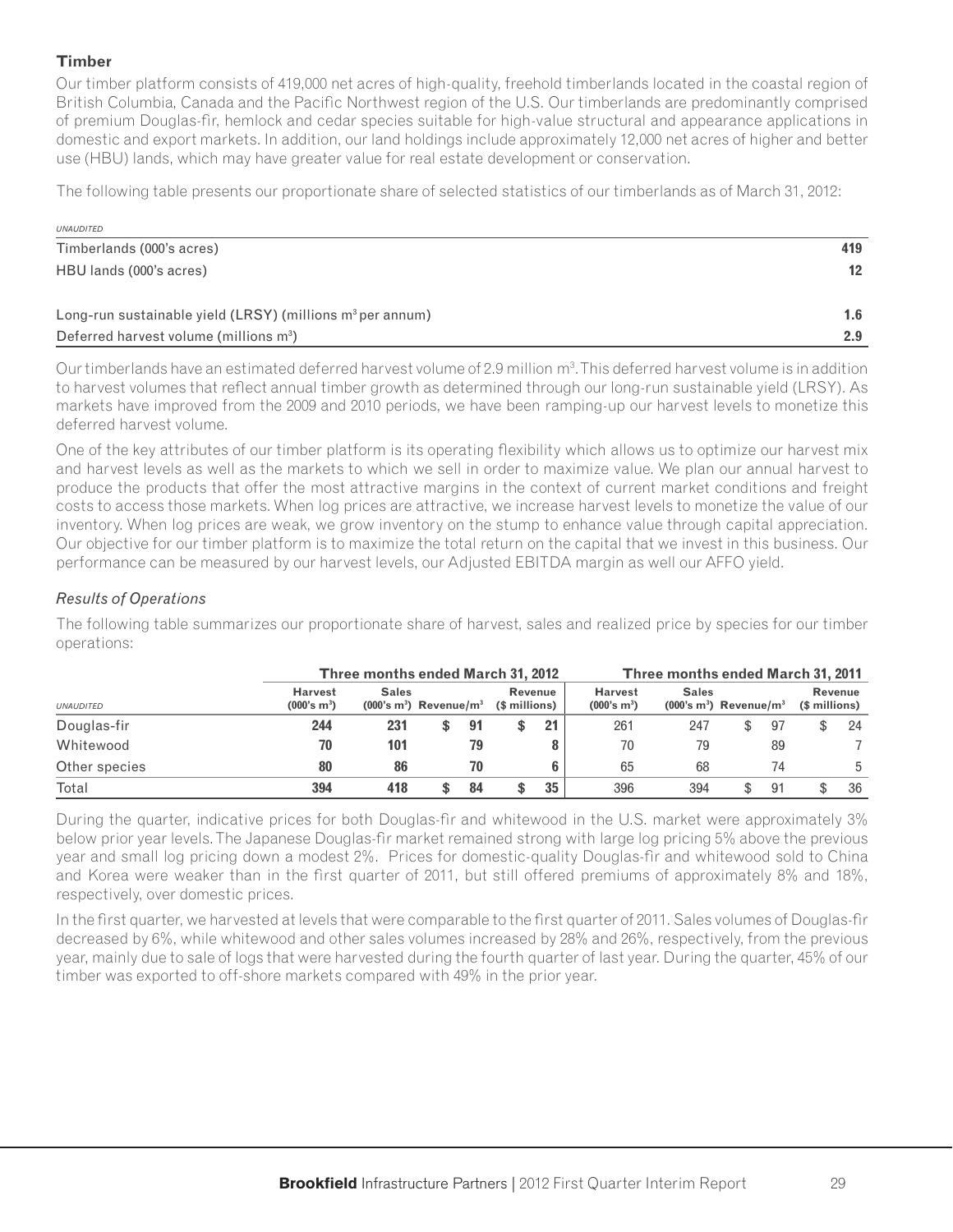The following table presents select key metrics of our timber platform:

|                                             |      | <b>Three months ended March 31</b> |         |       |  |  |  |  |
|---------------------------------------------|------|------------------------------------|---------|-------|--|--|--|--|
| MILLIONS, UNAUDITED, UNLESS OTHERWISE NOTED | 2012 |                                    |         | 2011  |  |  |  |  |
| Harvest $(000's m3)$                        | 394  |                                    |         | 396   |  |  |  |  |
| Harvest as % of LRSY                        | 99%  |                                    | $100\%$ |       |  |  |  |  |
| Adjusted EBITDA margin <sup>1</sup>         | 34%  |                                    |         | 47%   |  |  |  |  |
| Funds from operation (FFO)                  | \$   | 6                                  | \$      | 10    |  |  |  |  |
| Maintenance capital                         |      |                                    |         | (1)   |  |  |  |  |
| Adjusted funds from operations (AFFO)       | \$   | 6                                  | \$      | 9     |  |  |  |  |
| $AFFO$ yield <sup>2</sup>                   |      | 5%                                 |         | $8\%$ |  |  |  |  |

*1 Adjusted EBITDA divided by revenue, excluding HBU and other revenue.*

*2 AFFO divided by average time weighted invested capital.*

The following table presents our timber platform's proportionate share of financial results.

|                                | <b>Three months ended March 31</b> |          |  |  |  |  |  |  |  |
|--------------------------------|------------------------------------|----------|--|--|--|--|--|--|--|
| MILLIONS, UNAUDITED            | 2012                               | 2011     |  |  |  |  |  |  |  |
| Revenue                        | 35<br>\$                           | 36<br>\$ |  |  |  |  |  |  |  |
| Cost attributed to revenues    | (23)                               | (19)     |  |  |  |  |  |  |  |
| <b>Adjusted EBITDA</b>         | 12                                 | 17       |  |  |  |  |  |  |  |
| Other income                   |                                    |          |  |  |  |  |  |  |  |
| Interest expense               | (7)                                | (7)      |  |  |  |  |  |  |  |
| Funds from operations (FFO)    |                                    | 10       |  |  |  |  |  |  |  |
| Deferred taxes and other items | (16)                               | (4)      |  |  |  |  |  |  |  |
| Net income                     | (10)                               | 6<br>\$  |  |  |  |  |  |  |  |

For the three months ended March 31, 2012, our timber operations' Adjusted EBITDA and FFO totaled \$12 million and \$6 million, respectively, compared with \$17 million and \$10 million, respectively, in the comparable period. This decline in performance reflects weaker demand from export markets, particularly China and Korea.

Compared with the prior year, revenues declined by 3% as our average realized price decreased by 8%, which was offset by 6% increase in sales volume. Harvest and delivery costs per unit increased 16% compared to 2011, due to the combination of operating in higher cost areas and higher fuel costs. This combination of factors caused our Adjusted EBITDA margin to fall by 13% compared to 2011.

#### *Outlook*

Domestically, seasonally adjusted annualized U.S. housing starts remained depressed, averaging 687,000 for the first quarter of 2012. This level is approximately 45% of long term trend levels. Consensus forecasts predict U.S. housing starts to be 670,000 units in 2012, 850,000 in 2013 and 1.1 million in 2014. Despite this cyclically low demand from the domestic housing sector, prices for timber in the Pacific Northwest region have shown resilience as landowners continue to manage supply as off-shore demand adds market tension.

We expect market prices for export logs in the coming year to be generally comparable with 2011. While the Japanese log markets are expected to remain strong throughout the year, demand in China and Korea has slowed due to higher inventory levels. In the second half of the year, we expect that excess inventory will be absorbed and prices will begin to firm up.

We believe operating results for our timber segment will meaningfully improve following the inevitable recovery in U.S. new home construction. Once pricing demonstrates sustained strength, we will elevate our harvest levels by approximately 20% over our LRSY or 300,000m3 per annum.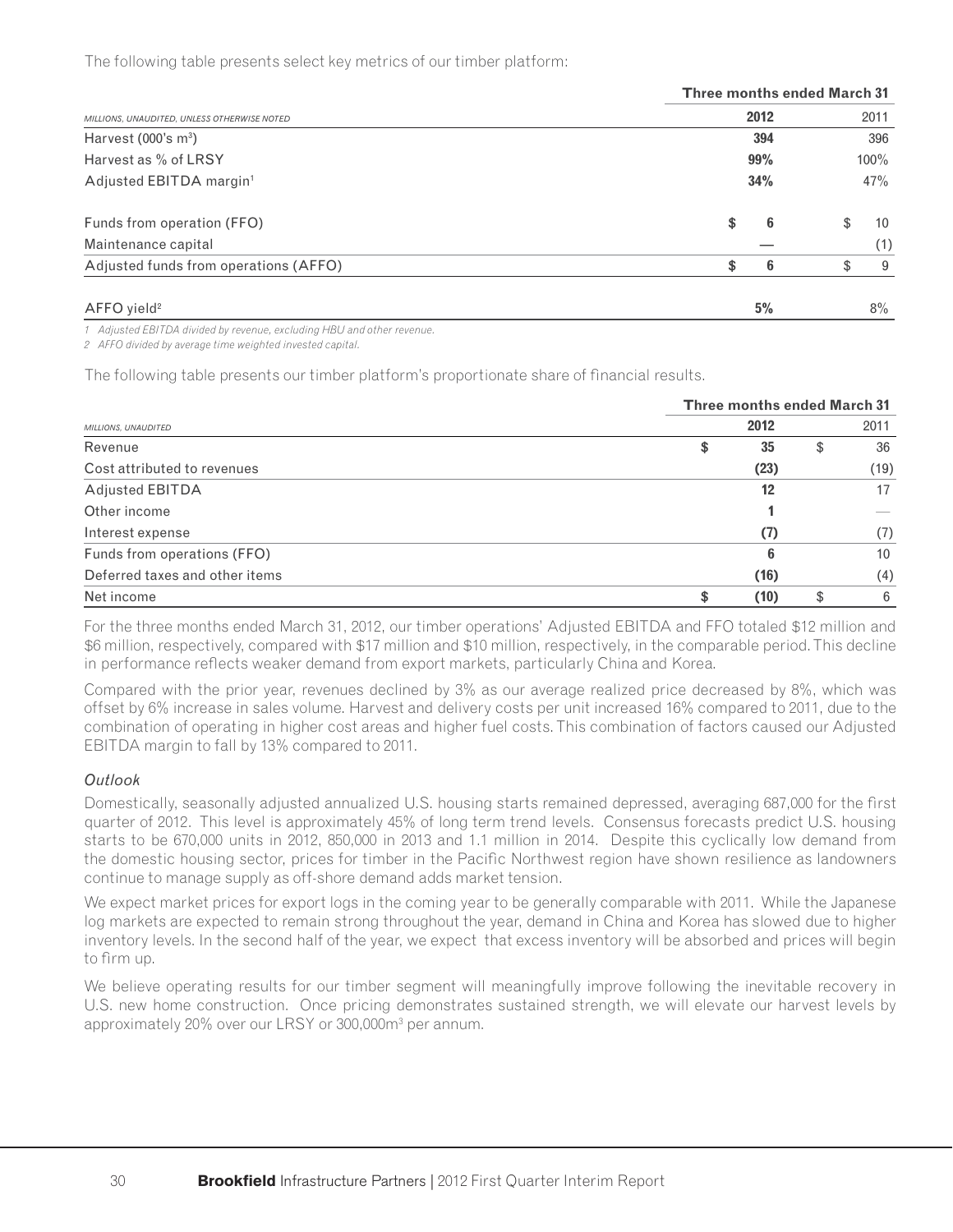Over the medium to long-term, we expect that our timber operations will be positively impacted by a number of fundamental factors affecting the supply and demand of timber in the markets that we serve:

- The mountain pine beetle infestation, which is having a significant impact on the supply of timber from the interior of British Columbia, Alberta and the U.S. inland region;
- Ongoing demand from Asian markets;
- The rapidly expanding bio-fuel industry; and
- Continuing withdrawals of timberlands for conservation and alternate uses.

#### **CORPORATE AND OTHER**

The following table presents the components of Corporate and Other, on a proportionate basis, for the three months ended March 31, 2012 and 2011:

|                                  | <b>Three months ended March 31</b> |           |  |  |  |  |  |  |  |
|----------------------------------|------------------------------------|-----------|--|--|--|--|--|--|--|
| MILLIONS, UNAUDITED              | 2012                               | 2011      |  |  |  |  |  |  |  |
| General and administrative costs | (2)<br>\$                          | (3)<br>\$ |  |  |  |  |  |  |  |
| Base management fee              | (18)                               | (11)      |  |  |  |  |  |  |  |
| Other income                     |                                    |           |  |  |  |  |  |  |  |
| Financing costs                  | (5)                                | (5)       |  |  |  |  |  |  |  |
| Funds from operations (FFO)      | (25)                               | (18)      |  |  |  |  |  |  |  |
| Deferred taxes and other         | (9)                                | (3)       |  |  |  |  |  |  |  |
| Corporate and other              | (34)                               | (21)<br>S |  |  |  |  |  |  |  |

For the quarter ended March 31, 2012, general and administrative costs decreased from the comparative period as we benefitted from cost saving initiatives following our merger with Prime. We anticipate that our corporate and administrative costs, excluding the base management fee, will be in the range of \$9 million to \$11 million per year.

Pursuant to our Master Services Agreement, we pay an annual base management fee to Brookfield equal to 1.25% of our market value, plus recourse debt net of cash. For the three months ending March 31, 2012, this fee increased over the prior period due to the \$660 million equity issuance in October 2011 and the increased trading price of our partnership units.

Financing costs include interest expense, standby fees on our committed credit facility, dividends paid on our preferred shares less interest earned on cash balances. Financing costs for the current quarter were consistent with the comparable period, primarily due to a consistent amount of average corporate borrowings.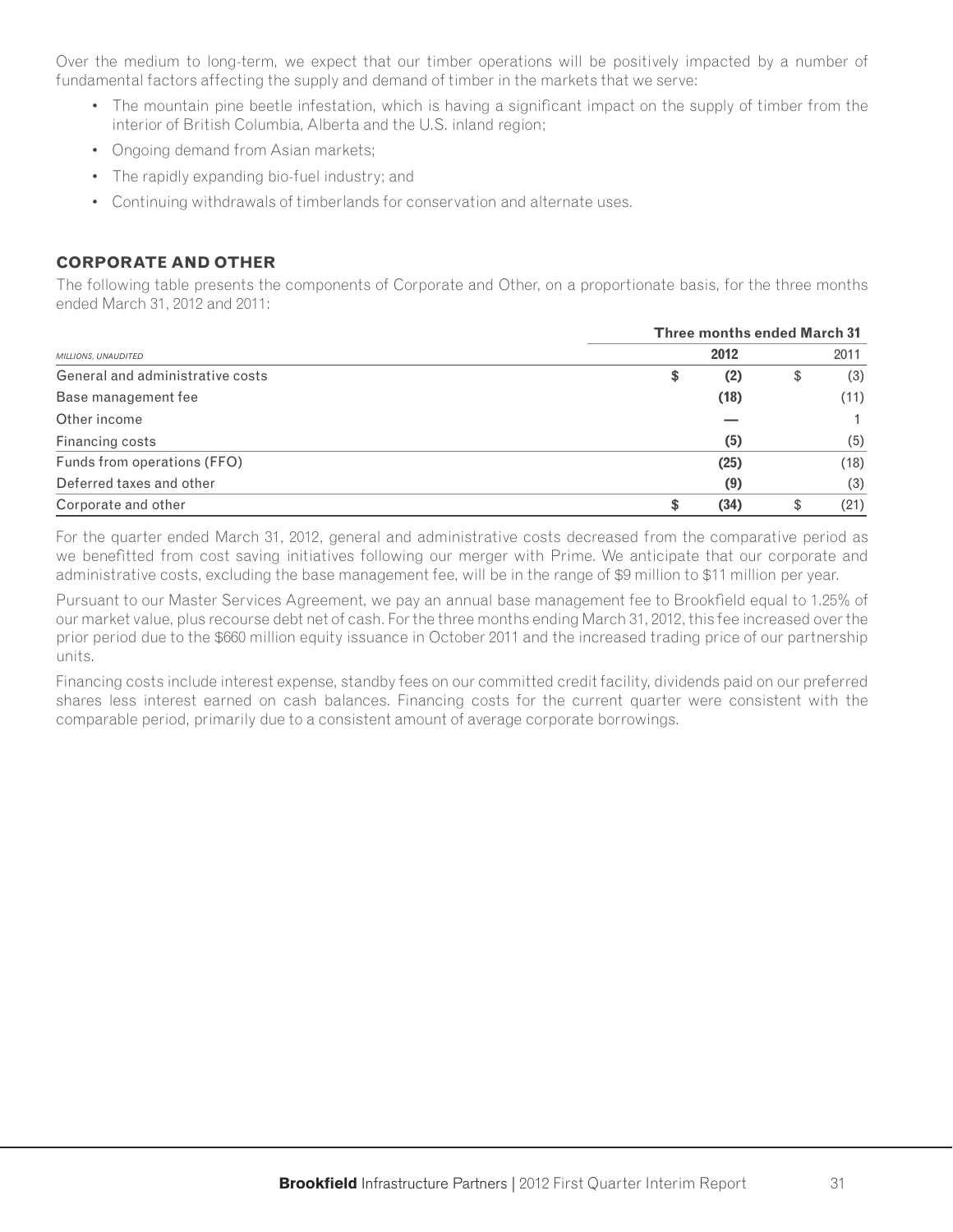### **CAPITAL RESOURCES AND LIQUIDITY**

The nature of our asset base and the quality of our associated cash flows enable us to maintain a stable and low cost capitalization. We attempt to maintain sufficient financial liquidity at all times so that we are able to participate in attractive opportunities as they arise, better withstand sudden adverse changes in economic circumstances and maintain a relatively high distribution of our FFO to unitholders. Our principal sources of liquidity are cash flows from our operations, undrawn credit facilities and access to public and private capital markets. We also structure the ownership of our assets to enhance our ability to monetize them to provide additional liquidity, if necessary.

Our group-wide liquidity was approximately \$1.3 billion at March 31, 2012, down from \$1.5 billion at December 31, 2011, and was comprised of the following:

| MILLIONS, UNAUDITED                                           | <b>As of March 31, 2012</b> |       | As of December 31, 2011 |       |  |  |
|---------------------------------------------------------------|-----------------------------|-------|-------------------------|-------|--|--|
| Uncommitted corporate cash                                    | \$                          | 5     | \$                      | 79    |  |  |
| Committed corporate credit facility                           |                             | 700   |                         | 700   |  |  |
| Draws under corporate credit facility                         |                             | (32)  |                         |       |  |  |
| Commitments under corporate credit facility                   |                             | (55)  |                         | (51)  |  |  |
| Proportionate cash retained in business                       |                             | 168   |                         | 127   |  |  |
| Proportionate availability under subsidiary credit facilities |                             | 511   |                         | 691   |  |  |
| Group wide liquidity                                          |                             | 1.297 |                         | 1.546 |  |  |

Our \$700 million committed revolving credit facility is available for investments and acquisitions, as well as general corporate purposes. Commitments under the facility will be available on a revolving basis until September 2013. All amounts outstanding at that time will be repayable in full. At March 31, 2012, \$32 million was drawn on this facility to fund the acquisition of our Colombian regulated distribution utility.

We are working on several corporate finance initiatives, the most significant of which is the refinancing of our North American gas transmission business. This system is a strong franchise consisting of 15,500 kilometres of natural gas transmission lines, serving 60% of the Chicago and northern Indiana market. Over the past two years, this business has been challenged by a combination of a negative rate settlement as well as declining market fundamentals. Consequently, a decision was made to reduce leverage in this business. Together with our partners, we have agreed to inject equity to retire holding company debt, our share of which is \$200 million. We are also undertaking a refinancing at the operating company. We recently launched a tender offer to buy back the December 2012 maturity of its bonds, and we intend to refinance this debt with a combination of secured loans and bonds. In addition, a portion of the annual cash flow generated by the business will be used to retire additional debt. In time we expect cash flow from this business will recover significantly, along with its credit profile.

We have also begun working on a corporate debt issue of approximately \$300 million to fund the equity injection into our North American gas transmission business, as well as an upcoming \$120 million corporate bond maturity. In that regard, we recently engaged Standard & Poor's (S&P) in a rating advisory service role. We are pleased to report that S&P has initiated coverage of Brookfield Infrastructure with an investment grade rating of BBB+, which we believe will provide us access to low cost debt capital. We expect to complete this financing in the next two quarters.

Finally, we continue to proactively advance a number of refinancings to take advantage of the historically low interest rate environment. We executed a NZD\$155 million refinancing at our New Zealand regulated distribution company in the bank market with an average life of four years and an average spread of 180 basis points over the New Zealand bank rate, and we are beginning to focus on a number of 2013 refinancings. We finished the quarter with \$1.3 billion of liquidity across the group, including almost \$700 million at the corporate level.

Our equity strategy is to issue equity in conjunction with future acquisitions and large scale capital projects. However, we may also issue an amount of equity opportunistically to enhance our liquidity to pursue future acquisitions. Brookfield Infrastructure endeavors to maintain shelf registrations that enable us to issue securities in both the U.S. and Canadian markets.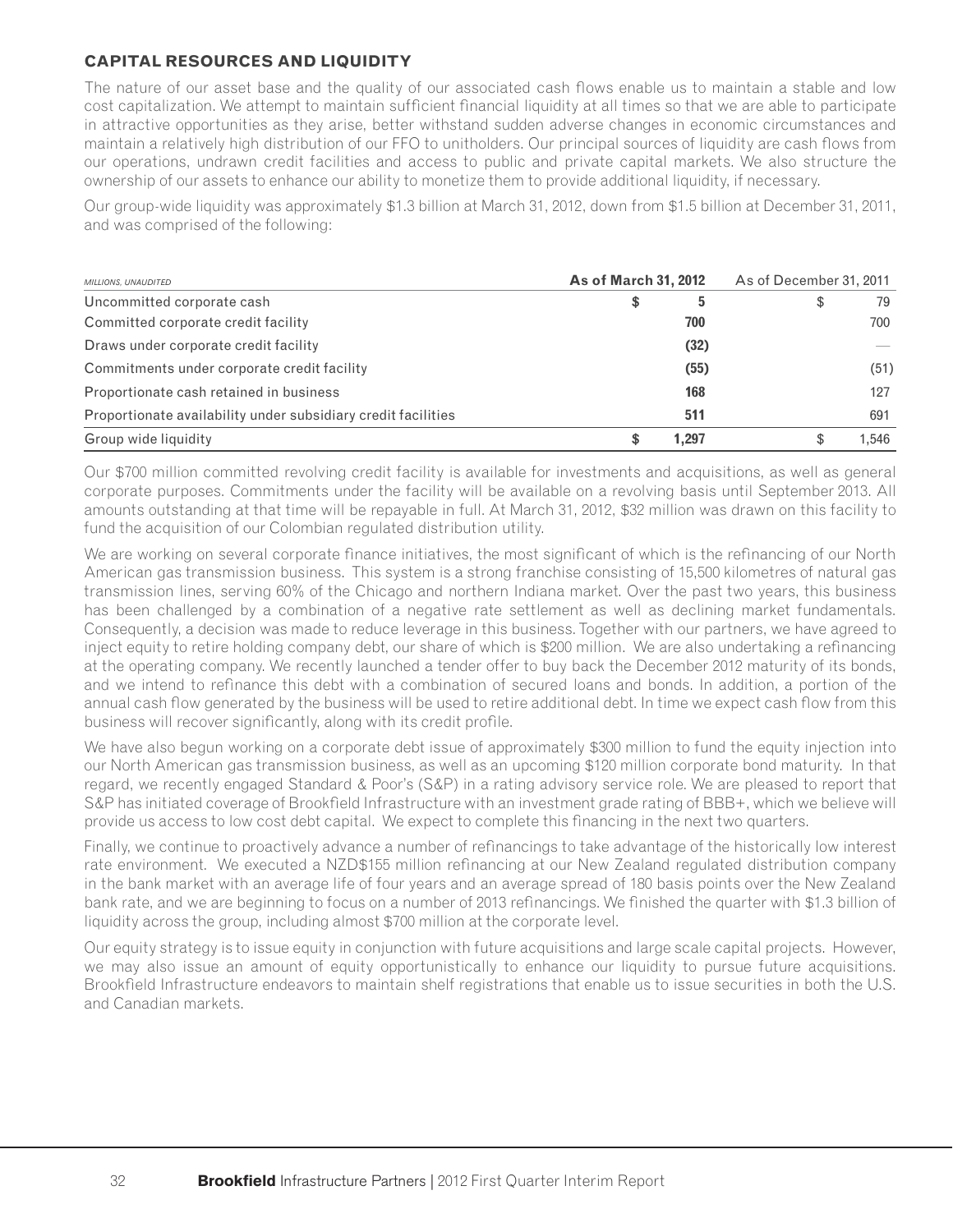We finance our assets principally at the operating company level with debt which generally has long-term maturities, few restrictive covenants and no recourse to either Brookfield Infrastructure or our other operations. At the operating company level, we endeavour to maintain prudent levels of debt. We also strive to ladder our principal repayments over a number of years. On a proportionate basis as of March 31, 2012, scheduled principal repayments for our borrowings over the next five years are as follows:

| MILLIONS, UNAUDITED                          | <b>Average Term</b><br>(years) | 2012 | 2013     |               | 2014 | 2015 |               | 2016 | <b>Beyond</b> | <b>Total</b> |
|----------------------------------------------|--------------------------------|------|----------|---------------|------|------|---------------|------|---------------|--------------|
| Recourse borrowings                          |                                |      |          |               |      |      |               |      |               |              |
| Corporate borrowings                         | 2                              | \$   | \$<br>32 | $\sqrt[6]{2}$ |      | \$   | $\frac{1}{2}$ |      | \$            | \$<br>32     |
| Subsidiary corporate borrowings              | 1                              | 120  |          |               |      |      |               |      |               | 120          |
| Total recourse borrowings                    | $\mathbf{1}$                   | 120  | 32       |               |      |      |               |      |               | 152          |
| Non-recourse borrowings <sup>1,2</sup>       |                                |      |          |               |      |      |               |      |               |              |
| <b>Utilities</b>                             | 7                              | 3    | 624      |               | 130  | 69   |               | 360  | 1,431         | 2,617        |
| Transport and energy                         | 5                              | 564  | 175      |               | 683  | 21   |               | 94   | 802           | 2,339        |
| Timber                                       | 6                              |      | 136      |               |      | 130  |               | —    | 209           | 475          |
| Total non-recourse borrowings <sup>1,2</sup> | 7                              | 567  | 935      |               | 813  | 220  |               | 454  | 2,442         | 5,431        |
| Total borrowings                             | 7                              | 687  | 967      |               | 813  | 220  |               | 454  | 2,442         | 5,583        |
| Cash retained in businesses                  |                                |      |          |               |      |      |               |      |               |              |
| <b>Utilities</b>                             |                                |      |          |               |      |      |               |      |               | \$<br>42     |
| Transport and energy                         |                                |      |          |               |      |      |               |      |               | 117          |
| Timber                                       |                                |      |          |               |      |      |               |      |               | 9            |
| Corporate                                    |                                |      |          |               |      |      |               |      |               | 5            |
| Total cash retained                          |                                |      |          |               |      |      |               |      |               | \$<br>173    |
| Net debt                                     |                                |      |          |               |      |      |               |      |               |              |
| <b>Utilities</b>                             |                                |      |          |               |      |      |               |      |               | \$<br>2,575  |
| Transport and energy                         |                                |      |          |               |      |      |               |      |               | 2,222        |
| Timber                                       |                                |      |          |               |      |      |               |      |               | 466          |

1 Represents non-recourse debt to Brookfield Infrastructure as the holders have recourse only to the underlying operations.

*2 Non-recourse project debt from our social infrastructure operations has been excluded from the above tables as this is long-term debt which is fully amortized during the term of our concession contracts.*

Corporate **147** Total net debt **\$ 5,410** 

Our debt has an average term of seven years. On a proportionate consolidated basis, our net debt-to-capitalization ratio as of March 31, 2012 was 56%. Proportionate debt can be reconciled to consolidated debt as follows:

|                                                                     | As of |          |                                         |          |  |  |  |  |  |
|---------------------------------------------------------------------|-------|----------|-----------------------------------------|----------|--|--|--|--|--|
| MILLIONS, UNAUDITED                                                 |       |          | <b>March 31, 2012</b> December 31, 2011 |          |  |  |  |  |  |
| Consolidated debt                                                   | \$    | 5,249    | \$                                      | 4,885    |  |  |  |  |  |
| Less: borrowings attributable to non-controlling interest           |       | (1, 973) |                                         | (1, 812) |  |  |  |  |  |
| Premium on debt and cross currency swaps                            |       | 154      |                                         | 148      |  |  |  |  |  |
| Add proportionate share of borrowings of investments in associates: |       |          |                                         |          |  |  |  |  |  |
| <b>Utilities</b>                                                    |       | 753      |                                         | 703      |  |  |  |  |  |
| Transport and energy                                                |       | 1,400    |                                         | 1,379    |  |  |  |  |  |
| Proportionate debt                                                  | S     | 5,583    | S                                       | 5,303    |  |  |  |  |  |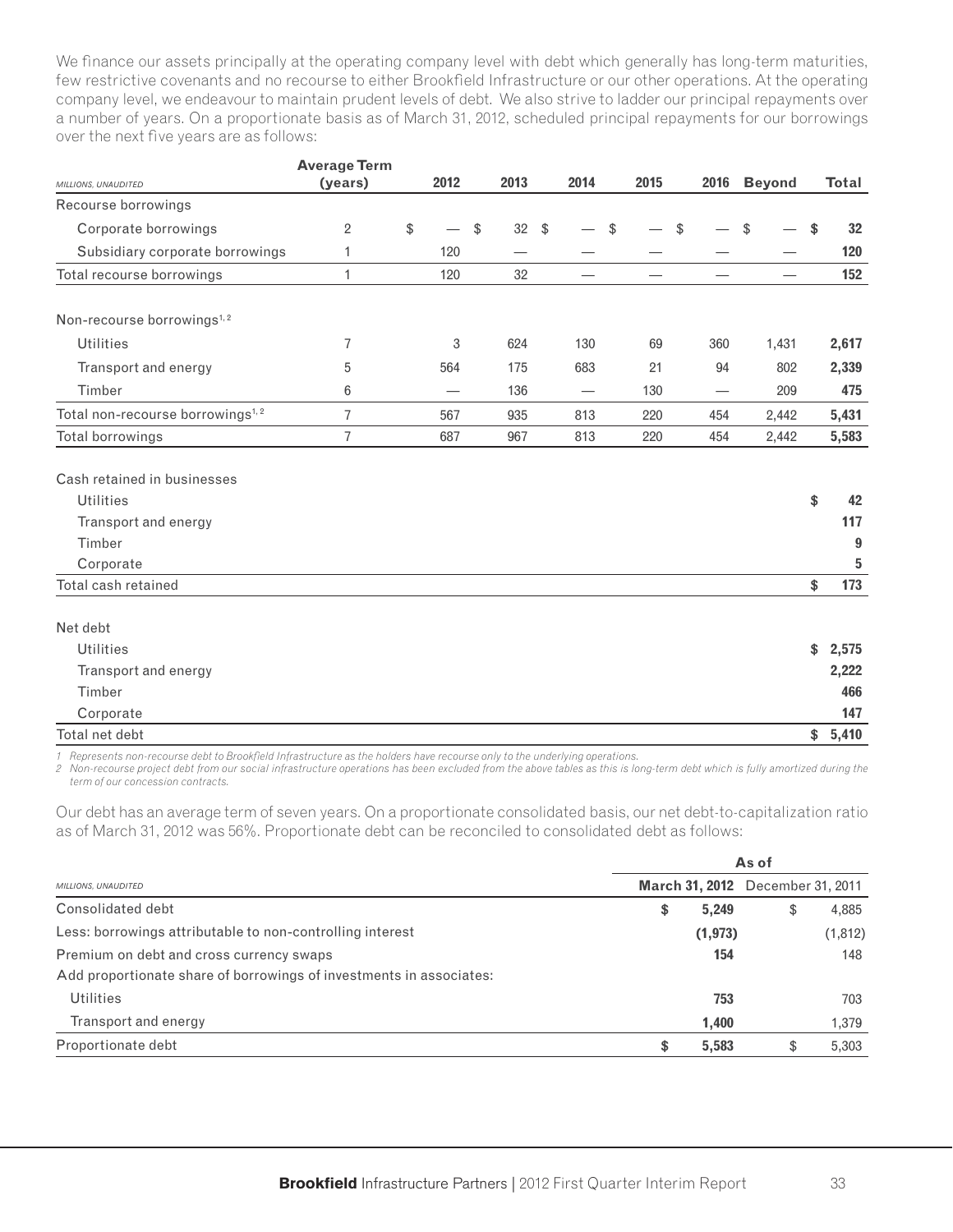The following table summarizes our proportionate average debt balance and cash interest expense for each operating platform:

|                                 |                                             | Three months ended March 31, 2012           |                  |    | Three months ended March 31, 2011 |                               |                               |    |                  |  |  |
|---------------------------------|---------------------------------------------|---------------------------------------------|------------------|----|-----------------------------------|-------------------------------|-------------------------------|----|------------------|--|--|
| <b>MILLIONS, UNAUDITED</b>      | <b>Proportionate</b><br><b>Average Debt</b> | <b>Average Cash</b><br><b>Interest Rate</b> | Cash<br>Interest |    |                                   | Proportionate<br>Average Debt | Average Cash<br>Interest Rate |    | Cash<br>Interest |  |  |
| <b>Utilities</b>                | \$<br>2,557                                 | 6.1%                                        | \$               | 39 | \$                                | 2,396                         | 6.3%                          | \$ | 38               |  |  |
| Transport and energy            | 2.278                                       | 7.4%                                        |                  | 42 |                                   | 2.105                         | 7.4%                          |    | 39               |  |  |
| Timber                          | 475                                         | 5.9%                                        |                  |    |                                   | 475                           | 5.9%                          |    |                  |  |  |
| Subsidiary corporate borrowings | 117                                         | 10.3%                                       |                  | 3  |                                   | 113                           | $10.6\%$                      |    | 3                |  |  |
| Corporate borrowings            | 16                                          |                                             |                  |    |                                   | 68                            | 5.9%                          |    |                  |  |  |
| Total                           | \$<br>5.443                                 | 6.7%                                        | \$               | 91 | \$                                | 5.157                         | 6.8%                          | \$ | 88               |  |  |

# **FOREIGN CURRENCY HEDGING STRATEGY**

To the extent that we believe it is economic to do so, our strategy is to hedge a portion of our equity investment and/or cash flows exposed to foreign currencies. The following key principles form the basis of our foreign currency hedging strategy:

- We leverage any natural hedges that may exist within our operations
- We utilize local currency debt financing to the extent possible
- We may utilize derivative contracts to the extent that natural hedges are insufficient

The following table presents our hedged position in foreign currencies as of March 31, 2012:

|                                          | <b>Net Investment Hedges</b> |            |   |            |    |            |    |            |    |            |    |            |     |            |
|------------------------------------------|------------------------------|------------|---|------------|----|------------|----|------------|----|------------|----|------------|-----|------------|
| MILLIONS, UNAUDITED                      | <b>USD</b>                   | <b>AUD</b> |   | <b>NZD</b> |    | <b>CLP</b> |    | <b>CAD</b> |    | <b>GBP</b> |    | <b>EUR</b> |     | <b>COP</b> |
| Net equity investment - US\$             | 1,300<br>\$                  | .864<br>\$ | S | 228        | \$ | 162        | \$ | 132        | \$ | 321        | \$ | 153        | \$. | 55         |
| FX contracts – US\$                      | 455                          | (142)      |   | (19)       |    |            |    |            |    | (227)      |    | (67)       |     |            |
| Net unhedged - US\$                      | 1.755                        | 1.722      |   | 209        |    | 162        |    | 132        |    | 94         |    | 86         |     | 55         |
| Net equity investment – natural currency | 1,300                        | 1,802      |   | 279        |    | 79,113     |    | 132        |    | 200        |    | 115        |     | 98,381     |
| FX contracts – natural currency          | 455                          | (137)      |   | (24)       |    |            |    |            |    | (141)      |    | (51)       |     |            |
| % of equity investment hedged            | N/A                          | 8%         |   | 9%         |    |            |    |            |    | 71%        |    | 44%        |     |            |
| Unhedged position in natural currency    | N/A                          | 1.665      |   | 255        |    | 79.113     |    | 132        |    | 59         |    | 64         |     | 98,381     |

At March 31, 2012, we had hedges in place equal to approximately 16% of our net equity investment in foreign currencies. In the current period, we recorded losses of \$8 million in comprehensive income relating to these contracts, which were more than offset by foreign currency translation gains of \$79 million recorded during the period.

We have also implemented a FFO hedging program by entering into foreign exchange contracts to lock in approximately 70% of our forecasted FFO denominated in AUD, GBP, EUR and NZD for the next four quarters. As these forward contracts settle, we intend to roll over the contracts so that we will continue to have approximately 70% of the next twelve months of estimated FFO hedged. We will periodically re-evaluate this strategy.

For the three months ended March 31, 2012, 12%, 47% and 24% of our FFO was generated in USD, AUD and GBP, respectively, with the remaining 17% generated in other currencies. As a result of our FFO hedging program, 63%, 12% and 19% of our FFO was effectively generated in USD, AUD and GBP, respectively, with the remaining 6% generated in other currencies. For the period, a 10% change in the average exchange rate of our foreign currencies would result in approximately a \$4 million or 4% change in FFO. Without the implementation of our FFO hedging program, the sensitivity to the same movement in the average exchange rate would have resulted in an approximate \$10 million or 10% variance in FFO.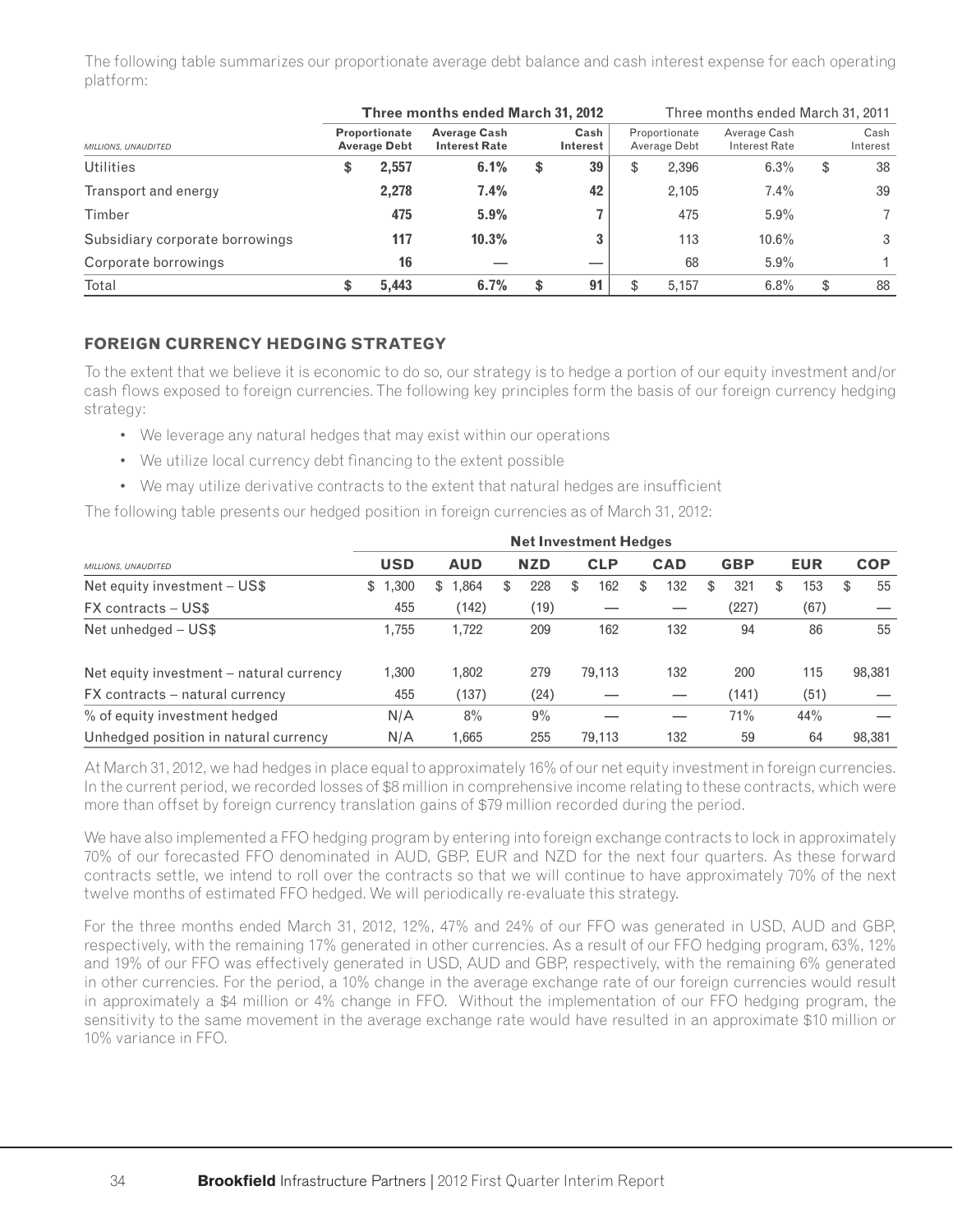### **CAPITAL REINVESTMENT**

Our financing plan is to fund our recurring growth capital expenditures with cash flow generated by our operations, as well as debt financing that is sized to maintain our credit profile. To fund large scale development projects and acquisitions, we will evaluate a variety of capital sources including proceeds from selling non-core assets, equity and debt financing. We will seek to raise additional equity if we believe that we can earn returns on these investments in excess of the cost of the incremental equity. During the quarter we generated \$20 million of cash available for reinvestment, which partially funded our growth capital expenditures. The remainder of our investments were primarily funded by credit facilities.

The following table highlights the sources and uses of cash during the year:

|                                                         |           | <b>Three months ended March 31</b> |      |  |  |  |
|---------------------------------------------------------|-----------|------------------------------------|------|--|--|--|
| MILLIONS, UNAUDITED                                     | 2012      |                                    | 2011 |  |  |  |
| Funds from operations (FFO)                             | 108<br>\$ | \$                                 | 98   |  |  |  |
| Less maintenance capital                                | (15)      |                                    | (27) |  |  |  |
| Funds available for distribution (AFFO)                 | 93        |                                    | 71   |  |  |  |
| Distributions paid                                      | (73)      |                                    | (49) |  |  |  |
| Funds available for reinvestment                        | 20        |                                    | 22   |  |  |  |
| Growth capital expenditures and new investments         | (216)     |                                    | (78) |  |  |  |
| Asset level debt funding of growth capital expenditures | 130       |                                    | 58   |  |  |  |
| Debt paydowns                                           | (13)      |                                    | (3)  |  |  |  |
| Disposals, changes in working capital and other         | 14        |                                    | (2)  |  |  |  |
| Draws on corporate credit facility                      | 32        |                                    | 85   |  |  |  |
| Change in proportionate cash retained in business       | (33)      |                                    | 82   |  |  |  |
| Opening, proportionate cash retained in business        | 206       |                                    | 198  |  |  |  |
| Closing, proportionate cash retained in business        | 173<br>\$ | \$                                 | 280  |  |  |  |

The following table presents the components of growth and maintenance capital expenditures by operating platform:

|                                        |   | <b>Three months ended March 31</b> |      |    |  |
|----------------------------------------|---|------------------------------------|------|----|--|
| MILLIONS, UNAUDITED                    |   | 2012                               | 2011 |    |  |
| Growth capital expenditures by segment |   |                                    |      |    |  |
| <b>Utilities</b>                       | ъ | 36                                 | S    | 27 |  |
| Transport and energy                   |   | 125                                |      | 51 |  |
| Timber                                 |   |                                    |      |    |  |
|                                        |   | 161                                |      | 78 |  |

|                                             | <b>Estimated Quarterly</b><br><b>Sustaining Capital Expenditure</b> |     |  |                                    | <b>Actual Capital Expenditure</b> |      |  |      |
|---------------------------------------------|---------------------------------------------------------------------|-----|--|------------------------------------|-----------------------------------|------|--|------|
|                                             |                                                                     |     |  | <b>Three months ended March 31</b> |                                   |      |  |      |
| Maintenance capital expenditures by segment |                                                                     | Low |  | <b>High</b>                        |                                   | 2012 |  | 2011 |
| <b>Utilities</b>                            |                                                                     | 6   |  |                                    |                                   |      |  | -6   |
| Transport and energy                        |                                                                     | 15  |  | 18                                 |                                   |      |  | 20   |
| Timber                                      |                                                                     |     |  |                                    |                                   |      |  |      |
|                                             |                                                                     | 22  |  | 26                                 |                                   | 15   |  | 27   |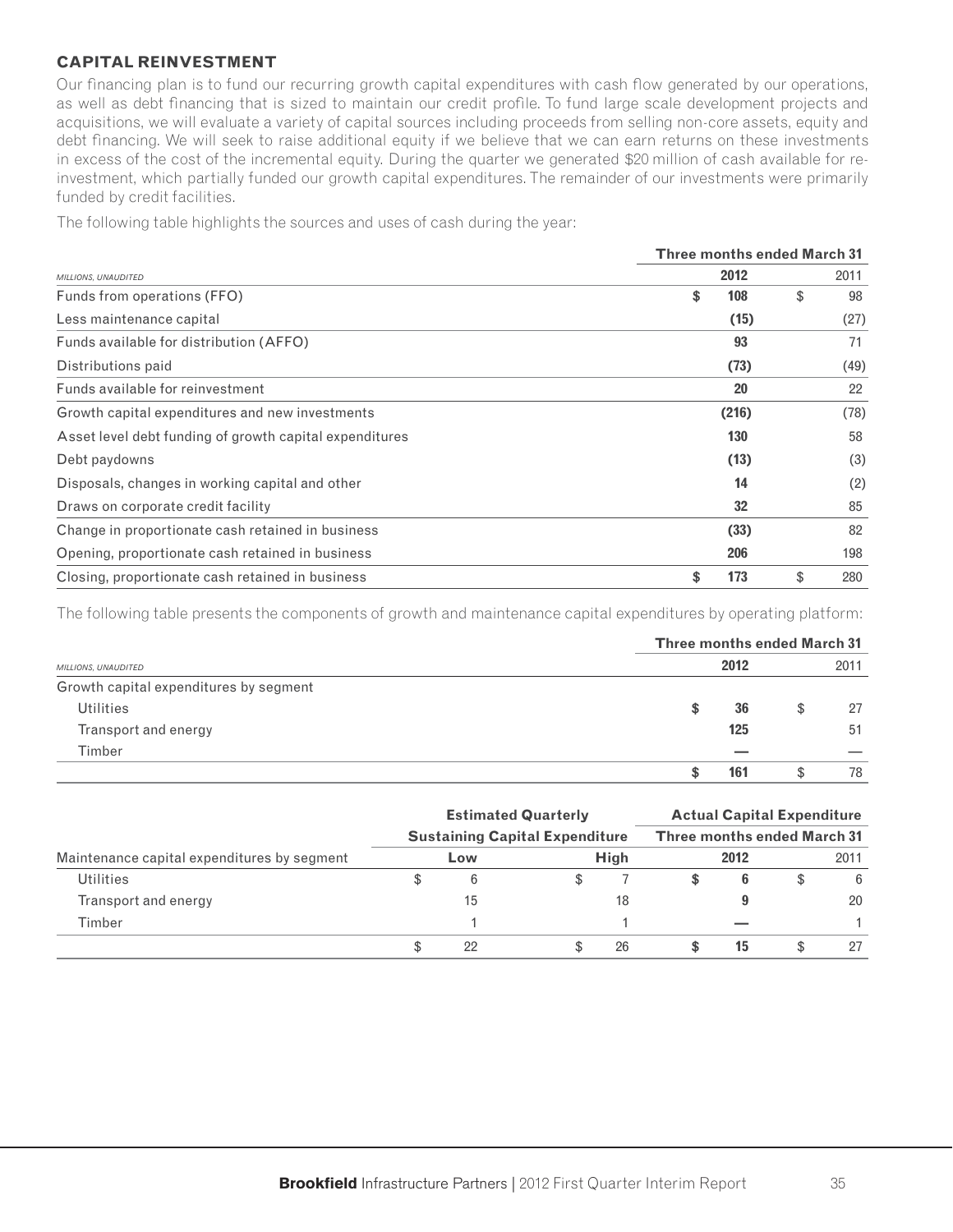## **PARTNERSHIP CAPITAL**

The total number of partnership units outstanding was comprised of the following:

| MILLIONS, PARTNERSHIP UNITS |                | As of             |  |  |
|-----------------------------|----------------|-------------------|--|--|
|                             | March 31, 2012 | December 31, 2011 |  |  |
| Limited partnership units   | 184.0          | 184.0             |  |  |
| General partnership units   | 1.1            | 1.1               |  |  |
| Total                       | 185.1          | 185.1             |  |  |

The general partner is entitled to incentive distribution rights which are based on the amount by which quarterly distributions on the limited partnership units exceed specified target levels. To the extent distributions on limited partnership units exceed \$0.305 per quarter, the incentive distribution rights entitle the general partner to 15% of incremental distributions above this threshold to \$0.33 per unit. To the extent that distributions on limited partnership units exceed \$0.33 per unit, the incentive distribution rights entitle the general partner to 25% of incremental distributions above this threshold. During the quarter, an incentive distribution of \$4 million was paid to the general partner.

## **RECONCILIATION OF NON-IFRS FINANCIAL MEASURES**

To measure performance, amongst other measures, we focus on FFO. We define FFO as net income excluding the impact of depreciation and amortization, deferred taxes and other items as shown in the reconciliation below. FFO is a measure of operating performance that is not calculated in accordance with, and does not have any standardized meaning prescribed by IFRS. FFO is therefore unlikely to be comparable to similar measures presented by other issuers. FFO has limitations as an analytical tool:

- FFO does not include depreciation and amortization expense; because we own capital assets with finite lives, depreciation and amortization expense recognizes the fact that we must maintain or replace our asset base in order to preserve our revenue generating capability;
- FFO does not include deferred income taxes, which may become payable if we own our assets for a long period of time;
- FFO does not include any non-cash fair value adjustments or mark-to-market adjustments recorded to net income; and
- FFO does not include performance fees accrued relating to our Canadian timber operations, which must be paid in cash and represents a fee we expect to accrue in the future.

Because of these limitations, FFO should not be considered as the sole measure of our performance and should not be considered in isolation from, or as a substitute for, analysis of our results as reported under IFRS. We compensate for these limitations by relying on our IFRS results and using FFO only supplementally. However, FFO is a key measure that we use to evaluate the performance of our operations and forms the basis for our Partnership's distribution policy.

When viewed with our IFRS results, we believe that FFO provides a more complete understanding of factors and trends affecting our underlying operations. FFO allows us to evaluate our businesses on the basis of cash return on net capital deployed by removing the effect of non-cash and other items. We add back depreciation and amortization to remove the implication that our assets decline in value over time since we believe that the value of most of our assets will typically increase over time provided we make all necessary maintenance expenditures.

We add back deferred income taxes because we do not believe this item reflects the present value of the actual cash tax obligations we will be required to pay, particularly if our operations are held for a long period of time. We add back fair value adjustments and mark-to-market adjustments recorded in net income as these are non-cash in nature and indicate a point in time approximation of value on long-term items. Finally, we add back a performance fee payable to Brookfield by Island Timberlands. This performance fee was calculated based upon a percentage of the increased appraised value of the renewable resources and HBU land assets held by our Canadian timber operations over a threshold level. We believe it is appropriate to measure our performance excluding the impact of this accrual as we expect that over time the financial impact of this fee will be more than offset by increased income associated with the increased appraised value of these assets, a benefit which is not reflected in the period in which the related fee accrues. In addition, as a result of our fee-netting mechanism, which is designed to eliminate any duplication of fees, any performance fees will reduce future incentive distributions that may otherwise be made to Brookfield by the Partnership. As this credit is reflected as a reduction in distributions to Brookfield, it would not be reflected in FFO without adding back the performance fee.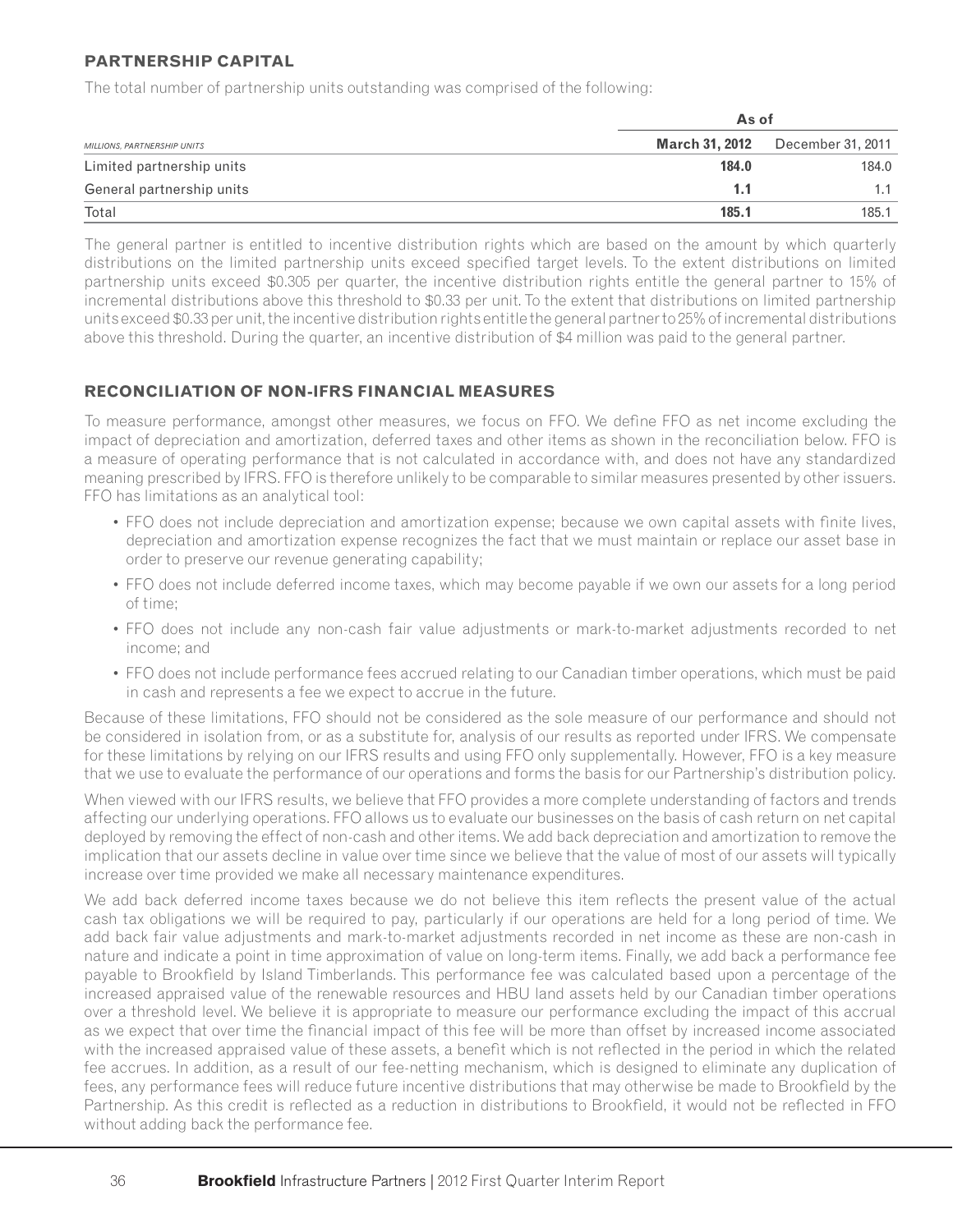The following table reconciles FFO to the most directly comparable IFRS measure, which is net income. We urge you to review the IFRS financial measures within the MD&A and to not rely on any single financial measure to evaluate the Partnership.

|                                   |         | <b>Three months ended March 31</b> |    |  |  |
|-----------------------------------|---------|------------------------------------|----|--|--|
| <b>MILLIONS, UNAUDITED</b>        | 2012    | 2011                               |    |  |  |
| Net income                        | S<br>14 |                                    | 45 |  |  |
| Add back or deduct the following: |         |                                    |    |  |  |
| Depreciation and amortization     | 70      |                                    | 48 |  |  |
| Deferred taxes and other items    | 24      |                                    | 5  |  |  |
| Funds from operations             | 108     | S                                  | 98 |  |  |

The difference between net income and FFO is primarily attributable to depreciation and amortization expenses.

In addition, we focus on adjusted funds from operations or AFFO, which is defined as FFO less maintenance capital expenditures. Management uses AFFO as a measure of long-term sustainable cash flow.

In order to assess our performance as stewards of capital, we track our AFFO yield, which is a proxy for our returns on invested capital.

Invested capital is meant to track the initial investment that we make in a business plus all cash flow that we re-invest in the business. We define invested capital as partnership capital adding back the following items: non-cash income statement items net of maintenance capital expenditures as well as other comprehensive income, as shown in the reconciliation below. Invested capital is a measure that is not calculated in accordance with, and does not have any standardized meaning prescribed by IFRS. Invested capital is therefore unlikely to be comparable to similar measures presented by other issuers. Invested capital has limitations as a tool to measure returns on capital invested as follows:

- Invested capital does not fully deduct depreciation expense;
- Invested capital does not include non-cash income statement items; and
- Invested capital does not include accumulated other comprehensive income.

Because of these limitations of invested capital and limitations of FFO previously discussed, AFFO yield should not be considered as the sole measure of our performance and should not be considered in isolation from, or as a substitute for, analysis of our results as reported under IFRS. We compensate for these limitations by relying on our IFRS results and using AFFO yield only supplementally. However, invested capital is a key measure that we use to evaluate the performance of our operations.

When viewed in conjunction with our IFRS results, we believe that AFFO yield provides a more complete understanding of our investment in each of our businesses. AFFO yield allows us to evaluate our businesses on the basis of cash return on net capital deployed by removing the effect of non-cash impacts on our capital base. We add back maintenance capital expenditures in order to capture the difference between depreciation and our sustaining capital investment which must be reinvested in our business. Minority interest is excluded as this represents capital invested by other shareholders. Non-cash income statement items are not included as these balances do not represent cash returned or reinvested in our assets. The impact of other comprehensive income is not included as these are unrealized adjustments to partnership capital, such as fair value adjustments or non-cash gains or losses on foreign exchange.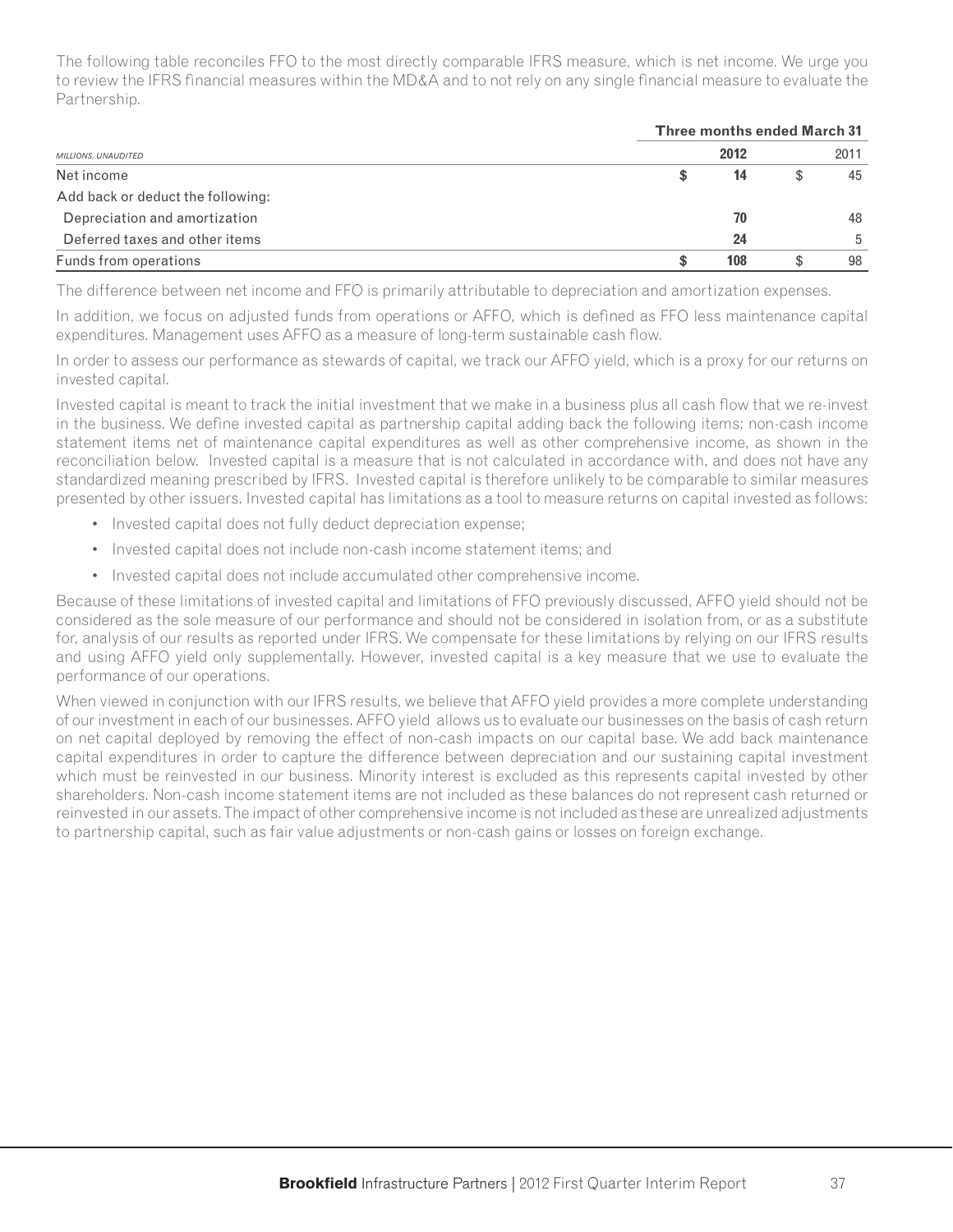The following table reconciles invested capital to the most directly comparable IFRS measure, which is partnership capital:

|                                        | As of                            |  |         |  |
|----------------------------------------|----------------------------------|--|---------|--|
| <b>MILLIONS, UNAUDITED</b>             | March 31, 2012 December 31, 2011 |  |         |  |
| Partnership capital                    | \$4,215                          |  | \$4,206 |  |
| Cumulative differences                 | (190)                            |  | (304)   |  |
| Maintenance capital expenditures       | (15)                             |  | (92)    |  |
| Non-cash income statement items        | 94                               |  | 205     |  |
| Accumulated other comprehensive income | (455)                            |  | (388)   |  |
| Other adjustments                      |                                  |  |         |  |
| Invested capital                       | \$3,649                          |  | \$3,628 |  |

Our invested capital by segment is as follows:

|                             |         | As of                            |  |  |  |  |
|-----------------------------|---------|----------------------------------|--|--|--|--|
| MILLIONS, UNAUDITED         |         | March 31, 2012 December 31, 2011 |  |  |  |  |
| Invested capital by segment |         |                                  |  |  |  |  |
| Utilities                   | \$1,482 | \$1,400                          |  |  |  |  |
| Transport and energy        | 1,743   | 1,693                            |  |  |  |  |
| Timber                      | 469     | 468                              |  |  |  |  |
| Corporate and other         | (45)    | 67                               |  |  |  |  |
| Total invested capital      | \$3,649 | \$3.628                          |  |  |  |  |

We also use Adjusted EBITDA as a measure of performance. We define Adjusted EBITDA as FFO excluding the impact of interest expense, cash taxes and other income (expenses). Adjusted EBITDA is expressed as gross margin in our consolidated statements of operating results.

The following table reconciles our consolidated revenues less direct costs to our proportionate Adjusted EBITDA for the following periods:

|                                                                          |    | <b>Three months ended March 31</b> |    |       |  |  |
|--------------------------------------------------------------------------|----|------------------------------------|----|-------|--|--|
| MILLIONS, UNAUDITED                                                      |    | 2012                               |    | 2011  |  |  |
| As per Brookfield Infrastructure consolidated financial statements       |    |                                    |    |       |  |  |
| Revenues                                                                 | \$ | 451                                | \$ | 390   |  |  |
| Direct operating costs                                                   |    | (240)                              |    | (202) |  |  |
| General and administrative expense                                       |    | (20)                               |    | (14)  |  |  |
| Revenues less direct costs                                               |    | 191                                |    | 174   |  |  |
| Less: Non-controlling interest associated with the above                 |    | (69)                               |    | (60)  |  |  |
|                                                                          |    | 122                                |    | 114   |  |  |
| Add: Proportionate share of Adjusted EBITDA of investments in associates |    | 77                                 |    | 71    |  |  |
| Total proportionate Adjusted EBITDA                                      | \$ | 199                                |    | 185   |  |  |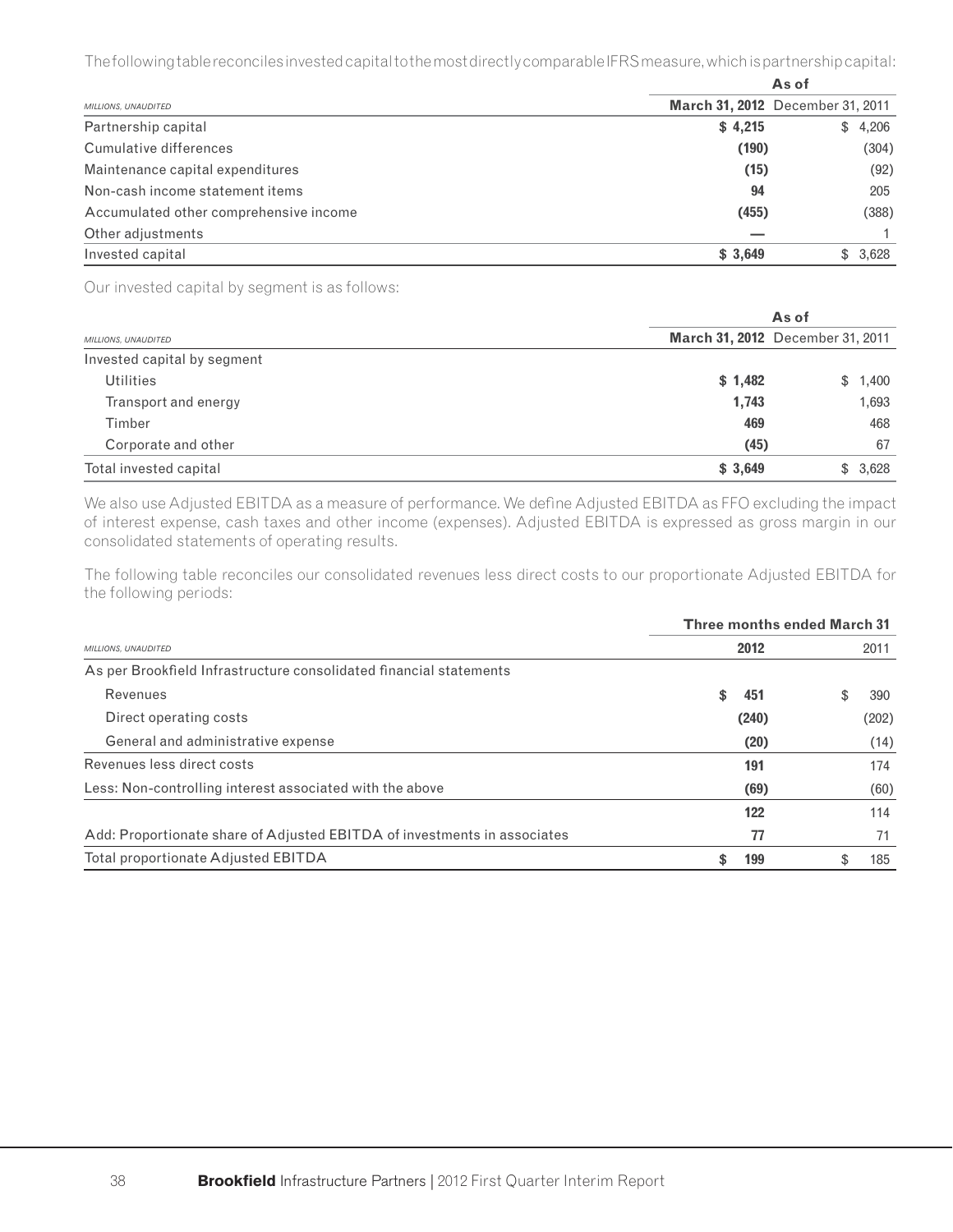## **CAUTIONARY STATEMENT REGARDING FORWARD-LOOKING STATEMENTS**

This MD&A contains forward-looking information within the meaning of Canadian provincial securities laws and "forward-looking statements" within the meaning of certain securities laws including Section 27A of the U.S. Securities Act of 1933, as amended, Section 21E of the U.S. Securities Exchange Act of 1934, as amended, "safe harbor" provisions of the United States Private Securities Litigation Reform Act of 1995 and in any applicable Canadian securities regulations. We may make such statements in this report, in other filings with Canadian regulators or the SEC or in other communications. The words "tend", "seek", "target", "foresee", "believe," "expect," "could", "aim to," "intend," "objective", "outlook", "endeavour", "estimate", "likely", "continue", "plan", "positioned to", derivatives thereof and other expressions of similar import, or the negative variations thereof, and similar expressions of future or conditional verbs such as "will", "may", "should," which are predictions of or indicate future events, trends or prospects and which do not relate to historical matters, identify forward-looking statements. Forward-looking statements in this MD&A include among others, statements with respect to our assets tending to appreciate in value over time, growth in our assets and operations, increases in FFO per unit and resulting capital appreciation, returns on capital and on equity, increasing demand for commodities and global movement of goods, expected capital expenditures, the impact of planned capital projects by customers of our railroad business on the performance and growth of that business, various factors bearing on the timber industry including the impact of the Mountain Pine Beetle invasion, increasing Asian demand and other factors, the extent of our corporate, general and administrative expenses, ability to participate in the global market recovery, our capacity to take advantage of opportunities in the marketplace, the future prospects of the assets that Brookfield Infrastructure operates or will operate, partnering with institutional investors, ability to identify, acquire and integrate new acquisition opportunities, long-term target return on our assets, sustainability of distribution levels, distribution growth and payout ratios, operating results and margins for our business and each operation, future prospects for the markets for our products, Brookfield Infrastructure's plans for growth through internal growth and capital investments, ability to achieve stated objectives, ability to drive operating efficiencies, return on capital expectations for the business contract prices and regulated rates for our operations, expected timing and outcome with respect to increasing sales in timber business, value of higher and better use timber lands, our expected future maintenance and capital expenditures, ability to deploy capital in accretive investments, impact on the business resulting from our view of future economic conditions, our ability to maintain sufficient financial liquidity, our ability to draw down funds under our bank credit facilities, our ability to secure financing through the issuance of equity or debt expansions of existing operations, financing plan for operating companies, foreign currency management activities and other statements with respect to our beliefs, outlooks, plans, expectations and intentions. Although we believe that the Partnership's anticipated future results, performance or achievements expressed or implied by the forward-looking statements and information are based upon reasonable assumptions and expectations, the reader should not place undue reliance on forward-looking statements and information because they involve known and unknown risks, uncertainties and other factors which may cause the actual results, performance or achievements of the Partnership to differ materially from anticipated future results, performance or achievement expressed or implied by such forward-looking statements and information.

Factors that could cause actual results to differ materially from those contemplated or implied by forward-looking statements include: general economic and financial conditions in the countries in which we do business generally which may impact market demand, foreign currency risk, the high level of government regulation affecting our businesses, the outcome and timing of various regulatory, legal and contractual issues, global credit and financial markets, the competitive business environment in the industries in which we operate, the competitive market for acquisitions and other growth opportunities, availability of equity and debt financing, the completion of various large capital projects by mining customers of our railroad business which themselves rely on access to capital and continued favourable commodity prices, our ability to complete large capital expansion projects on time and within budget, ability to negotiate favourable take-or-pay contractual terms, acts of God, weather events, or similar events outside of our control, and other risks and factors detailed from time to time in documents filed by Brookfield Infrastructure with the securities regulators in Canada and the United States, including Brookfield Infrastructure's most recent Annual Report on Form 20-F under the heading "Risk Factors".

We caution that the foregoing list of important factors that may affect future results is not exhaustive. When relying on our forward-looking statements to make decisions with respect to Brookfield Infrastructure, investors and others should carefully consider the foregoing factors and other uncertainties and potential events. Except as required by law, the Partnership undertakes no obligation to publicly update or revise any forward-looking statements or information, whether written or oral, that may be as a result of new information, future events or otherwise.